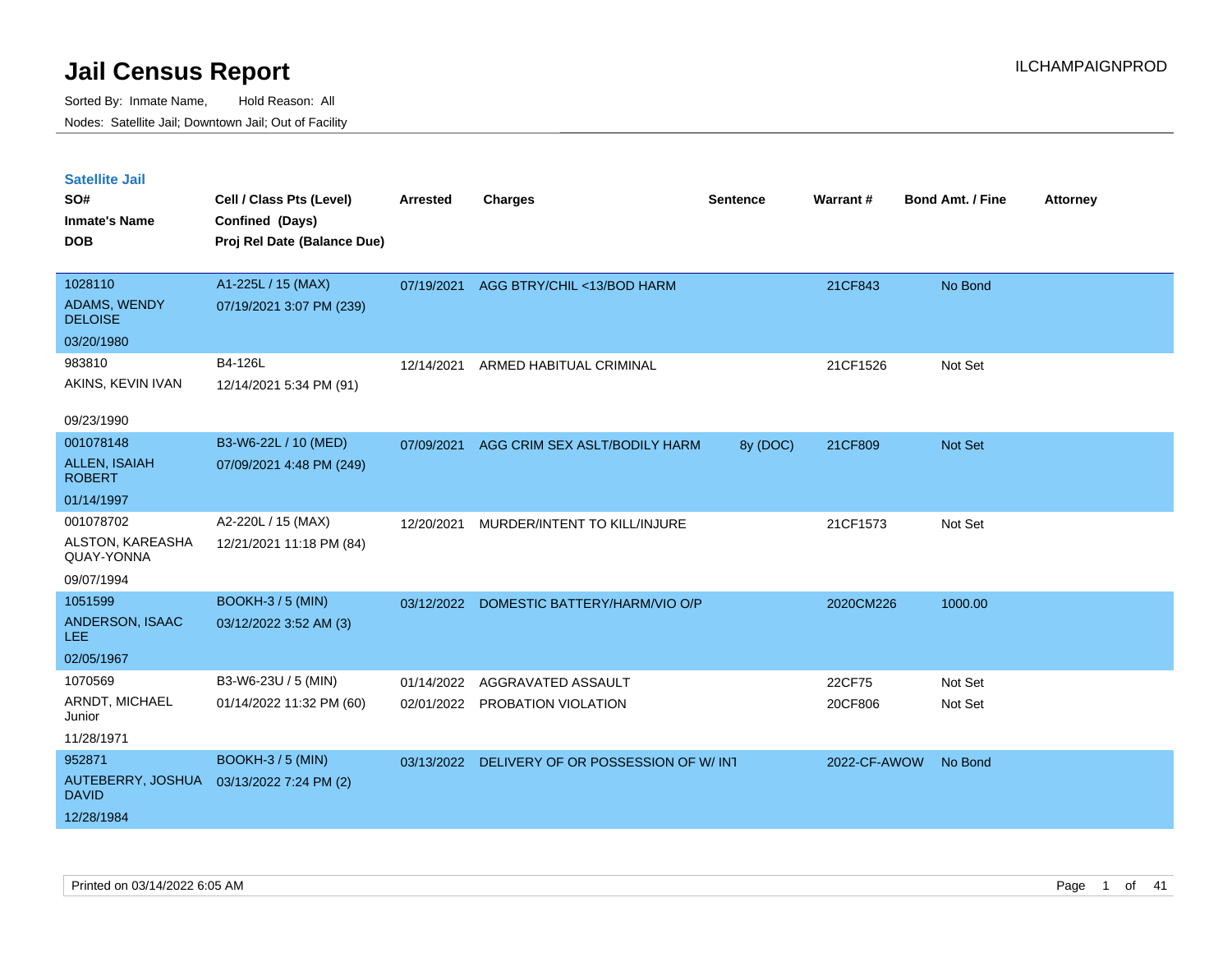| SO#<br><b>Inmate's Name</b><br><b>DOB</b>                                                                                          | Cell / Class Pts (Level)<br>Confined (Days)<br>Proj Rel Date (Balance Due)                      | Arrested                                                           | <b>Charges</b>                                                                                                                                                                                                                                                   | <b>Sentence</b> | Warrant#                                                                            | <b>Bond Amt. / Fine</b>                                                       | <b>Attorney</b> |
|------------------------------------------------------------------------------------------------------------------------------------|-------------------------------------------------------------------------------------------------|--------------------------------------------------------------------|------------------------------------------------------------------------------------------------------------------------------------------------------------------------------------------------------------------------------------------------------------------|-----------------|-------------------------------------------------------------------------------------|-------------------------------------------------------------------------------|-----------------|
| 001078565<br><b>BARBER, MARK</b><br><b>ANTHONY, Junior</b><br>09/24/2003<br>65868<br>BARBER, MARK<br>ANTHONY, Senior<br>08/15/1983 | B1-106L / 15 (ADS)<br>11/05/2021 7:40 AM (130)<br>A3-214L / 15 (MAX)<br>03/11/2022 10:13 AM (4) | 11/05/2021<br>11/05/2021<br>11/05/2021<br>03/11/2022               | POSSESSION OF STOLEN FIREARM<br>RECEIVE/POSS/SELL STOLEN VEH<br><b>BURGLARY</b><br>METH DELIVERY/15<100 GRAMS                                                                                                                                                    | 8y (DOC)        | 21CF1366<br>2021CF1309<br>21CF1369<br>20CF1249                                      | Not Set<br>25000.00<br>Not Set<br>No Bond                                     |                 |
| 518851<br><b>BARKER, ALEXANDER</b><br><b>MASSIE</b><br>09/24/1986                                                                  | B1-105U / 10 (MED)<br>01/11/2022 2:37 PM (63)                                                   | 01/11/2022<br>01/11/2022<br>01/11/2022<br>01/11/2022<br>01/11/2022 | DRIVING ON REVOKED LICENSE<br><b>OBSTRUCTING IDENTIFICATION</b><br>01/11/2022 FELON POSS/USE WEAPON/FIREARM<br>01/11/2022 POSS AMT CON SUB EXCEPT(A)/(D)<br><b>BAD CHK/OBTAIN CON PROP/&gt;150</b><br>BAD CHK/OBTAIN CON PROP/>150<br>METH DELIVERY/15<100 GRAMS | 20y (DOC)       | 2020TR16539<br>2020CM222<br>20CF361<br>2020CF863<br>20CF192<br>19CF1686<br>20CF1383 | 1500.00<br>1500.00<br>15000.00<br>15000.00<br>15000.00<br>15000.00<br>No Bond |                 |
| 001078891<br>BARR, JOHN D<br>01/25/1995<br>31984<br>BEASLEY, TROY ALLAN 03/07/2022 11:26 AM (8)<br>04/01/1969                      | A4-203U / 10 (MED)<br>02/28/2022 6:38 PM (15)<br><b>BOOKH-7 / 10 (MED)</b>                      | 02/28/2022<br>03/07/2022                                           | <b>AGGRAVATED BATTERY</b><br>02/28/2022 WARRANT OUT OF COUNTY<br>POSSESS DRUG PARAPHERNALIA<br>03/07/2022 VIOLATE SEX OFFENDER REGIS                                                                                                                             |                 | 22CF242<br>21-725<br>21CM54<br>22CF275                                              | Not Set<br>5000.00<br>10000.00<br><b>Not Set</b>                              |                 |
| 969121<br>BECKLEY, ANTHONY<br><b>PATRICK</b><br>06/30/1989<br>517915                                                               | A4-206L / 15 (MAX)<br>11/25/2021 7:16 PM (110)<br>B3-W3-11U / 5 (MIN)                           | 11/25/2021<br>08/03/2021                                           | <b>CRIM TRESPASS TO RESIDENCE</b><br><b>BURGLARY</b>                                                                                                                                                                                                             |                 | 21CF1444<br>21CF289                                                                 | Not Set<br>20000.00                                                           |                 |
| <b>BOXLEY, CHARLES</b><br><b>OMAR</b><br>01/10/1985                                                                                | 08/03/2021 2:18 PM (224)                                                                        | 08/03/2021<br>08/03/2021                                           | <b>BURGLARY</b><br>FORGERY/ISSUE/DELIVER DOCUMENT                                                                                                                                                                                                                |                 | 21CF679                                                                             | 20000.00<br>No Bond                                                           |                 |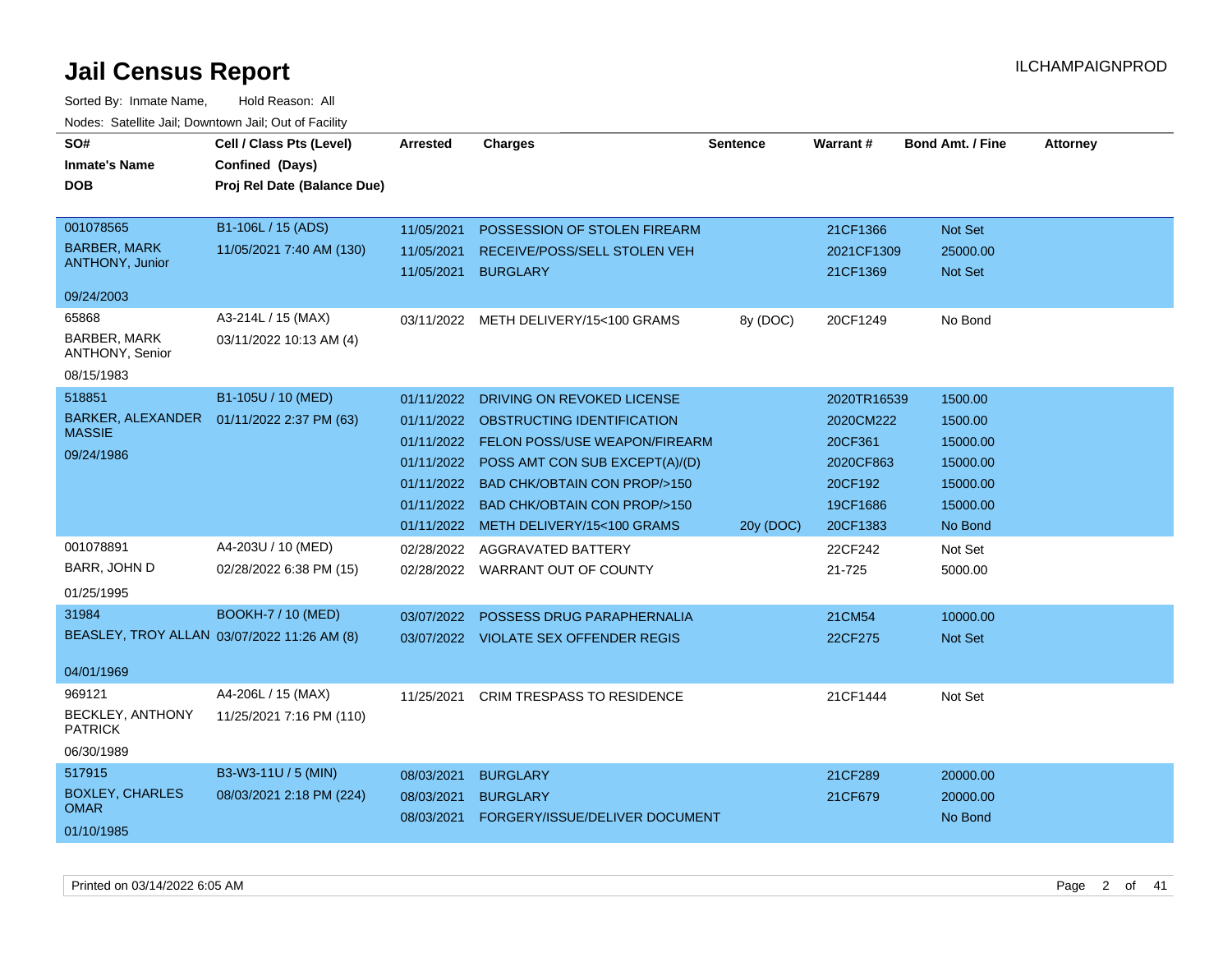Sorted By: Inmate Name, Hold Reason: All

| Nodes: Satellite Jail; Downtown Jail; Out of Facility |  |
|-------------------------------------------------------|--|
|                                                       |  |

| SO#<br><b>Inmate's Name</b><br><b>DOB</b>                             | Cell / Class Pts (Level)<br>Confined (Days)<br>Proj Rel Date (Balance Due) | <b>Arrested</b> | <b>Charges</b>                                                                                         | <b>Sentence</b> | Warrant#                             | <b>Bond Amt. / Fine</b>       | <b>Attorney</b> |
|-----------------------------------------------------------------------|----------------------------------------------------------------------------|-----------------|--------------------------------------------------------------------------------------------------------|-----------------|--------------------------------------|-------------------------------|-----------------|
| 993169<br><b>BRAATEN, KAYLAN</b><br><b>AMBER</b>                      | A1-125U / 10 (MED)<br>03/04/2022 9:40 AM (11)                              |                 | 03/04/2022 RESIDENTIAL BURGLARY                                                                        | 6y (DOC)        | 21CF1059                             | No Bond                       |                 |
| 10/29/1990<br>776095<br><b>BRADDOCK, MICHAEL</b><br>LEE<br>04/16/1982 | BOOKH-7 / 5 (MIN)<br>03/10/2022 10:24 AM (5)<br>3/23/2022 (0.00)           | 03/10/2022      | <b>DOMESTIC BATTERY</b>                                                                                |                 | 20CM446                              | No Bond                       |                 |
| 923208<br><b>BREADY, ANDREW</b><br><b>NICHOLAS</b><br>06/08/1988      | B3-W3-12L / 10 (MED)<br>01/22/2022 7:43 PM (52)                            |                 | 01/22/2022 CRIM TRES TO RES/PERS PRESENT                                                               |                 | 22CF92                               | <b>Not Set</b>                |                 |
| 001078880<br>BROACH, CAREU<br>02/27/2003                              | A4-105L / 15 (MAX)<br>02/25/2022 3:58 PM (18)                              | 02/25/2022      | ARMED VIOLENCE/CATEGORY I<br>02/25/2022 AGG DISCHARGE FIREARM/BLDG/SCH<br>02/25/2022 PAROLE REVOCATION |                 | 22CF237<br>22600096201<br>HN-2200660 | Not Set<br>No Bond<br>No Bond |                 |
| 61675<br><b>BROWN, ANTONIO</b><br><b>BURNETT</b><br>03/04/1983        | B1-202L / 10 (MED)<br>02/10/2022 3:28 PM (33)                              |                 | 02/10/2022 AGG DISCHARGE FIREARM/OCC BLDG                                                              |                 | 20CF374                              | 100000.00                     |                 |
| 1018137<br><b>BROWN, ASHLEY</b><br><b>SHAUNTRELL</b><br>09/08/1993    | A1-224U / 5 (MIN)<br>02/23/2022 3:25 PM (20)<br>3/24/2022 (0.00)           | 02/23/2022      | POSSESSING A CONTROLLED SUBSTANO                                                                       |                 | 20 CF 1009                           | No Bond                       |                 |
| 001078008<br><b>BROWN, CODY</b><br><b>RUSSELL</b><br>02/15/2004       | A4-103U / 15 (ADS)<br>02/15/2022 9:17 AM (28)                              | 02/15/2022      | AGG BATTERY/DISCHARGE FIREARM                                                                          |                 | 21CF1090                             | 500000.00                     |                 |
| 51247<br>BROWN, DANTE<br><b>MAURICE</b><br>04/19/1979                 | B1-202U / 10 (MED)<br>04/15/2021 6:24 PM (334)                             | 04/15/2021      | FELON POSS/USE WEAPON/FIREARM                                                                          |                 | 21CF411                              | Not Set                       |                 |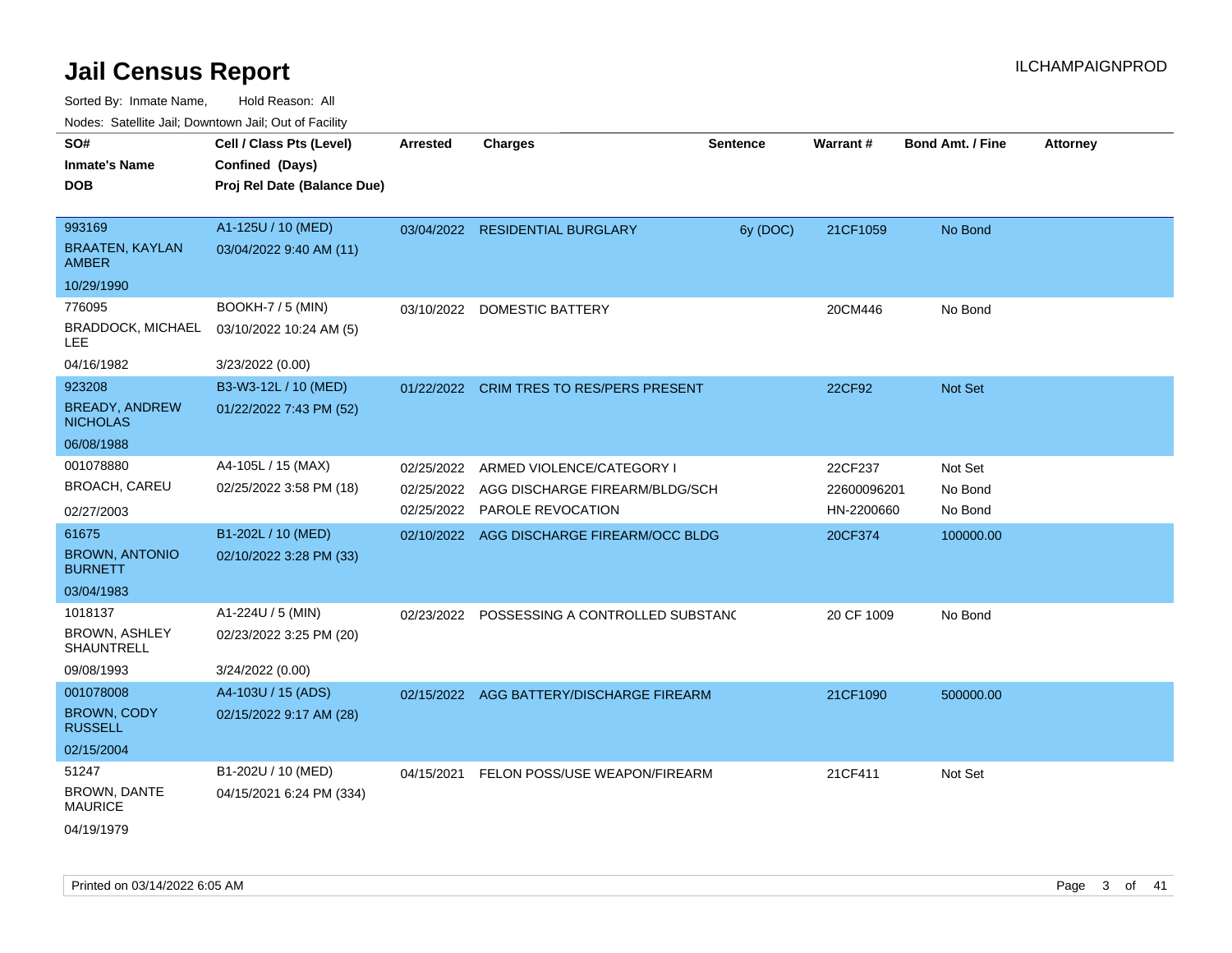| SO#<br>Inmate's Name<br>DOB                                                  | Cell / Class Pts (Level)<br>Confined (Days)<br>Proj Rel Date (Balance Due) | <b>Arrested</b>          | <b>Charges</b>                                                                                 | <b>Sentence</b> | Warrant#                            | <b>Bond Amt. / Fine</b>         | <b>Attorney</b> |
|------------------------------------------------------------------------------|----------------------------------------------------------------------------|--------------------------|------------------------------------------------------------------------------------------------|-----------------|-------------------------------------|---------------------------------|-----------------|
| 990921<br><b>BROWN, QUINTIN</b><br><b>MARSHAUN</b>                           | B4-122L / 15 (MAX)<br>01/20/2022 7:19 PM (54)                              | 01/20/2022               | MFG/DEL 1<15 GR COCAINE/ANLG<br>01/20/2022 ARMED HABITUAL CRIMINAL                             |                 | 19CF369<br>21CF935                  | 25000.00<br>750000.00           |                 |
| 09/26/1991<br>29957<br><b>BROWN, RODNEY</b><br>LOUIS                         | B4-222L / 15 (MAX)<br>11/13/2021 8:57 PM (122)                             | 11/13/2021<br>11/13/2021 | FELON POSS/USE WEAPON/FIREARM<br>AGG CRIM SX AB/>5 YR OLDER VIC                                |                 | 21CF1390<br>2019CF0718              | Not Set<br>250000.00            |                 |
| 01/07/1968<br>981645<br><b>BRUMFIELD,</b><br><b>JONATHAN EZEKEIL</b>         | B4-224L / 15 (MAX)<br>01/27/2022 8:15 PM (47)                              | 01/27/2022 MURDER        |                                                                                                |                 | 22CF114                             | 1000000.00                      |                 |
| 08/03/1989<br>001078739<br>BRYANT, JUDITH ANN                                | A2-122L / 5 (ADS)<br>01/05/2022 6:36 PM (69)                               | 01/05/2022               | <b>CRIMINAL TRESPASS BUILDING</b>                                                              |                 | 2020CM392                           | 1000.00                         |                 |
| 10/22/1957<br>49431<br><b>BUFFORD, LANCE</b><br><b>CORNELL</b><br>12/18/1979 | <b>BOOKH-8 / 10 (MED)</b><br>03/11/2022 5:01 PM (4)                        | 03/11/2022<br>03/11/2022 | AGG BTRY/PREGNANT/HANDICAPPED<br>VIO BAIL BOND/CLASS X OFFENSE<br>03/11/2022 CIVIL FTA WARRANT |                 | 2018CF1744<br>2018CF350<br>2005F180 | 10000.00<br>No Bond<br>15000.00 |                 |
| 1047579<br>BUTLER, TAMYRA<br><b>COSHAWN</b><br>07/06/1988                    | A1-124L / 10 (MED)<br>02/24/2022 5:40 AM (19)                              |                          | 02/24/2022 ARMED ROBBERY/NO FIREARM                                                            |                 | 22CF232                             | Not Set                         |                 |
| 001077954<br>CALKINS, STEVEN RAY 12/21/2021 6:35 AM (84)<br>01/01/1992       | B3-W7-26L / 10 (MED)                                                       | 12/21/2021               | <b>RESIDENTIAL BURGLARY</b>                                                                    |                 | 21CF1570                            | Not Set                         |                 |
| 39474<br>CAMPBELL, AARON<br><b>JACOB</b><br>07/18/1974                       | B1-101U / 10 (ADS)<br>07/06/2021 11:56 PM (252)                            | 07/06/2021               | MFG/DEL 15<100 GR HEROIN/ANLG                                                                  |                 | 21CF792                             | Not Set                         |                 |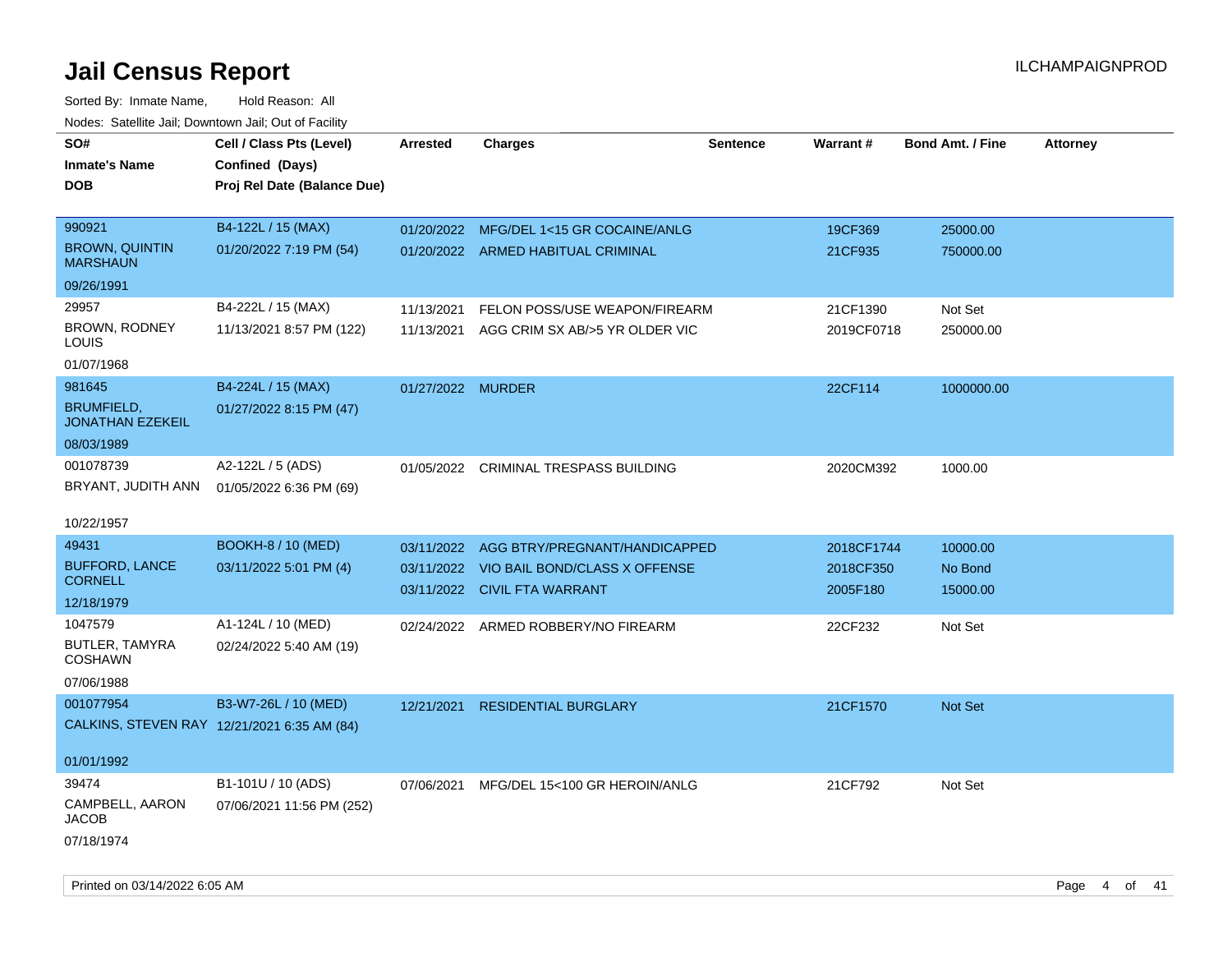| SO#                                | Cell / Class Pts (Level)    | Arrested            | <b>Charges</b>                                | <b>Sentence</b> | Warrant#   | <b>Bond Amt. / Fine</b> | <b>Attorney</b> |
|------------------------------------|-----------------------------|---------------------|-----------------------------------------------|-----------------|------------|-------------------------|-----------------|
| <b>Inmate's Name</b>               | Confined (Days)             |                     |                                               |                 |            |                         |                 |
| <b>DOB</b>                         | Proj Rel Date (Balance Due) |                     |                                               |                 |            |                         |                 |
|                                    |                             |                     |                                               |                 |            |                         |                 |
| 533450                             | <b>BOOKF-2/5 (MIN)</b>      |                     | 03/12/2022 THEFT/STOLEN/ <\$500 PRECONV       |                 | 2022CFAWOW | No Bond                 |                 |
| CAMPBELL,                          | 03/12/2022 1:10 AM (3)      | 03/12/2022          | <b>RESIST/OBSTRUCTING A PEACE OFFICEF</b>     |                 | 2022CMAWOW | <b>Not Set</b>          |                 |
| <b>ELIZABETH TAEHEE</b>            |                             | 03/12/2022 BURGLARY |                                               |                 | 2021CF880  | 10000.00                |                 |
| 11/11/1979                         |                             |                     |                                               |                 |            |                         |                 |
| 1060436                            | B1-106U / 10 (MED)          | 01/06/2022          | AGGRAVATED UNLAWFUL RESTRAINT                 |                 | 22CF29     | Not Set                 |                 |
| CARTER, DERESHEO<br><b>DEWAYNE</b> | 01/06/2022 8:43 PM (68)     |                     | 01/06/2022 FELON ESCAPE/PEACE OFFICER         |                 | 22CF28     | Not Set                 |                 |
| 09/10/1991                         |                             |                     |                                               |                 |            |                         |                 |
| 1064838                            | <b>BOOKH-3 / 5 (MIN)</b>    |                     | 03/12/2022 VIOLATE ORDER PROTECTION           |                 | 22CMAWOW   | Not Set                 |                 |
| CARTER, JAMAL<br><b>ANTONIO</b>    | 03/12/2022 9:00 PM (3)      |                     |                                               |                 |            |                         |                 |
| 09/25/1997                         |                             |                     |                                               |                 |            |                         |                 |
| 001077353                          | B1-104U / 15 (MAX)          | 02/12/2022          | FELON POSS/USE WEAPON/FIREARM                 |                 | 22CF173    | No Bond                 |                 |
| CARTER, JAMES<br><b>IVORY</b>      | 02/13/2022 1:19 AM (30)     |                     | 02/12/2022 ALCOHOL SALES - MINOR 19-20        |                 | 2020OV127  | 1000.00                 |                 |
| 08/12/2000                         |                             |                     |                                               |                 |            |                         |                 |
| 957936                             | A3-112L / 15 (MAX)          |                     | 03/10/2022 DELIVERY OF OR POSSESSION OF W/INT |                 | 22CF295    | <b>Not Set</b>          |                 |
| CAVETTE, JUSTIN<br><b>EUGENE</b>   | 03/10/2022 12:10 PM (5)     |                     |                                               |                 |            |                         |                 |
| 08/02/1988                         |                             |                     |                                               |                 |            |                         |                 |
| 1029088                            | B1-107L / 10 (MED)          | 12/21/2021          | FELON POSS/USE FIREARM PRIOR                  |                 | 21CF1338   | 250000.00               |                 |
| CHAPPLE, MALIK<br><b>BIANCO</b>    | 12/22/2021 10:02 AM (83)    |                     |                                               |                 |            |                         |                 |
| 10/25/1994                         |                             |                     |                                               |                 |            |                         |                 |
| 001078812                          | B1-206U / 15 (MAX)          |                     | 02/01/2022 ARMED ROBBERY/ARMED W/FIREARM      |                 | 22CF145    | <b>Not Set</b>          |                 |
| COBB, SINTRAE<br><b>SANCHEZ</b>    | 02/01/2022 8:33 PM (42)     |                     |                                               |                 |            |                         |                 |
| 07/05/2002                         |                             |                     |                                               |                 |            |                         |                 |
| 001077485                          | A1-227U / 15 (MAX)          |                     | 12/21/2021 MURDER/INTENT TO KILL/INJURE       |                 | 2021CF1282 | 1000000.00              |                 |
| COLBERT, ARIEANA<br><b>FELICIA</b> | 12/21/2021 2:08 PM (84)     |                     |                                               |                 |            |                         |                 |
| 12/13/2000                         |                             |                     |                                               |                 |            |                         |                 |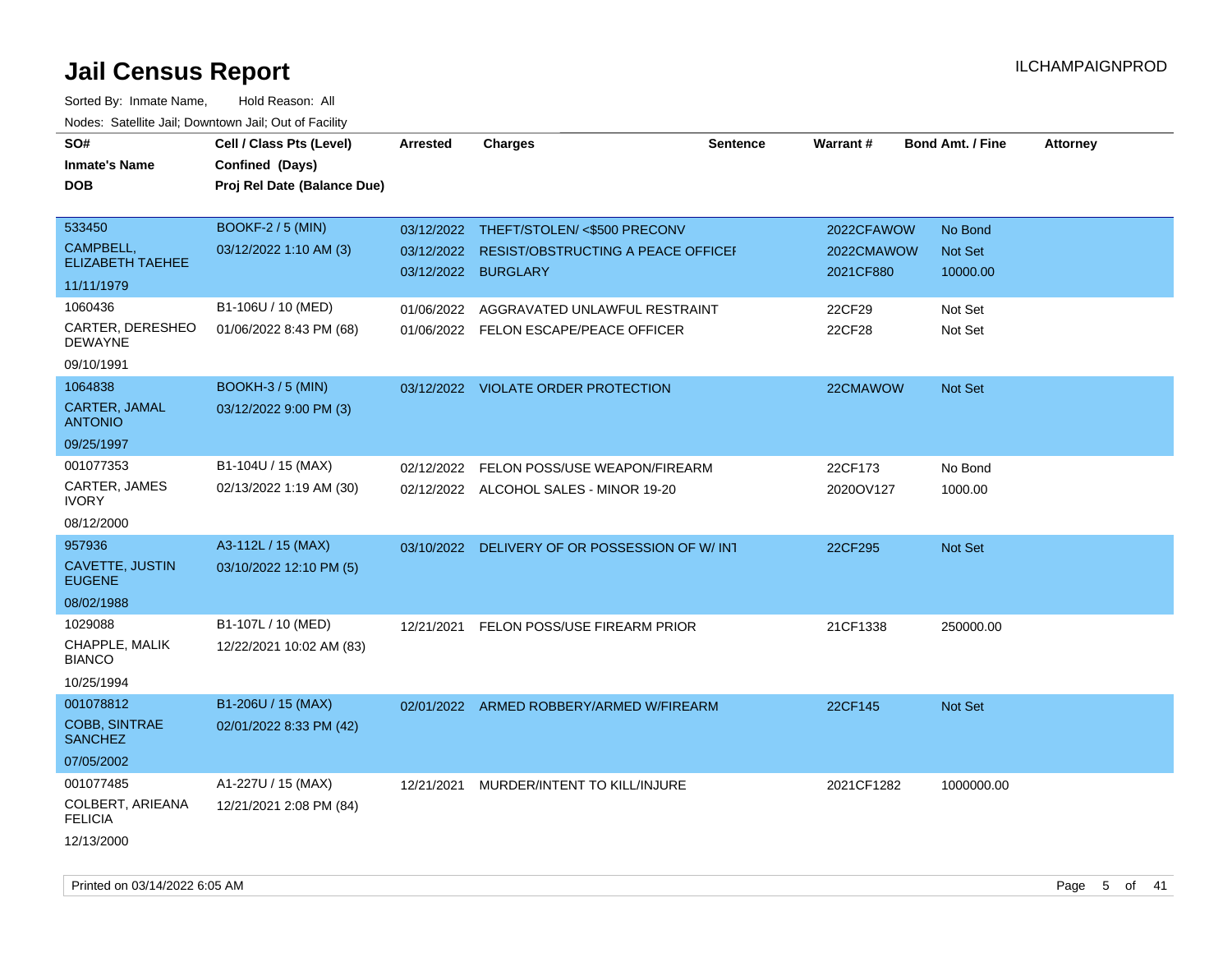Sorted By: Inmate Name, Hold Reason: All Nodes: Satellite Jail; Downtown Jail; Out of Facility

| SO#                                        | Cell / Class Pts (Level)                     | <b>Arrested</b> | <b>Charges</b>                     | <b>Sentence</b> | <b>Warrant#</b> | <b>Bond Amt. / Fine</b> | <b>Attorney</b> |
|--------------------------------------------|----------------------------------------------|-----------------|------------------------------------|-----------------|-----------------|-------------------------|-----------------|
| <b>Inmate's Name</b>                       | Confined (Days)                              |                 |                                    |                 |                 |                         |                 |
| <b>DOB</b>                                 | Proj Rel Date (Balance Due)                  |                 |                                    |                 |                 |                         |                 |
|                                            |                                              |                 |                                    |                 |                 |                         |                 |
| 34805                                      | B4-227U / 15 (MAX)                           | 10/01/2021      | <b>DOMESTIC BATTERY</b>            |                 | 21CF1183        | Not Set                 |                 |
|                                            | CONERLY, KIN JOSEPH 10/01/2021 1:53 AM (165) | 10/01/2021      | <b>ARMED HABITUAL CRIMINAL</b>     |                 | 21CF1184        | Not Set                 |                 |
| 11/16/1971                                 |                                              | 10/06/2021      | POSS STOLEN VEHICLE > \$25,000     |                 | 19CF1786        | <b>Not Set</b>          |                 |
| 1074319                                    | B1-104L / 15 (MAX)                           | 10/12/2021      | AGGRAVATED CRUELTY TO ANIMALS      |                 | 21CF1238        | Not Set                 |                 |
| <b>CRAIG, DAVUCCI</b><br><b>DAVION</b>     | 10/12/2021 11:36 AM (154)                    | 10/14/2021      | <b>MURDER</b>                      |                 | 21CF1239        | Not Set                 |                 |
| 08/02/2001                                 |                                              |                 |                                    |                 |                 |                         |                 |
| 001078832                                  | B1-201L / 10 (MED)                           | 02/10/2022      | FELON POSS/USE WEAPON/FIREARM      | 3y (DOC)        | 21CF350         | No Bond                 |                 |
| <b>CRAWFORD,</b><br><b>LAMARKUS LAVELL</b> | 02/10/2022 2:32 PM (33)                      |                 |                                    |                 |                 |                         |                 |
| 07/04/1989                                 |                                              |                 |                                    |                 |                 |                         |                 |
| 001077549                                  | B2-T3-10L / 10 (SPH)                         | 12/22/2020      | PRED CRIM SEX ASLT/VICTIM <13      |                 | 2020CF1469      | Not Set                 |                 |
| CRISTOBAL-MATEO,<br><b>CRISTOBAL</b>       | 12/22/2020 1:17 PM (448)                     |                 |                                    |                 |                 |                         |                 |
| 12/02/1988                                 |                                              |                 |                                    |                 |                 |                         |                 |
| 988538                                     | B3-W6-24L / 10 (MED)                         | 12/21/2021      | <b>AGGRAVATED DOMESTIC BATTERY</b> |                 | 21CF1564        | Not Set                 |                 |
| DAVIDSON, HARLEY<br><b>KYLE SCOTT</b>      | 12/21/2021 5:45 AM (84)                      |                 |                                    |                 |                 |                         |                 |
| 08/05/1990                                 | 4/18/2022 (0.00)                             |                 |                                    |                 |                 |                         |                 |
| 1023587                                    | A4-102L / 15 (MAX)                           | 09/24/2021      | MFG/DEL CANNABIS/2.5-10 GRAMS      |                 | 21CF1155        | Not Set                 |                 |
| DAVIS, MARTIN<br><b>DENNIS</b>             | 09/24/2021 9:38 PM (172)                     | 09/24/2021      | ARMED HABITUAL CRIMINAL            |                 | 2021-CF681      | 500000.00               |                 |
| 12/02/1994                                 |                                              |                 |                                    |                 |                 |                         |                 |
| 001078538                                  | A4-107L / 10 (MED)                           | 10/26/2021      | <b>CRIM SEX ASSAULT/FORCE</b>      |                 | 21CF1301        | Not Set                 |                 |
| DAWKINS, LEN                               | 10/26/2021 8:18 PM (140)                     |                 |                                    |                 |                 |                         |                 |
| 03/23/1987                                 |                                              |                 |                                    |                 |                 |                         |                 |
| 56972                                      | B3-W8-32L / 10 (MED)                         | 08/30/2021      | POSS STOLEN VEHICLE > \$25,000     |                 | 21CF1044        | Not Set                 |                 |
| DAY, DANIEL JOSEPH                         | 08/30/2021 3:07 PM (197)                     | 09/04/2021      | <b>BURGLARY</b>                    |                 | 21CF1054        | Not Set                 |                 |

10/16/1982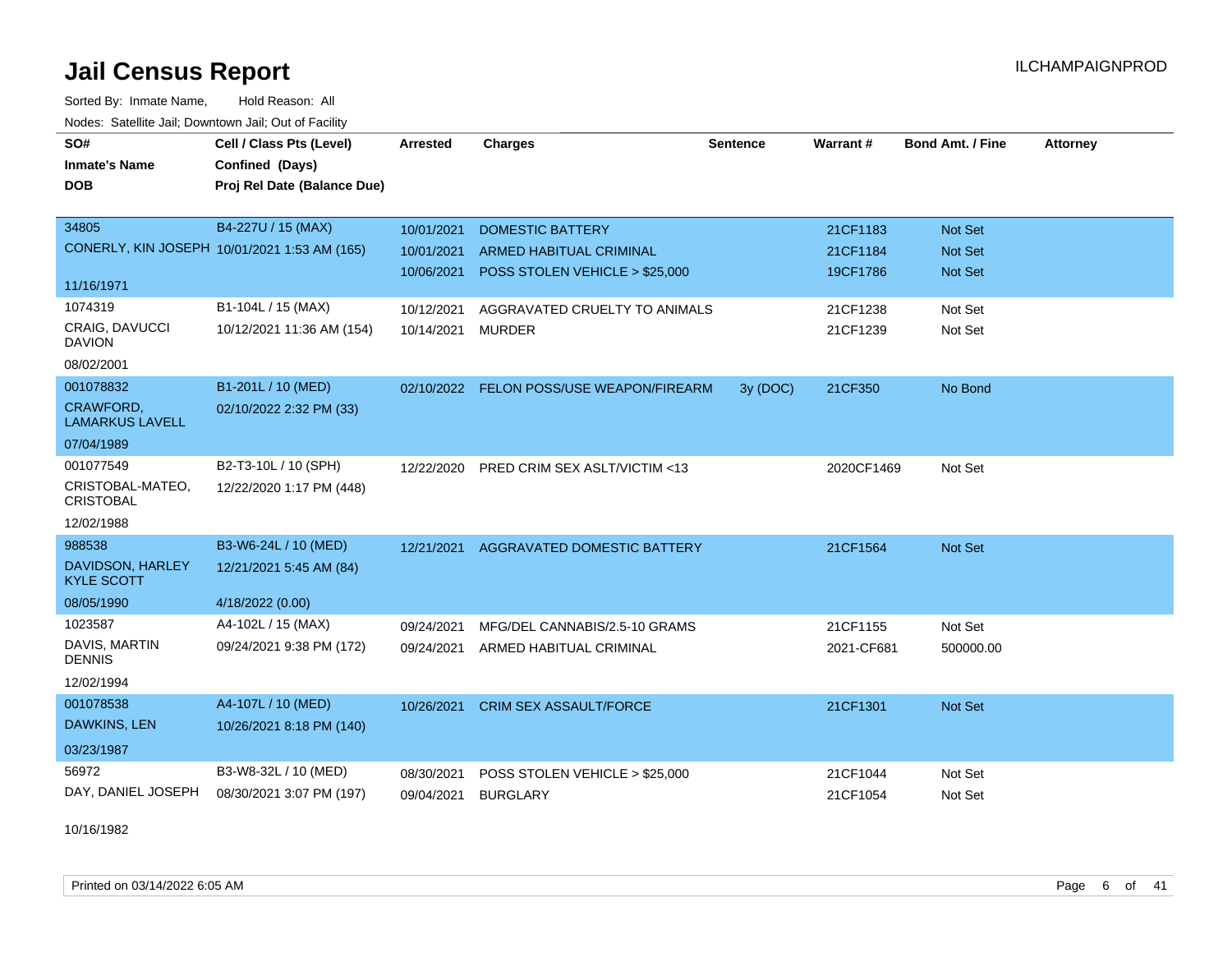| roaco. Catolino cali, Downtown cali, Out of Facility |                             |                      |                                          |                 |                 |                         |                 |
|------------------------------------------------------|-----------------------------|----------------------|------------------------------------------|-----------------|-----------------|-------------------------|-----------------|
| SO#                                                  | Cell / Class Pts (Level)    | Arrested             | <b>Charges</b>                           | <b>Sentence</b> | <b>Warrant#</b> | <b>Bond Amt. / Fine</b> | <b>Attorney</b> |
| <b>Inmate's Name</b>                                 | Confined (Days)             |                      |                                          |                 |                 |                         |                 |
| DOB                                                  | Proj Rel Date (Balance Due) |                      |                                          |                 |                 |                         |                 |
|                                                      |                             |                      |                                          |                 |                 |                         |                 |
| 64070                                                | A4-205L / 10 (MED)          | 02/18/2022           | <b>BURGLARY</b>                          |                 | 21CF1176        | 20000.00                |                 |
| DECKER, ANTHONY V                                    | 02/18/2022 6:52 PM (25)     |                      | 02/18/2022 POSSESSION OF METH<5 GRAMS    |                 | 21CF1205        | 15000.00                |                 |
|                                                      |                             |                      |                                          |                 |                 |                         |                 |
| 11/27/1982                                           |                             |                      |                                          |                 |                 |                         |                 |
| 64463                                                | B4-226L / 15 (MAX)          | 02/11/2022           | AGG DUI/3/BAC 0.16+                      | 14m (DOC)       | 21CF676         | No Bond                 |                 |
| DOOLEY, CALVIN                                       | 02/11/2022 11:24 AM (32)    |                      | 02/11/2022 AGG DUI/3/BAC 0.16+           | 18m (DOC)       | 20CF1326        | No Bond                 |                 |
| <b>DARWOOD</b>                                       |                             |                      |                                          |                 |                 |                         |                 |
| 05/13/1982                                           |                             |                      |                                          |                 |                 |                         |                 |
| 001078944                                            | <b>BOOKH-3 / 10 (MED)</b>   | 03/14/2022           | <b>DOMESTIC BATTERY</b>                  |                 | 2022CMAWOW      | No Bond                 |                 |
| DOVE, JASON ALLEN                                    | 03/14/2022 3:09 AM (1)      | 03/14/2022           | AGGRAVATED ASSAULT/PUBLIC PROP           |                 | 2022CMAWOW      | No Bond                 |                 |
|                                                      |                             |                      | 03/14/2022 UNLAWFUL USE OF A WEAPON      |                 | 2022CMAWOW      | No Bond                 |                 |
| 06/03/1998                                           |                             |                      |                                          |                 |                 |                         |                 |
| 36298                                                | <b>BOOKH-7 / 5 (MIN)</b>    | 03/11/2022 AGG DUI/3 |                                          |                 | 2021CF000380    | Not Set                 |                 |
| DUCEY, SCOTT<br><b>ROBERT</b>                        | 03/11/2022 12:49 PM (4)     |                      |                                          |                 |                 |                         |                 |
| 04/02/1969                                           |                             |                      |                                          |                 |                 |                         |                 |
| 1024895                                              | B1-103L / 10 (MED)          | 12/15/2021           | MFG/DEL 100<400 GR COCA/ANLG             |                 | 21CF1535        | Not Set                 |                 |
| <b>EDWARDS, GEORGE</b><br><b>CORTEZ</b>              | 12/15/2021 12:26 PM (90)    | 12/15/2021           | <b>AGGRAVATED BATTERY</b>                |                 | 21CF1536        | <b>Not Set</b>          |                 |
| 06/19/1994                                           |                             |                      |                                          |                 |                 |                         |                 |
| 1074720                                              | B2-T4-13U / 15 (SPH)        |                      | 01/19/2022 PRED CRIM SEX ASLT/VICTIM <13 |                 | 21CF1414        | 500000.00               |                 |
| ELVIR-REYES, JORGE<br><b>LEONARDO</b>                | 01/19/2022 1:43 PM (55)     |                      |                                          |                 |                 |                         |                 |
| 06/03/1988                                           |                             |                      |                                          |                 |                 |                         |                 |
| 43977                                                | B2-T1-02L / 5 (SPH)         | 12/20/2021           | AGG FLEEING POLICE/21 MPH OVER           |                 | 21CF1566        | <b>Not Set</b>          |                 |
| <b>EMKES, DOUGLAS</b>                                | 12/20/2021 9:59 AM (85)     | 12/20/2021           | PAROLE REVOCATION                        |                 |                 | No Bond                 |                 |
| <b>ALAN</b>                                          |                             |                      |                                          |                 |                 |                         |                 |
| 06/08/1959                                           |                             |                      |                                          |                 |                 |                         |                 |
| 987328                                               | A2-123L / 10 (MED)          | 12/11/2021           | AGG ASLT PEACE OFF/FIRE/ER WRK           |                 | 21CF1515        | Not Set                 |                 |
| ERVIN, DEIDRA ANN<br>RUTH                            | 12/11/2021 8:48 PM (94)     |                      |                                          |                 |                 |                         |                 |
| 04/15/1991                                           |                             |                      |                                          |                 |                 |                         |                 |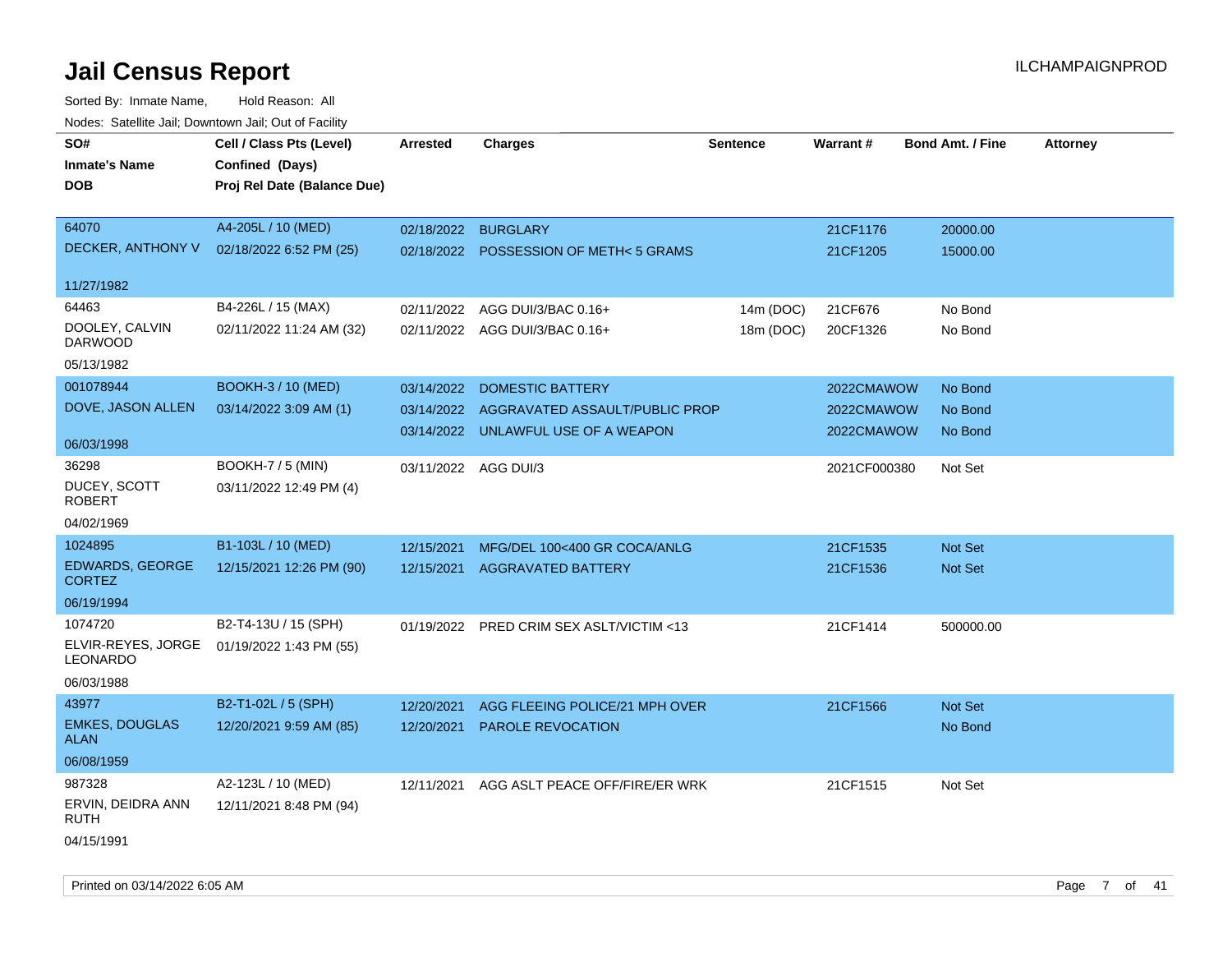| SO#                                        | Cell / Class Pts (Level)                     | <b>Arrested</b>   | <b>Charges</b>                          | <b>Sentence</b> | <b>Warrant#</b> | <b>Bond Amt. / Fine</b> | <b>Attorney</b> |
|--------------------------------------------|----------------------------------------------|-------------------|-----------------------------------------|-----------------|-----------------|-------------------------|-----------------|
|                                            |                                              |                   |                                         |                 |                 |                         |                 |
| <b>Inmate's Name</b>                       | Confined (Days)                              |                   |                                         |                 |                 |                         |                 |
| <b>DOB</b>                                 | Proj Rel Date (Balance Due)                  |                   |                                         |                 |                 |                         |                 |
| 60186                                      | <b>BOOKH-3 / 10 (MED)</b>                    |                   |                                         |                 |                 |                         |                 |
|                                            |                                              | 03/12/2022        | <b>DOMESTIC BATTERY</b>                 |                 | 22DVAWOW        | Not Set                 |                 |
| <b>EVANS, MICHAEL</b><br><b>WILLIAM</b>    | 03/12/2022 6:03 PM (3)                       |                   |                                         |                 |                 |                         |                 |
| 08/08/1981                                 |                                              |                   |                                         |                 |                 |                         |                 |
| 1026175                                    | B4-127U / 10 (MED)                           | 02/06/2022        | FELON FAIL/RETURN FRM FURLOUGH          |                 | 21CF1554        | No Bond                 |                 |
| FALCONER, AVERY<br>FOX                     | 02/06/2022 4:49 AM (37)                      | 02/06/2022        | <b>CITY OV ARREST</b>                   |                 | 2021-OV-65      | 1000.00                 |                 |
| 04/07/1989                                 |                                              |                   | 02/07/2022 MFG/DEL 1<15 GR COCAINE/ANLG | 6y (DOC)        | 2019CF1617      | No Bond                 |                 |
| 1033594                                    |                                              |                   |                                         |                 |                 |                         |                 |
|                                            | A3-212U / 10 (MED)                           | 03/09/2022        | DELIVERY OF OR POSSESSION OF W/ INT     |                 | 22CF290         | Not Set                 |                 |
| FARMER, KAMERON<br><b>TODD</b>             | 03/09/2022 7:07 PM (6)                       |                   |                                         |                 |                 |                         |                 |
| 08/11/1995                                 |                                              |                   |                                         |                 |                 |                         |                 |
| 527081                                     | B3-W5-20L / 10 (MED)                         | 09/06/2021        | ARSON/REAL/PERSONAL PROP>\$150          |                 | 2021 CF 797     | 25000.00                |                 |
| FERGUSON,<br><b>CHRISTOPHER</b>            | 09/06/2021 1:18 PM (190)                     |                   |                                         |                 |                 |                         |                 |
| 12/21/1981                                 |                                              |                   |                                         |                 |                 |                         |                 |
| 66468                                      | A4-106L / 15 (ADS)                           | 03/06/2022 MURDER |                                         |                 | 22CF273         | 1000000.00              |                 |
| FERRELL, BRIAN<br><b>JAMAL</b>             | 03/06/2022 9:04 PM (9)                       |                   |                                         |                 |                 |                         |                 |
| 11/15/1985                                 |                                              |                   |                                         |                 |                 |                         |                 |
| 962759                                     | B2-DR / 15 (SPH)                             | 07/16/2021        | <b>METH DELIVERY&lt;5 GRAMS</b>         |                 | 21CF833         | Not Set                 |                 |
|                                            | FINLEY, KEVIN DANTE 07/16/2021 9:44 PM (242) | 07/29/2021        | AGG CRIM SEX ASSAULT/FELONY             |                 | 21CF891         | No Bond                 |                 |
|                                            |                                              |                   |                                         |                 |                 |                         |                 |
| 12/28/1988                                 |                                              |                   |                                         |                 |                 |                         |                 |
| 1039744                                    | B4-122U / 15 (MAX)                           | 12/06/2021        | <b>MURDER</b>                           |                 | 20CF959         | 1000000.00              |                 |
| <b>FONVILLE, TREVOY</b><br><b>JERMAINE</b> | 12/06/2021 10:52 AM (99)                     |                   |                                         |                 |                 |                         |                 |
| 01/13/1996                                 |                                              |                   |                                         |                 |                 |                         |                 |
| 001078863                                  | B4-226U / 15 (MAX)                           | 02/19/2022        | POSSESSION OF STOLEN FIREARM            |                 | 22CF203         | Not Set                 |                 |
| FOSTER, JOHN<br>CARELL                     | 02/19/2022 6:01 AM (24)                      |                   |                                         |                 |                 |                         |                 |
| 03/13/1981                                 |                                              |                   |                                         |                 |                 |                         |                 |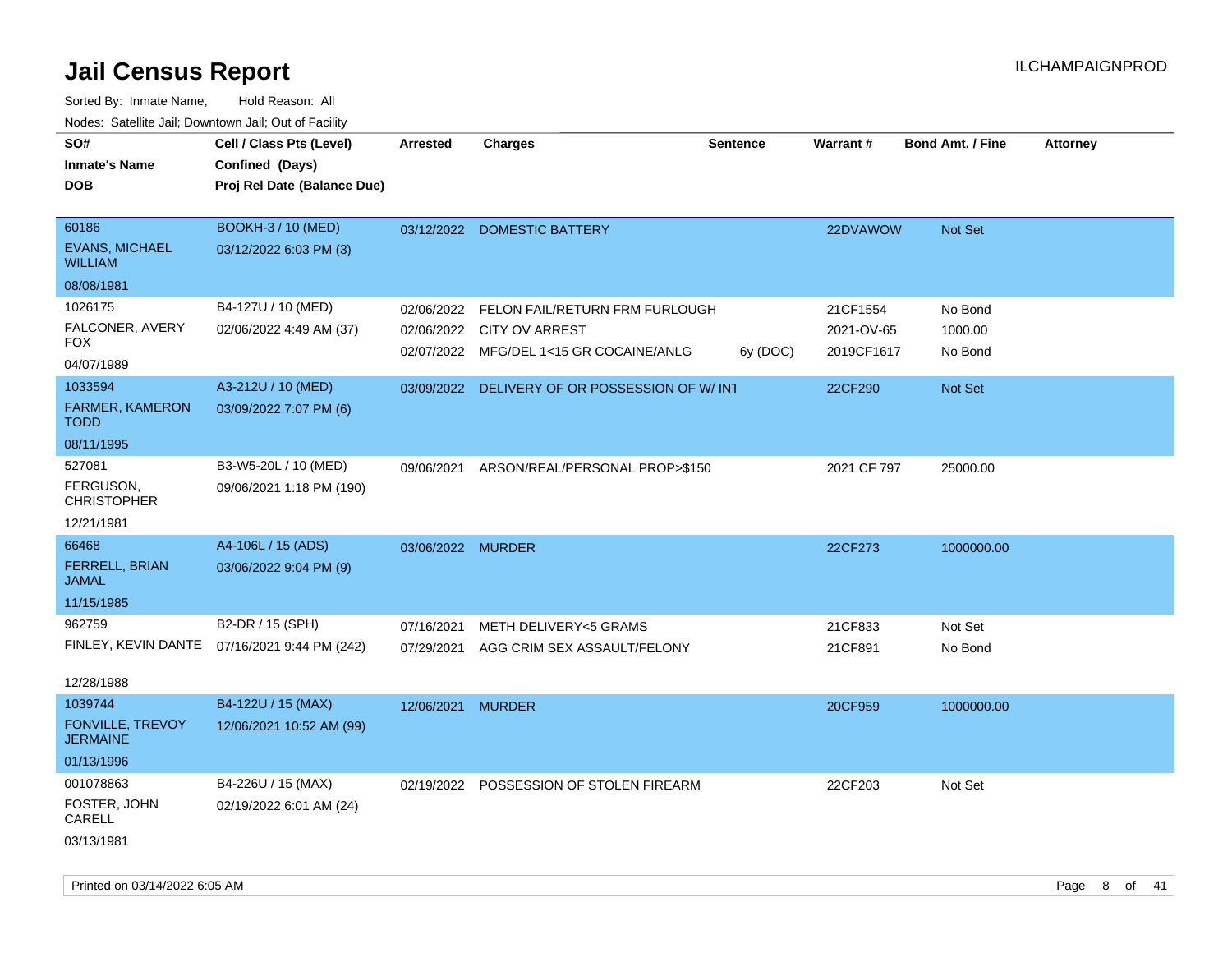Sorted By: Inmate Name, Hold Reason: All

| Nodes: Satellite Jail; Downtown Jail; Out of Facility |                                             |                 |                                          |                 |                 |                         |                 |
|-------------------------------------------------------|---------------------------------------------|-----------------|------------------------------------------|-----------------|-----------------|-------------------------|-----------------|
| SO#                                                   | Cell / Class Pts (Level)                    | <b>Arrested</b> | <b>Charges</b>                           | <b>Sentence</b> | <b>Warrant#</b> | <b>Bond Amt. / Fine</b> | <b>Attorney</b> |
| <b>Inmate's Name</b>                                  | Confined (Days)                             |                 |                                          |                 |                 |                         |                 |
| <b>DOB</b>                                            | Proj Rel Date (Balance Due)                 |                 |                                          |                 |                 |                         |                 |
|                                                       |                                             |                 |                                          |                 |                 |                         |                 |
| 518395                                                | B2-T3-12L / 15 (SPH)                        | 07/07/2020      | <b>CRIMINAL SEXUAL ASSAULT</b>           |                 | 2020-CF735      | 250000.00               |                 |
|                                                       | FRANDLE, MARK RYAN 07/07/2020 3:42 PM (616) |                 |                                          |                 |                 |                         |                 |
| 09/10/1985                                            |                                             |                 |                                          |                 |                 |                         |                 |
| 001077934                                             | A1-125L / 10 (MED)                          | 08/22/2021      | AGG DUI/ACCIDENT/DEATH                   |                 | 21CF1024        | Not Set                 |                 |
| FREED, LOGAN                                          | 08/22/2021 11:45 PM (205)                   | 08/22/2021      | DOMESTIC BATTERY                         |                 | 21 CM 172       | 10000.00                |                 |
| <b>SUZANNE</b>                                        |                                             |                 |                                          |                 |                 |                         |                 |
| 08/18/1996                                            |                                             |                 |                                          |                 |                 |                         |                 |
| 001078290                                             | A1-224L / 10 (ADS)                          | 08/19/2021      | MACHINE GUN/AUTO WEAPON/VEH              |                 | 21CF1012        | Not Set                 |                 |
| FREEMAN, ANGEL<br><b>JANILA KAY</b>                   | 08/19/2021 1:26 AM (208)                    |                 |                                          |                 |                 |                         |                 |
| 12/25/1995                                            |                                             |                 |                                          |                 |                 |                         |                 |
| 591514                                                | B2-T2-07U / 10 (SPH)                        |                 |                                          |                 |                 |                         |                 |
|                                                       | GAMBLE, SCOTT PAUL 02/25/2022 6:08 PM (18)  |                 | 02/25/2022 AGG CRIM SEX ABUSE/VIC 13-17  |                 | 22CF230         | 100000.00               |                 |
|                                                       |                                             |                 |                                          |                 |                 |                         |                 |
| 09/06/1968                                            |                                             |                 |                                          |                 |                 |                         |                 |
| 1068917                                               | <b>BOOKF-1 / 5 (MIN)</b>                    | 08/11/2021      | VIO ORDER/PRIOR VIO OF ORDER             |                 | 21CF965         | Not Set                 |                 |
| <b>GARCIA, JUAN</b>                                   | 08/11/2021 9:24 PM (216)                    |                 |                                          |                 |                 |                         |                 |
| <b>CARLOS</b>                                         |                                             |                 |                                          |                 |                 |                         |                 |
| 10/21/1997                                            |                                             |                 |                                          |                 |                 |                         |                 |
| 001078154                                             | B4-121U / 10 (MED)                          | 01/09/2022      | DRVG UNDER INFLU OF ALCOHOL              |                 | 2021 DT 182     | 5000.00                 |                 |
| <b>GENTRY, DAMON</b><br><b>LIONEL</b>                 | 01/09/2022 4:41 PM (65)                     |                 | 01/09/2022 AGG DOMESTIC BATTERY/STRANGLE |                 | 2021 CF 1396    | 50000.00                |                 |
| 12/25/1971                                            |                                             |                 |                                          |                 |                 |                         |                 |
| 1003785                                               | A4-202L / 10 (MED)                          | 01/31/2022      | THEFT CON INTENT <\$500 PRIOR            | 4y (DOC)        | 19CF1558        | No Bond                 |                 |
| <b>GENTRY, SIDNEY</b>                                 | 01/31/2022 8:44 AM (43)                     |                 |                                          |                 |                 |                         |                 |
| <b>RAYNARD</b>                                        |                                             |                 |                                          |                 |                 |                         |                 |
| 05/27/1971                                            |                                             |                 |                                          |                 |                 |                         |                 |
| 001078941                                             | <b>BOOKF-2 / 5 (MIN)</b>                    | 03/13/2022      | POSS CANNABIS/500<2,000 GRAMS            |                 | 2022CFAWOW      | No Bond                 |                 |
| GILLIAM, ELIZABETH                                    | 03/13/2022 11:11 PM (2)                     |                 | 03/13/2022 POSS CANNABIS/500<2,000 GRAMS |                 | 2022-CF-AWOW    | No Bond                 |                 |
| <b>MAGGIE</b>                                         |                                             |                 |                                          |                 |                 |                         |                 |
| 07/03/2000                                            |                                             |                 |                                          |                 |                 |                         |                 |

Printed on 03/14/2022 6:05 AM Page 9 of 41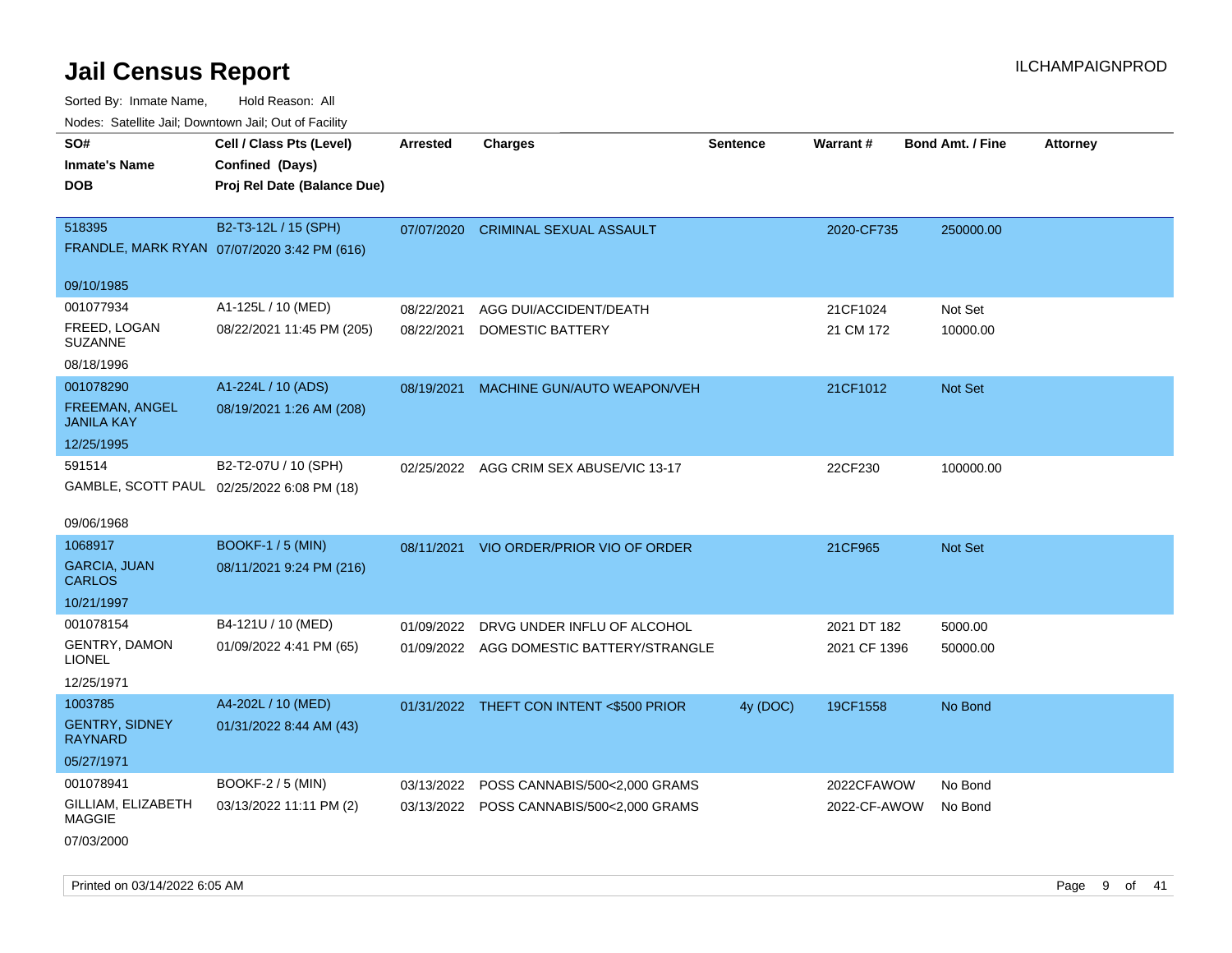| <u>Houco. Catolino dall, Downtown dall, Out of Fuolint</u> |                             |                 |                                           |                 |            |                         |                 |
|------------------------------------------------------------|-----------------------------|-----------------|-------------------------------------------|-----------------|------------|-------------------------|-----------------|
| SO#                                                        | Cell / Class Pts (Level)    | <b>Arrested</b> | <b>Charges</b>                            | <b>Sentence</b> | Warrant#   | <b>Bond Amt. / Fine</b> | <b>Attorney</b> |
| <b>Inmate's Name</b>                                       | Confined (Days)             |                 |                                           |                 |            |                         |                 |
| DOB.                                                       | Proj Rel Date (Balance Due) |                 |                                           |                 |            |                         |                 |
|                                                            |                             |                 |                                           |                 |            |                         |                 |
| 001078633                                                  | B2-T4-15U / 25 (SPH)        | 12/01/2021      | <b>PRED CRIM SEX ASLT/VICTIM &lt;13</b>   |                 | 21CF1416   | 250000.00               |                 |
| GONZALEZ-GUILLEN,<br><b>EDWARD</b>                         | 12/01/2021 12:08 PM (104)   |                 |                                           |                 |            |                         |                 |
| 08/25/2002                                                 |                             |                 |                                           |                 |            |                         |                 |
| 001078607                                                  | B4-221L / 15 (MAX)          | 11/22/2021      | FELON POSS/USE FIREARM/PAROLE             |                 | 21CF1437   | Not Set                 |                 |
| GRAY, WILLIAM<br>DA'VON                                    | 11/22/2021 2:57 PM (113)    |                 | 11/22/2021 ATTEMPT (FIRST DEGREE MURDER)  |                 | 21CF1435   | Not Set                 |                 |
| 04/18/1984                                                 |                             |                 |                                           |                 |            |                         |                 |
| 56342                                                      | B1-206L / 10 (MED)          | 10/21/2021      | THEFT CONTROL INTENT <\$500               |                 | 17CF1451   | 10000.00                |                 |
| <b>GRIFFIN, NATHAN</b>                                     | 10/21/2021 4:20 PM (145)    | 10/21/2021      | DRIVING ON REVOKED LICENSE                |                 | 20TR1979   | 3000.00                 |                 |
| <b>EUGENE</b>                                              |                             | 10/21/2021      | <b>ARMED HABITUAL CRIMINAL</b>            |                 | 21CF1279   | <b>Not Set</b>          |                 |
| 02/24/1969                                                 |                             |                 |                                           |                 |            |                         |                 |
| 001078868                                                  | BOOKH-4 / 5 (ADS)           |                 | 02/24/2022 STALKING/CAUSE FEAR FOR SAFETY |                 | 22CF227    | 150000.00               |                 |
| HARRIS-MINER,<br><b>NICHOLAS</b>                           | 02/24/2022 3:56 PM (19)     |                 |                                           |                 |            |                         |                 |
| 07/08/1998                                                 |                             |                 |                                           |                 |            |                         |                 |
| 544770                                                     | A4-105U / 10 (MED)          | 08/14/2021      | AGG DOMESTIC BATTERY/STRANGLE             | 7y (DOC)        | 2021CF514  | 25000.00                |                 |
| <b>HAYES, DEVON</b><br><b>JERMAINE</b>                     | 08/14/2021 2:56 AM (213)    |                 |                                           |                 |            |                         |                 |
| 11/07/1987                                                 |                             |                 |                                           |                 |            |                         |                 |
| 001078488                                                  | B2-T3-09U / 15 (SPH)        | 10/14/2021      | PRED CRIM SEX ASLT/VICTIM <13             | 25y (DOC)       | 2021CF1232 | 500000.00               |                 |
| HERNANDEZ-LOPEZ,<br><b>ERNESTO</b>                         | 10/14/2021 3:15 PM (152)    |                 |                                           |                 |            |                         |                 |
| 11/28/1975                                                 |                             |                 |                                           |                 |            |                         |                 |
| 975293                                                     | B2-T4-14L / 10 (SPH)        | 07/21/2021      | VIO ORDER/PRIOR VIO OF ORDER              |                 | 21CF914    | No Bond                 |                 |
| <b>HILL, JACOB MILES</b>                                   | 07/21/2021 8:43 PM (237)    | 07/21/2021      | <b>STALKING</b>                           |                 | 2021CF863  | <b>Not Set</b>          |                 |
|                                                            |                             | 07/25/2021      | <b>PAROLE REVOCATION</b>                  |                 | CH2104646  | Not Set                 |                 |
| 02/06/1988                                                 |                             | 08/18/2021      | <b>HARASS WITNESS/FAMILY MBR/REP</b>      |                 | 21CF992    | Not Set                 |                 |
|                                                            |                             | 09/09/2021      | AGG STALKING/BODILY HARM                  |                 | 21CF1073   | <b>Not Set</b>          |                 |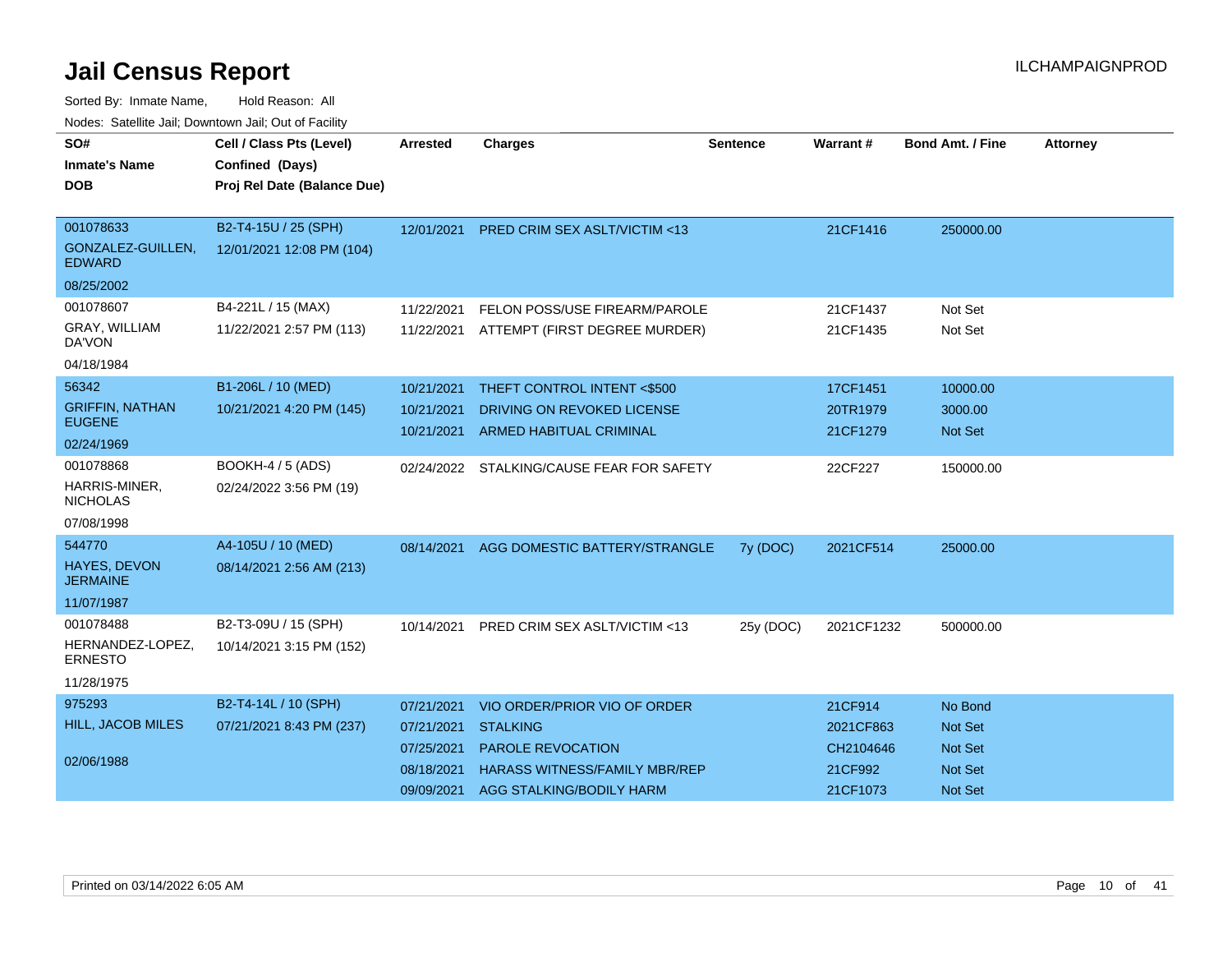Sorted By: Inmate Name, Hold Reason: All Nodes: Satellite Jail; Downtown Jail; Out of Facility

| soupois catomic can, Dominomii can, Cat or Faomt |                                            |                 |                                       |                 |             |                         |                 |
|--------------------------------------------------|--------------------------------------------|-----------------|---------------------------------------|-----------------|-------------|-------------------------|-----------------|
| SO#                                              | Cell / Class Pts (Level)                   | <b>Arrested</b> | <b>Charges</b>                        | <b>Sentence</b> | Warrant#    | <b>Bond Amt. / Fine</b> | <b>Attorney</b> |
| <b>Inmate's Name</b>                             | Confined (Days)                            |                 |                                       |                 |             |                         |                 |
| <b>DOB</b>                                       | Proj Rel Date (Balance Due)                |                 |                                       |                 |             |                         |                 |
|                                                  |                                            |                 |                                       |                 |             |                         |                 |
| 48471                                            | B1-207L / 15 (MAX)                         | 08/08/2021      | AGG BATTERY/DISCHARGE FIREARM         |                 | 21CF946     | Not Set                 |                 |
| <b>HILL, RAMESH</b><br><b>JERMAINE</b>           | 08/08/2021 4:45 AM (219)                   |                 |                                       |                 |             |                         |                 |
| 12/11/1978                                       |                                            |                 |                                       |                 |             |                         |                 |
| 1072876                                          | A1-226U / 5 (MIN)                          | 02/10/2022      | METH DELIVERY/5<15 GRAMS              | 4y (DOC)        | 21CF143     | No Bond                 |                 |
| BELL                                             | HOUTCHINS, SAVANNA 02/10/2022 5:10 PM (33) |                 |                                       |                 |             |                         |                 |
| 07/10/1996                                       | 2/17/2022 (0.00)                           |                 |                                       |                 |             |                         |                 |
| 999198                                           | B4-225L / 15 (MAX)                         | 11/30/2021      | FELON POSS/USE FIREARM PRIOR          |                 | 21CF1377    | 500000.00               |                 |
| HOWARD, BRION LIN                                | 11/30/2021 10:41 AM (105)                  |                 |                                       |                 |             |                         |                 |
|                                                  |                                            |                 |                                       |                 |             |                         |                 |
| 06/10/1992                                       |                                            |                 |                                       |                 |             |                         |                 |
| 001078884                                        | A4-207L / 15 (MAX)                         |                 | 02/27/2022 ARMED VIOLENCE/CATEGORY I  | 6y (DOC)        | 22CF234     | Not Set                 |                 |
| HOWARD, TREVON<br><b>TITRESS</b>                 | 02/27/2022 5:07 AM (16)                    |                 |                                       |                 |             |                         |                 |
| 03/20/1999                                       |                                            |                 |                                       |                 |             |                         |                 |
| 51028                                            | A4-201L / 10 (MED)                         |                 | 02/23/2022 AGG FLEEING/2+ CON DEVICES |                 | 19CF1839    | 50000.00                |                 |
| HUFFMAN, MICHAEL<br><b>LEONARD</b>               | 02/23/2022 3:14 AM (20)                    |                 |                                       |                 |             |                         |                 |
| 07/24/1980                                       |                                            |                 |                                       |                 |             |                         |                 |
| 38993                                            | A3-117L / 15 (MAX)                         | 02/13/2021      | ATTEMPT (FIRST DEGREE MURDER)         |                 | 21CF181     | Not Set                 |                 |
| JACKSON, LAMONT<br><b>JEREMIE</b>                | 02/13/2021 7:45 AM (395)                   |                 |                                       |                 |             |                         |                 |
| 07/31/1973                                       |                                            |                 |                                       |                 |             |                         |                 |
| 001077487                                        | B3-W8-30L / 10 (MED)                       | 12/03/2020      | FELON POSS/USE WEAPON/FIREARM         | 8y (DOC)        | 20CF1377    | Not Set                 |                 |
| <b>JACKSON, TERRELL</b><br><b>DANDRE</b>         | 12/03/2020 10:18 AM (467)                  | 11/09/2021      | AGG DISCHARGE FIREARM/OCC VEH         | 8y (DOC)        | 21CR0331401 | No Bond                 |                 |
| 08/11/1990                                       |                                            |                 |                                       |                 |             |                         |                 |
| 1049496                                          | BOOKF-2 / 10 (MED)                         | 03/13/2022      | AGGRAVATED BATTERY                    |                 | 2022CFAWOW  | Not Set                 |                 |
| JAMES, DERISE<br><b>ANTONIA</b>                  | 03/13/2022 7:29 AM (2)                     | 03/13/2022      | CRIMINAL TRESPASS TO LAND             |                 | 2022CMAWOW  | Not Set                 |                 |
|                                                  |                                            |                 |                                       |                 |             |                         |                 |

08/15/1991

Printed on 03/14/2022 6:05 AM Page 11 of 41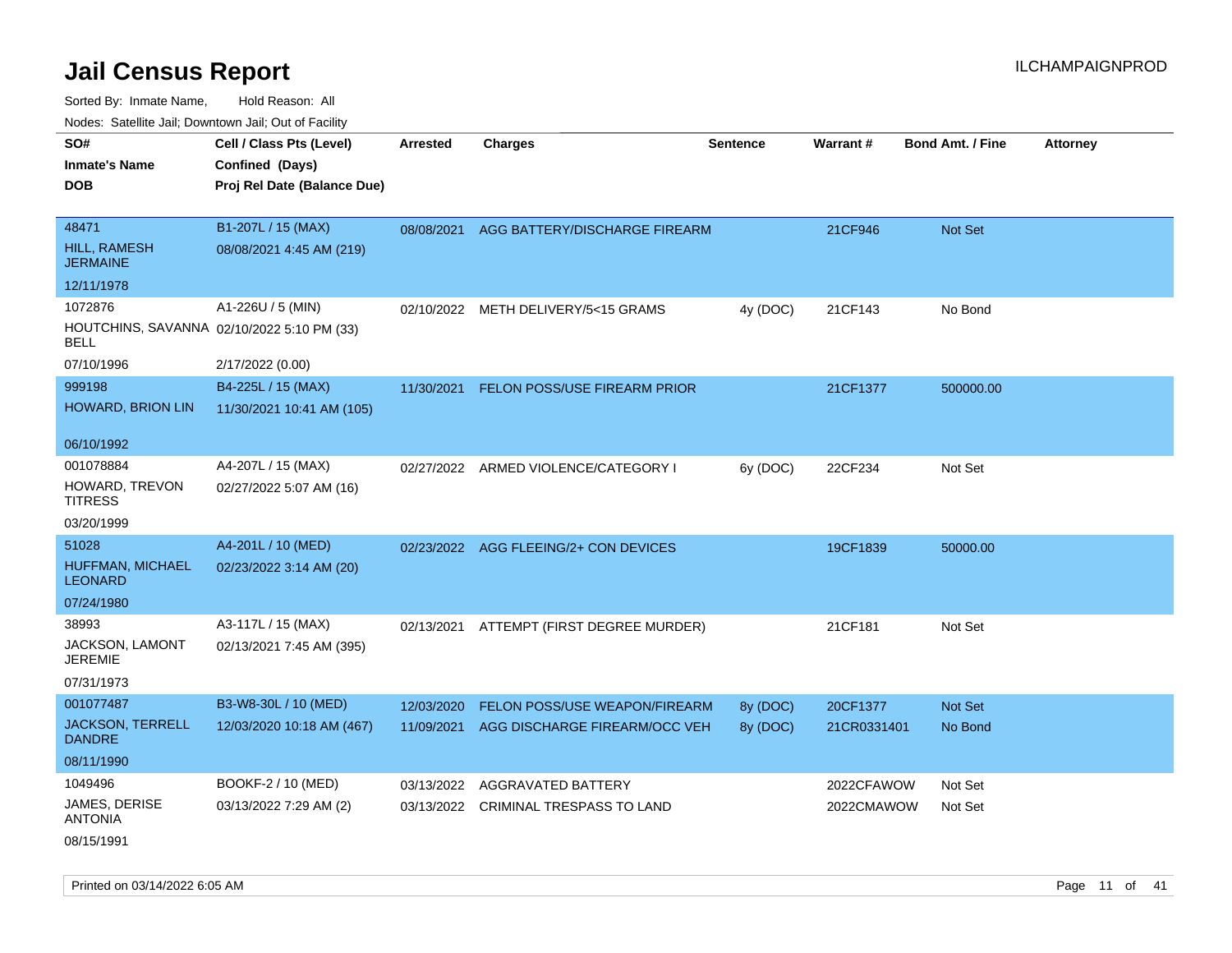|                                          | Nodes: Satellite Jali, Downtown Jali, Out of Facility |                 |                                         |                 |                        |                         |                 |
|------------------------------------------|-------------------------------------------------------|-----------------|-----------------------------------------|-----------------|------------------------|-------------------------|-----------------|
| SO#                                      | Cell / Class Pts (Level)                              | <b>Arrested</b> | <b>Charges</b>                          | <b>Sentence</b> | <b>Warrant#</b>        | <b>Bond Amt. / Fine</b> | <b>Attorney</b> |
| <b>Inmate's Name</b>                     | Confined (Days)                                       |                 |                                         |                 |                        |                         |                 |
| <b>DOB</b>                               | Proj Rel Date (Balance Due)                           |                 |                                         |                 |                        |                         |                 |
|                                          |                                                       |                 |                                         |                 |                        |                         |                 |
| 001078703                                | A1-225U / 15 (ADS)                                    | 12/20/2021      | MURDER/INTENT TO KILL/INJURE            |                 | 21CF1574               | Not Set                 |                 |
| <b>JOHNS, SHANIQUH</b><br><b>THERESA</b> | 12/22/2021 6:41 AM (83)                               |                 |                                         |                 |                        |                         |                 |
| 04/03/1992                               |                                                       |                 |                                         |                 |                        |                         |                 |
| 1042582                                  | A3-212L / 15 (MAX)                                    |                 | 03/10/2022 VIOLATE ORDER PROTECTION     |                 | 22CM61                 | Not Set                 |                 |
| JONES, DEONTA<br><b>DANTRAL</b>          | 03/10/2022 4:50 AM (5)                                |                 |                                         |                 |                        |                         |                 |
| 02/01/1993                               |                                                       |                 |                                         |                 |                        |                         |                 |
| 001078645                                | B4-222U / 10 (MED)                                    | 12/02/2021      | AGG DISCHARGE FIREARM                   |                 | 21CF1478               | No Bond                 |                 |
| <b>JONES, KELVIN</b><br><b>KHYRIC</b>    | 12/02/2021 6:56 PM (103)                              |                 |                                         |                 |                        |                         |                 |
| 02/27/2001                               |                                                       |                 |                                         |                 |                        |                         |                 |
| 956822                                   | A4-107U / 15 (MAX)                                    | 11/25/2021      | AGGRAVATED DOMESTIC BATTERY             |                 | 21CF1442               | Not Set                 |                 |
| JONES, MARIO                             | 11/25/2021 10:37 AM (110)                             | 11/25/2021      | PAROLE REVOCATION                       |                 | CH2106361              | No Bond                 |                 |
| <b>NATHANIEL</b>                         |                                                       | 11/25/2021      | UNLAWFUL RESTRAINT                      |                 | 21CF1443               | Not Set                 |                 |
| 10/27/1987                               |                                                       |                 |                                         |                 |                        |                         |                 |
| 59668                                    | B2-T1-04L / 10 (SPH)                                  | 02/11/2022      | <b>FAIL TO RPT CHNG ADDRESS/EMPL</b>    |                 | 20 CF 1241             | 75000.00                |                 |
| <b>JONES, MARTELL</b><br><b>DEANGELO</b> | 02/11/2022 3:19 PM (32)                               |                 | 02/11/2022 AGGRAVATED ARSON/BODILY HARM |                 | 22 CF 169              | 75000.00                |                 |
| 07/11/1983                               |                                                       |                 |                                         |                 |                        |                         |                 |
| 1008468                                  | B4-125L / 10 (MED)                                    | 12/01/2021      | FELON POSS/USE WEAPON/FIREARM           |                 | 21CF1472               | Not Set                 |                 |
| JONES, MARTEZ<br><b>LAMONTE</b>          | 12/01/2021 1:28 PM (104)                              | 12/02/2021      | PROBATION VIOLATION                     |                 | 20CF1151               | Not Set                 |                 |
| 06/22/1993                               |                                                       |                 |                                         |                 |                        |                         |                 |
| 506244                                   | B1-204L / 15 (MAX)                                    | 07/15/2021      | ARMED ROBBERY/ARMED W/FIREARM           |                 | 19y/6m (DOC) 2021CF791 | 250000.00               |                 |
| <b>JOSLIN, JASON LEE</b>                 | 07/15/2021 4:38 AM (243)                              |                 |                                         |                 |                        |                         |                 |
|                                          |                                                       |                 |                                         |                 |                        |                         |                 |
| 12/22/1985                               |                                                       |                 |                                         |                 |                        |                         |                 |
| 1073563                                  | A3-115L / 10 (MED)                                    | 03/10/2022      | DRIVING ON REVOKED LICENSE              |                 | 19TR4604               | 20000.00                |                 |
| KIZER, DETRIOUS<br><b>TRIVALE</b>        | 03/10/2022 2:42 AM (5)                                |                 |                                         |                 |                        |                         |                 |
| 03/05/1971                               |                                                       |                 |                                         |                 |                        |                         |                 |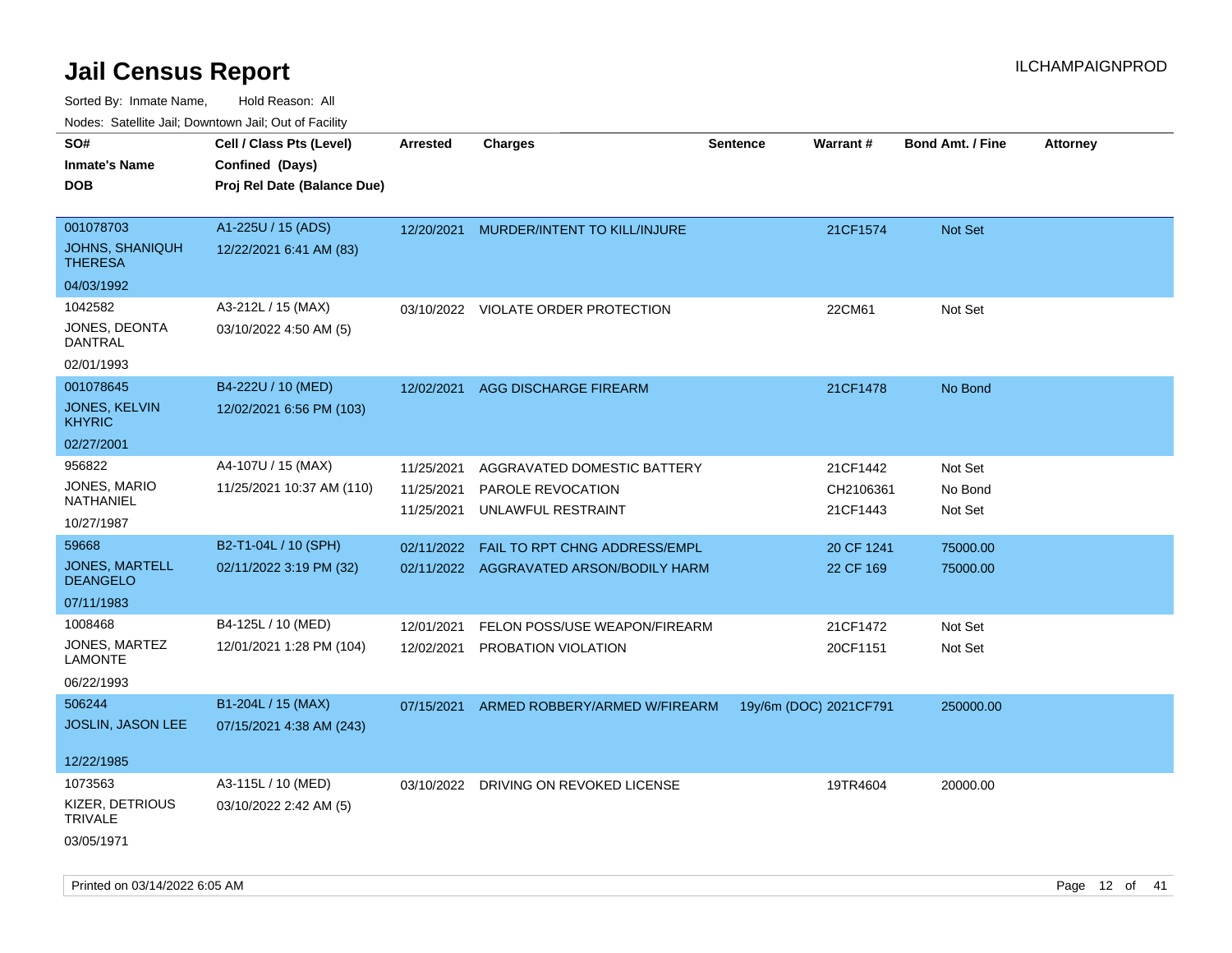| SO#                                 | Cell / Class Pts (Level)    | <b>Arrested</b> | <b>Charges</b>                            | Sentence | <b>Warrant#</b> | <b>Bond Amt. / Fine</b> | <b>Attorney</b> |
|-------------------------------------|-----------------------------|-----------------|-------------------------------------------|----------|-----------------|-------------------------|-----------------|
| <b>Inmate's Name</b>                | Confined (Days)             |                 |                                           |          |                 |                         |                 |
| <b>DOB</b>                          | Proj Rel Date (Balance Due) |                 |                                           |          |                 |                         |                 |
|                                     |                             |                 |                                           |          |                 |                         |                 |
| 1068786                             | B4-121L / 10 (MED)          | 03/04/2022      | DOMESTIC BATTERY/OTHER PRIOR              |          | 22CF270         | Not Set                 |                 |
| LACY, MALIK SHAKUR                  | 03/04/2022 7:25 PM (11)     | 03/04/2022      | DOMESTIC BATTERY/HARM/VIO O/P             |          | 18CM478         | 2500.00                 |                 |
|                                     |                             |                 | 03/04/2022 WARRANT OUT OF COUNTY          |          | 20TR4604        | 3000.00                 |                 |
| 12/01/1996                          |                             |                 |                                           |          |                 |                         |                 |
| 1041648                             | A4-206U / 15 (MAX)          | 01/11/2022      | PAROLE REVOCATION                         |          | CH2200221       | Not Set                 |                 |
| LANE, DEMETRIUS<br>LAQUAN           | 01/11/2022 5:27 AM (63)     |                 | 01/11/2022 ARMED HABITUAL CRIMINAL        |          | 22CF41          | Not Set                 |                 |
| 07/04/1996                          |                             |                 |                                           |          |                 |                         |                 |
| 1070011                             | B4-124U / 15 (MAX)          | 08/03/2021      | AGG DISCH FIREARM/1ST AID PERS            |          | 21CF929         | Not Set                 |                 |
| LAWS, WILLIAM<br>ZARAK, Third       | 08/03/2021 3:53 PM (224)    |                 |                                           |          |                 |                         |                 |
| 07/06/1999                          |                             |                 |                                           |          |                 |                         |                 |
| 001078797                           | <b>BOOKH-2 / 5 (ADS)</b>    |                 | 01/26/2022 VIO STALKING NO CONTACT ORDER  |          | 22CM31          | Not Set                 |                 |
| LEVIN, DANIEL DAVID                 | 01/26/2022 3:00 PM (48)     |                 |                                           |          |                 |                         |                 |
|                                     |                             |                 |                                           |          |                 |                         |                 |
| 08/08/1984                          |                             |                 |                                           |          |                 |                         |                 |
| 548089                              | B1-204U / 15 (MAX)          | 12/04/2020      | ATTEMPT (FIRST DEGREE MURDER)             |          | 20CF1378        | <b>Not Set</b>          |                 |
| LEWIS, LAWRENCE                     | 12/04/2020 4:42 AM (466)    | 12/04/2020      | AGG DOMESTIC BATTERY/STRANGLE             |          | 18CF1507        | 10000.00                |                 |
| PAUL, Third                         |                             | 12/04/2020      | METH DELIVERY/100<400 GRAMS               |          | 20CF1481        | Not Set                 |                 |
| 02/08/1993                          |                             |                 |                                           |          |                 |                         |                 |
| 63639                               | A4-106U / 5 (ADS)           |                 | 01/31/2022 FELON POSS/USE WEAPON/FIREARM  | 5y (DOC) | 22CF110         | No Bond                 |                 |
| LINDSEY, ANTHONY<br><b>MARTEZ</b>   | 01/28/2022 10:06 PM (46)    |                 |                                           |          |                 |                         |                 |
| 03/18/1985                          |                             |                 |                                           |          |                 |                         |                 |
| 001078817                           | B1-207U / 10 (MED)          |                 | 02/03/2022 AGG UUW/PERSON/PREV CONVICTION |          | 22CF143         | Not Set                 |                 |
| LIPSCOMB, LADAROL<br><b>ANTHONY</b> | 02/03/2022 11:33 PM (40)    |                 |                                           |          |                 |                         |                 |
| 10/01/2000                          |                             |                 |                                           |          |                 |                         |                 |
| 001078924                           | A3-215L / 10 (MED)          | 03/09/2022      | DOMESTIC BATTERY/OTHER PRIOR              |          | 22CF289         | Not Set                 |                 |
| LIVINGSTON, MASON<br><b>RICHARD</b> | 03/09/2022 4:13 AM (6)      |                 | 03/09/2022 WARRANT OUT OF COUNTY          |          | 2019 CM 230     | 5000.00                 |                 |
| 08/23/1988                          |                             |                 |                                           |          |                 |                         |                 |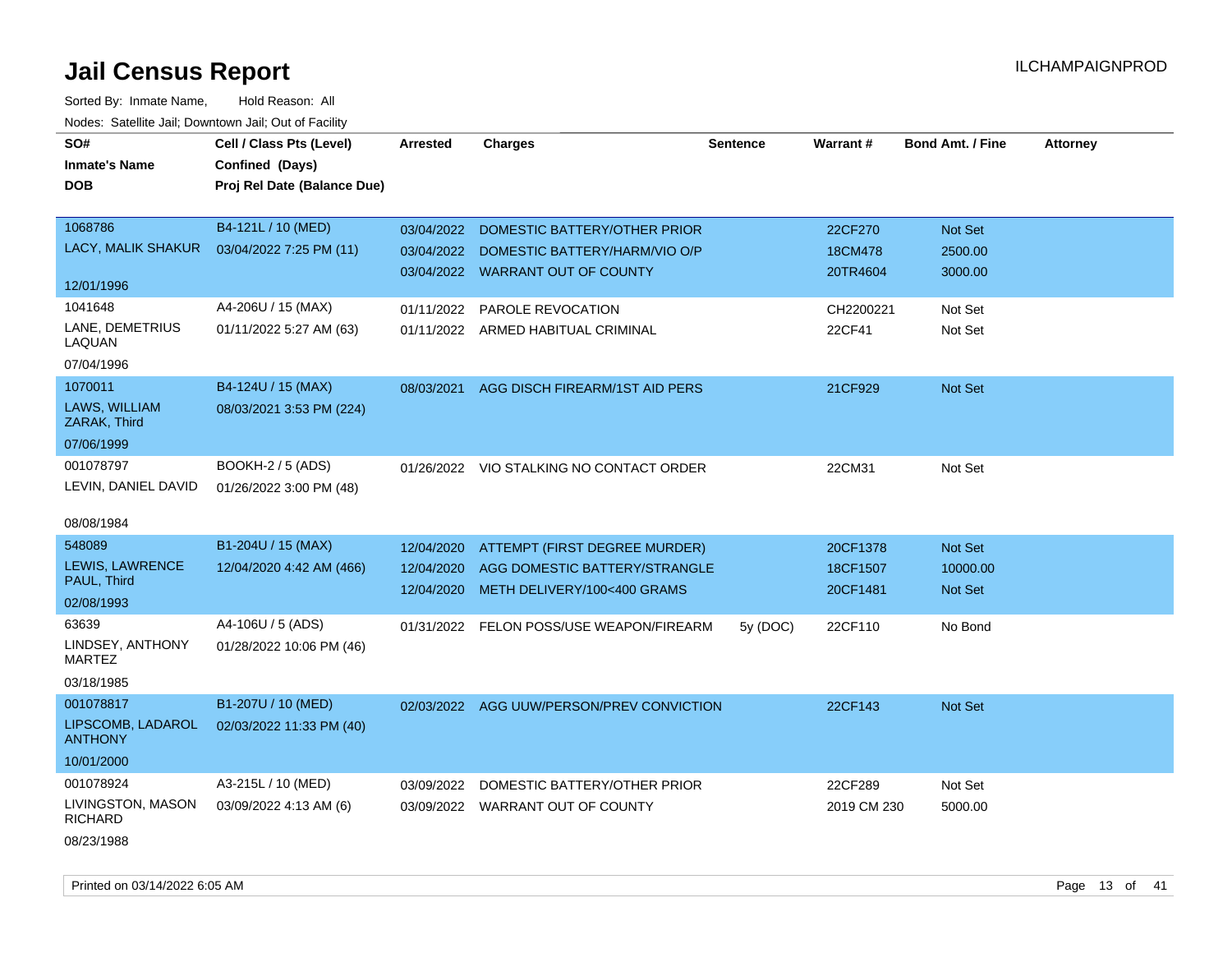| SO#<br><b>Inmate's Name</b><br><b>DOB</b>                       | Cell / Class Pts (Level)<br>Confined (Days)<br>Proj Rel Date (Balance Due) | <b>Arrested</b>                        | <b>Charges</b>                                                           | <b>Sentence</b> | Warrant#                          | <b>Bond Amt. / Fine</b>       | <b>Attorney</b> |
|-----------------------------------------------------------------|----------------------------------------------------------------------------|----------------------------------------|--------------------------------------------------------------------------|-----------------|-----------------------------------|-------------------------------|-----------------|
| 1065002<br>LOVELESS, DUSTIN<br><b>DEE</b>                       | B3-W2-07U / 10 (MED)<br>11/16/2021 11:41 AM (119)                          | 11/16/2021                             | DOMESTIC BTRY/CONTACT/VIO O/P                                            |                 | 2y/6m (DOC) 2019CF001781          | 25000.00                      |                 |
| 06/17/1982                                                      |                                                                            |                                        |                                                                          |                 |                                   |                               |                 |
| 001078896<br>MANN, DAVID<br>WILBERT, Junior<br>04/02/1976       | A4-203L / 15 (MAX)<br>03/01/2022 4:35 AM (14)                              | 03/01/2022                             | ARMED HABITUAL CRIMINAL                                                  |                 | 22CF239                           | Not Set                       |                 |
| 1038892                                                         | B2-DR / 10 (MED)                                                           |                                        |                                                                          |                 |                                   |                               |                 |
| MCCAULEY, TIMOTHY<br><b>WILLIAM</b>                             | 02/16/2022 8:49 PM (27)                                                    |                                        | 02/16/2022 PRED CRIM SEX ASLT/BODILY HARM                                |                 | 22CF199                           | No Bond                       |                 |
| 03/05/1989                                                      |                                                                            |                                        |                                                                          |                 |                                   |                               |                 |
| 48792<br>MCCLAIN, HURCHEL<br>JOSEPH<br>05/01/1979               | B4-127L / 10 (MED)<br>11/20/2021 4:11 AM (115)                             | 11/19/2021                             | AGG BATTERY/DISCHARGE FIREARM                                            |                 | 21CF1425                          | Not Set                       |                 |
|                                                                 |                                                                            |                                        |                                                                          |                 |                                   |                               |                 |
| 1004137                                                         | A4-103L / 15 (MAX)<br>MCDONALD, DAVON D 02/14/2022 4:21 PM (29)            |                                        | 02/14/2022 AGG CRIM SEX ABUSE/VIC 13-17                                  |                 | 22CF165                           | 250000.00                     |                 |
| 11/08/1992                                                      |                                                                            |                                        |                                                                          |                 |                                   |                               |                 |
| 001077938<br>MCGAHA,<br>CHRISTOPHER D<br>07/27/1991             | BOOKH-6 / 15 (ADS)<br>05/10/2021 7:02 PM (309)                             | 05/10/2021<br>05/11/2021<br>05/27/2021 | AGG KIDNAPING DISCH FIR/HARM<br>MURDER<br>ESCAPE FROM DEPT OF CORRECTION |                 | 21CF532<br>2021-CF-215<br>21CF600 | Not Set<br>No Bond<br>Not Set |                 |
| 66710<br><b>MEEKS, CASSARIOUS</b><br><b>MONTE</b><br>06/22/1984 | A4-101L / 15 (ADS)<br>01/20/2022 11:40 AM (54)                             | 01/19/2022                             | ARMED VIOLENCE/CATEGORY I                                                |                 | 22CF88                            | Not Set                       |                 |
| 1043071<br>MERRELL-<br>SUTHERLAND, ALICIA<br>11/26/1972         | A2-120L / 10 (MED)<br>11/08/2021 2:22 AM (127)                             | 11/08/2021                             | CRIM DMG/GOVT PROP/<\$500                                                |                 | 21CF1378                          | Not Set                       |                 |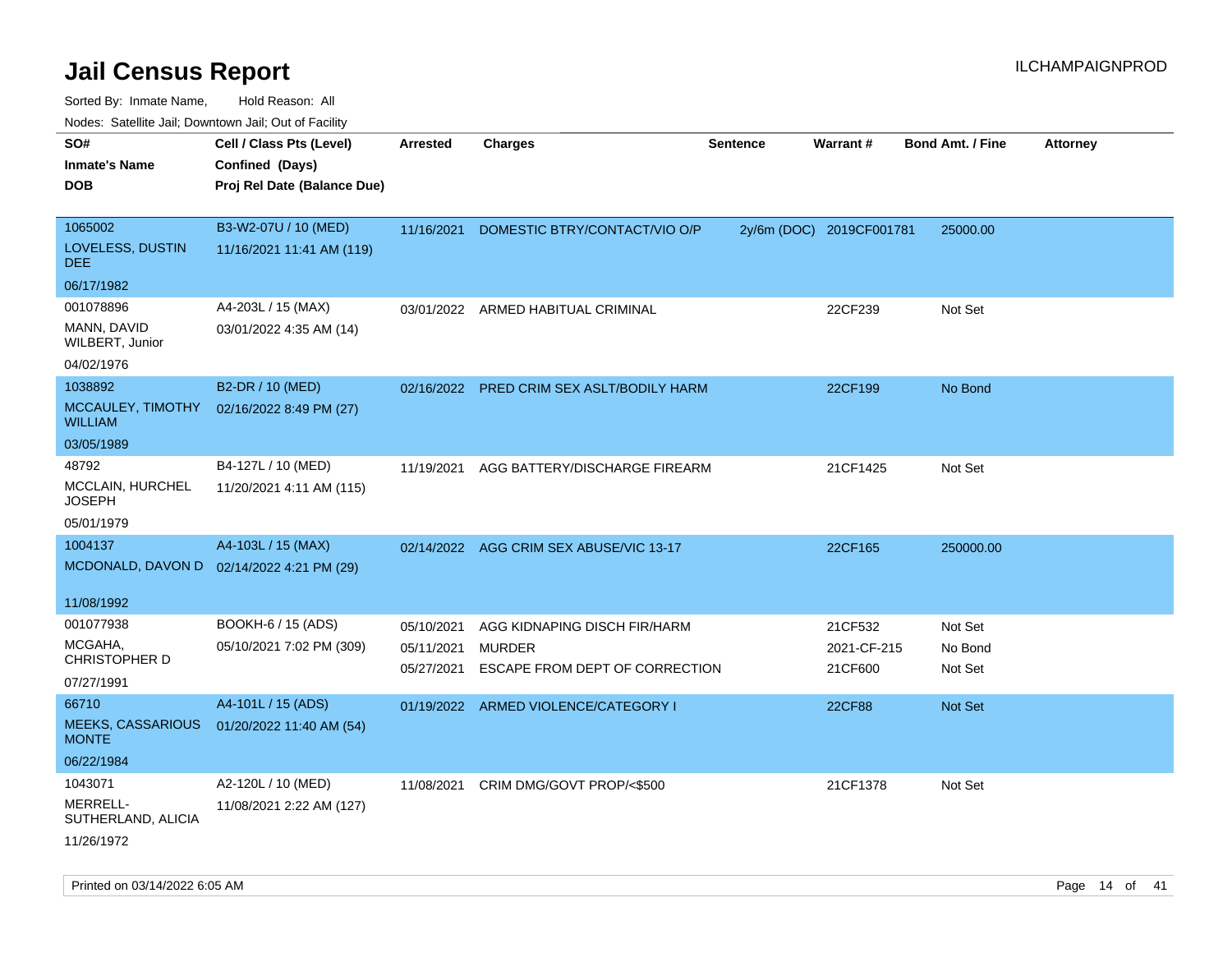Sorted By: Inmate Name, Hold Reason: All

Nodes: Satellite Jail; Downtown Jail; Out of Facility

| SO#                                         | Cell / Class Pts (Level)                     | <b>Arrested</b> | <b>Charges</b>                         | <b>Sentence</b> | Warrant#     | <b>Bond Amt. / Fine</b> | <b>Attorney</b> |
|---------------------------------------------|----------------------------------------------|-----------------|----------------------------------------|-----------------|--------------|-------------------------|-----------------|
| <b>Inmate's Name</b>                        | Confined (Days)                              |                 |                                        |                 |              |                         |                 |
| <b>DOB</b>                                  | Proj Rel Date (Balance Due)                  |                 |                                        |                 |              |                         |                 |
|                                             |                                              |                 |                                        |                 |              |                         |                 |
| 41584                                       | B4-227L / 15 (MAX)                           | 12/01/2021      | ARMED HABITUAL CRIMINAL                |                 | 21CF1467     | Not Set                 |                 |
|                                             | MILLER, JOSE LOVELL 12/02/2021 1:04 AM (103) |                 |                                        |                 |              |                         |                 |
|                                             |                                              |                 |                                        |                 |              |                         |                 |
| 10/07/1975                                  |                                              |                 |                                        |                 |              |                         |                 |
| 001077902                                   | A2-121L / 5 (ADS)                            | 11/23/2021      | BATTERY/CAUSE BODILY HARM              |                 | 21CM187      | Not Set                 |                 |
| MOFFETT, CAROLYN<br><b>REENE</b>            | 11/21/2021 10:31 AM (114)                    |                 |                                        |                 |              |                         |                 |
| 10/23/1988                                  |                                              |                 |                                        |                 |              |                         |                 |
| 39106                                       | B3-W3-10L / 10 (MED)                         | 10/12/2021      | DOMESTIC BATTERY/OTHER PRIOR           |                 | 21CF1217     | <b>Not Set</b>          |                 |
| Junior                                      | MOORE, ANDREW LEE, 10/12/2021 1:02 AM (154)  |                 |                                        |                 |              |                         |                 |
| 04/12/1973                                  | 4/10/2022 (0.00)                             |                 |                                        |                 |              |                         |                 |
| 539294                                      | B1-205L / 10 (MED)                           | 01/11/2022      | AGG DUI/NO VALID DL                    |                 | 22CF49       | Not Set                 |                 |
| MOSLEY, JAMES<br><b>CALVIN</b>              | 01/11/2022 9:43 PM (63)                      |                 | 01/11/2022 PAROLE REVOCATION           |                 | CH2200227    | No Bond                 |                 |
| 12/11/1985                                  |                                              |                 |                                        |                 |              |                         |                 |
| 001078814                                   | A3-111L / 5 (MIN)                            |                 | 03/08/2022 VIO BAIL BOND/FAMILY MEMBER |                 | 22CM58       | <b>Not Set</b>          |                 |
| <b>MYLES, JENTAVIOUS</b><br><b>KENTRAIL</b> | 03/08/2022 4:39 AM (7)                       |                 |                                        |                 |              |                         |                 |
| 10/12/2001                                  |                                              |                 |                                        |                 |              |                         |                 |
| 001078517                                   | B1-102L / 15 (MAX)                           | 10/19/2021      | ATTEMPT (FIRST DEGREE MURDER)          |                 | 21CF1267     | Not Set                 |                 |
| NELSON, RORY<br>DEMOND                      | 10/19/2021 3:55 AM (147)                     |                 |                                        |                 |              |                         |                 |
| 08/14/1984                                  |                                              |                 |                                        |                 |              |                         |                 |
| 001078940                                   | <b>BOOKH-3 / 10 (MED)</b>                    |                 | 03/13/2022 AGGRAVATED BATTERY          |                 | 2022-CF-AWOW | No Bond                 |                 |
| <b>OWENS, MARKIS</b>                        | 03/13/2022 9:41 PM (2)                       |                 |                                        |                 |              |                         |                 |
| 06/25/1996                                  |                                              |                 |                                        |                 |              |                         |                 |
| 001078854                                   | B2-T2-05U / 15 (MAX)                         |                 | 02/15/2022 ARMED VIOLENCE/CATEGORY I   |                 | 22CF190      | Not Set                 |                 |
| PATNAUDE, MARTY<br><b>WW</b>                | 02/15/2022 5:12 PM (28)                      |                 |                                        |                 |              |                         |                 |
| 08/26/2003                                  |                                              |                 |                                        |                 |              |                         |                 |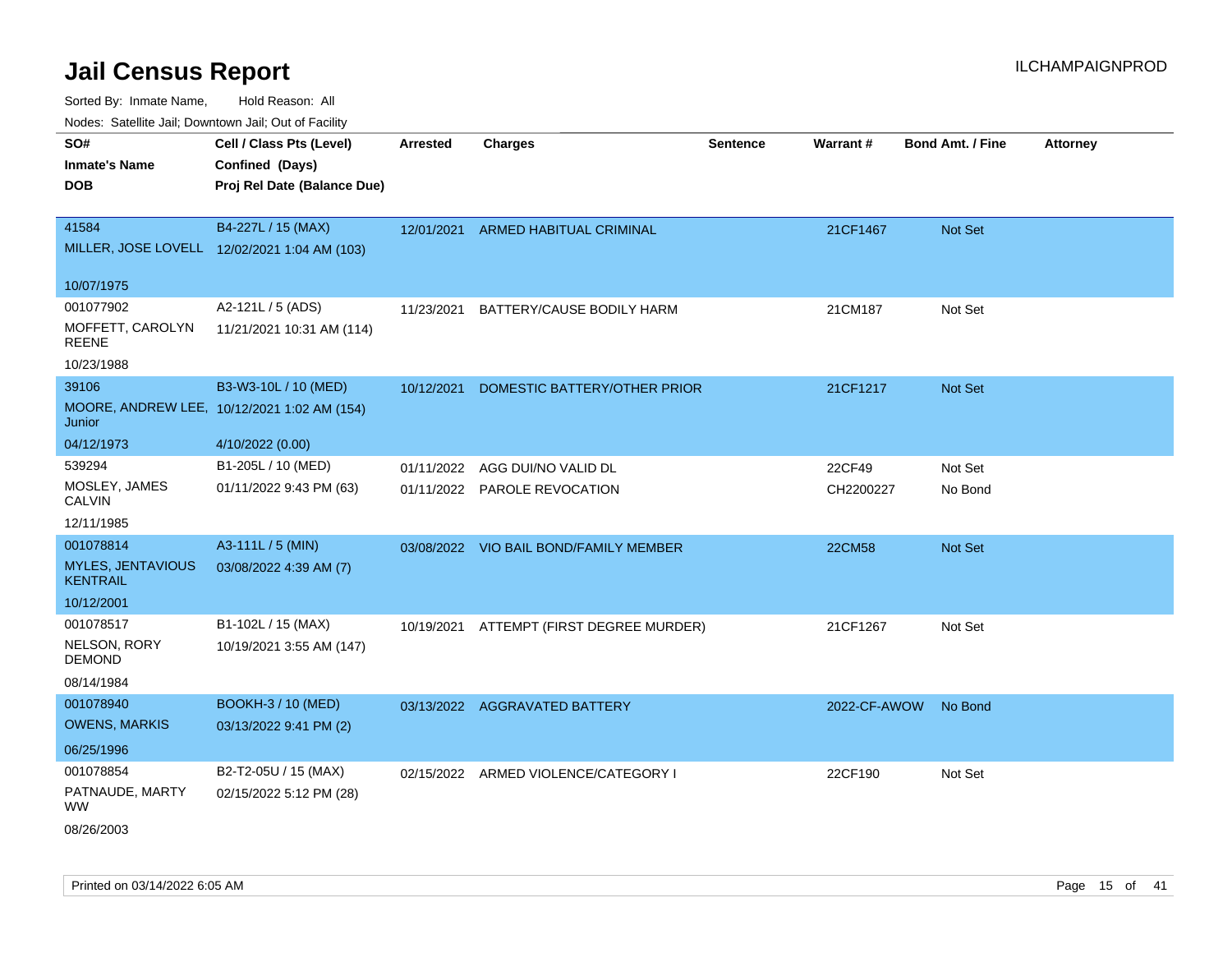| SO#                                   | Cell / Class Pts (Level)                     | Arrested   | <b>Charges</b>                            | <b>Sentence</b> | Warrant#     | <b>Bond Amt. / Fine</b> | <b>Attorney</b> |
|---------------------------------------|----------------------------------------------|------------|-------------------------------------------|-----------------|--------------|-------------------------|-----------------|
| <b>Inmate's Name</b>                  | Confined (Days)                              |            |                                           |                 |              |                         |                 |
| <b>DOB</b>                            |                                              |            |                                           |                 |              |                         |                 |
|                                       | Proj Rel Date (Balance Due)                  |            |                                           |                 |              |                         |                 |
| 1030954                               | B4-223U / 15 (MAX)                           |            | 01/14/2022 ARMED VIOLENCE/CATEGORY I      |                 | 22CF76       | Not Set                 |                 |
| PETTIGREW,<br><b>MALCOME JAMIESON</b> | 01/15/2022 4:35 AM (59)                      |            | 01/14/2022 MFG/DEL CANNABIS/10-30 GRAMS   |                 | 2020CF9      | 15000.00                |                 |
| 02/20/1995                            |                                              |            |                                           |                 |              |                         |                 |
| 1059394                               | B3-W1-04L / 5 (ADS)                          |            | 02/16/2022 AGG DUI/NO VALID DL            |                 | 2020CF1396   | No Bond                 |                 |
| PHILLIPS, ISAAC<br><b>TERRELL</b>     | 02/16/2022 9:00 AM (27)                      |            |                                           |                 |              |                         |                 |
| 12/27/1996                            | 5/15/2022 (0.00)                             |            |                                           |                 |              |                         |                 |
| 1015033                               | B1-203U / 10 (MED)                           | 03/05/2022 | POSSESSION OF STOLEN FIREARM              |                 | 21CF1172     | 500000.00               |                 |
| PICKENS, DANTE<br><b>DEVON</b>        | 03/05/2022 4:01 AM (10)                      |            | 03/05/2022 POSS AMT CON SUB EXCEPT(A)/(D) |                 | 20CF109      | 20000.00                |                 |
| 01/05/1993                            |                                              |            |                                           |                 |              |                         |                 |
| 001078841                             | B1-205U / 10 (MED)                           | 02/13/2022 | DEFACE FIREARM ID MARKINGS                |                 | 22CF174      | Not Set                 |                 |
|                                       | PIERRE, JALEN JAMES 02/13/2022 12:47 AM (30) |            |                                           |                 |              |                         |                 |
| 06/07/2002                            |                                              |            |                                           |                 |              |                         |                 |
| 001078005                             | A3-211L / 10 (MED)                           | 03/08/2022 | <b>HOME INVASION/CAUSE INJURY</b>         |                 | 22CF280      | Not Set                 |                 |
| PINEX, MARCHELLO D                    | 03/08/2022 2:54 AM (7)                       |            | 03/08/2022 AGGRAVATED BATTERY/STRANGLE    |                 | 19CR605101   | No Bond                 |                 |
| 12/25/1991                            |                                              |            |                                           |                 |              |                         |                 |
| 001078942                             | <b>BOOKH-3 / 5 (MIN)</b>                     | 03/13/2022 | POSS CAN/>100-500 GRAM/1ST                |                 | 2022-CF-AWOW | Not Set                 |                 |
| <b>QATTOUM, ADHAM M</b>               | 03/13/2022 11:31 PM (2)                      |            | 03/13/2022 MFG/DEL CANNABIS/500<2000 GR   |                 | 2022-CF-AWOW | Not Set                 |                 |
| 07/22/1994                            |                                              |            |                                           |                 |              |                         |                 |
| 1069524                               | B3-W5-18L / 10 (MED)                         | 08/08/2021 | MFG/DEL CANNABIS/30-500 GRAMS             |                 | 21CF953      | Not Set                 |                 |
| RAY-DAVIS, KAMARI<br><b>DAYVON</b>    | 08/09/2021 2:44 AM (218)                     |            |                                           |                 |              |                         |                 |
| 03/30/2000                            |                                              |            |                                           |                 |              |                         |                 |
| 45473                                 | B2-T1-03U / 15 (SPH)                         | 11/23/2021 | CHIL SEX OFFEN/RESIDE DAY CARE            |                 | 21CF1275     | 10000.00                |                 |
| REXROAD, CALVIN<br>ALLEN              | 11/23/2021 6:27 PM (112)                     |            |                                           |                 |              |                         |                 |
| 10/04/1970                            |                                              |            |                                           |                 |              |                         |                 |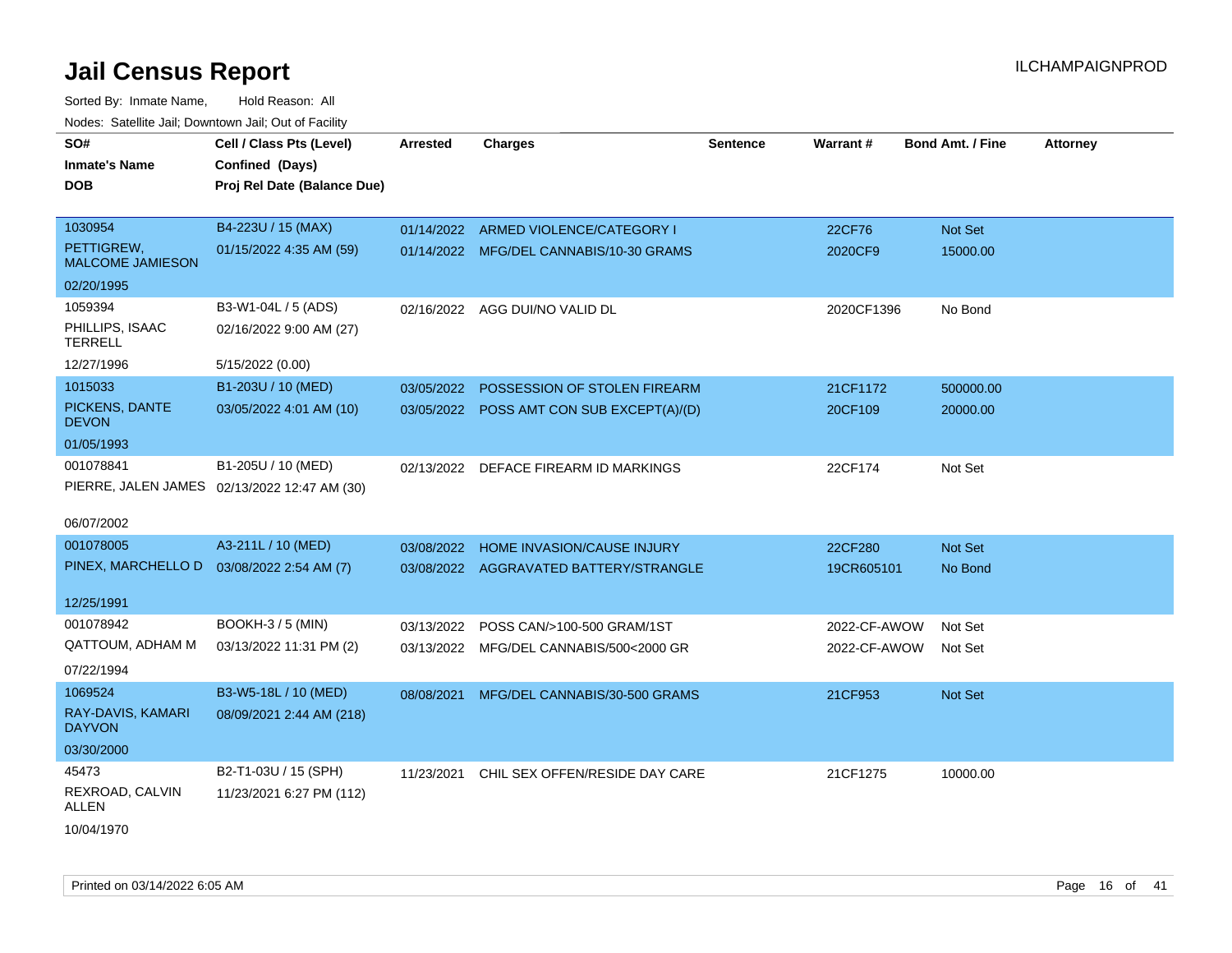Sorted By: Inmate Name, Hold Reason: All Nodes: Satellite Jail; Downtown Jail; Out of Facility

| SO#                                                         | Cell / Class Pts (Level)    | Arrested   | <b>Charges</b>                          | <b>Sentence</b> | Warrant#   | <b>Bond Amt. / Fine</b> | <b>Attorney</b> |
|-------------------------------------------------------------|-----------------------------|------------|-----------------------------------------|-----------------|------------|-------------------------|-----------------|
| Inmate's Name                                               | Confined (Days)             |            |                                         |                 |            |                         |                 |
| <b>DOB</b>                                                  | Proj Rel Date (Balance Due) |            |                                         |                 |            |                         |                 |
|                                                             |                             |            |                                         |                 |            |                         |                 |
| 979485                                                      | B2-T4-16L / 15 (SPH)        | 03/12/2021 | <b>PRED CRIM SEX ASLT/VICTIM &lt;13</b> |                 | 21CF282    | Not Set                 |                 |
| RODRIGUEZ, JOSHUA<br><b>ANTHONY</b>                         | 03/12/2021 1:57 PM (368)    |            |                                         |                 |            |                         |                 |
| 04/06/1990                                                  |                             |            |                                         |                 |            |                         |                 |
| 61330                                                       | B4-123L / 15 (MAX)          | 12/01/2021 | ARMED HABITUAL CRIMINAL                 |                 | 21CF1473   | Not Set                 |                 |
| RUFFIN, JONATHON<br><b>CECIL</b>                            | 12/01/2021 5:34 AM (104)    | 12/01/2021 | PAROLE REVOCATION                       |                 | CH2107545  | No Bond                 |                 |
| 05/10/1984                                                  |                             |            |                                         |                 |            |                         |                 |
| 001077681                                                   | A3-213L / 15 (MAX)          | 03/11/2022 | AGG DOMESTIC BATTERY/STRANGLE           |                 | 21CF247    | 1000.00                 |                 |
| <b>SALES, ANDREW</b><br><b>KEVIN</b>                        | 03/11/2022 2:37 AM (4)      |            | 03/11/2022 HRSMT/THREATEN PERSON/KILL   |                 | 21CF406    | 25000.00                |                 |
| 02/25/1979                                                  |                             |            |                                         |                 |            |                         |                 |
| 1071161                                                     | B4-124L / 15 (MAX)          | 08/18/2021 | DELIVERY OF OR POSSESSION OF W/ INT     |                 | 21CF1008   | No Bond                 |                 |
| SANDERS, MARKELL<br>LAMAR                                   | 08/18/2021 6:18 PM (209)    |            |                                         |                 |            |                         |                 |
| 02/02/2000                                                  |                             |            |                                         |                 |            |                         |                 |
| 001078898                                                   | A4-205U / 15 (MAX)          |            | 03/02/2022 AGG DISCHARGE FIREARM        |                 | 22CF254    | <b>Not Set</b>          |                 |
| SAROLAS, JONATHAN<br>E.                                     | 03/02/2022 9:20 AM (13)     |            |                                         |                 |            |                         |                 |
| 07/16/1988                                                  |                             |            |                                         |                 |            |                         |                 |
| 1000820                                                     | A4-101U / 15 (ADS)          | 01/24/2022 | FELON POSS/USE WEAPON/FIREARM           |                 | 22CF105    | Not Set                 |                 |
| SCHNEIDER, SONGAN 01/24/2022 8:20 AM (50)<br><b>MICHAEL</b> |                             |            | 01/24/2022 AGGRAVATED DOMESTIC BATTERY  |                 | 21CF1433   | 25000.00                |                 |
| 08/18/1992                                                  |                             |            |                                         |                 |            |                         |                 |
| 001078441                                                   | <b>BOOKF-3 / 15 (ADS)</b>   | 10/01/2021 | <b>ARMED HABITUAL CRIMINAL</b>          |                 | 21CF1182   | <b>Not Set</b>          |                 |
| <b>SINGLETON, CORRIE</b><br><b>DERRELL</b>                  | 10/01/2021 12:36 PM (165)   | 12/20/2021 | SPEEDING 26-34 MPH OVER LIMIT           |                 | 2021TR2701 | 1000.00                 |                 |
| 05/07/1983                                                  |                             |            |                                         |                 |            |                         |                 |
| 001078765                                                   | B4-223L / 10 (MED)          | 01/13/2022 | FELON POSS/USE WEAPON/FIREARM           |                 | 22CF66     | Not Set                 |                 |
| SMITH, COREY ADRIAN 01/13/2022 7:32 PM (61)                 |                             |            |                                         |                 |            |                         |                 |

09/01/1987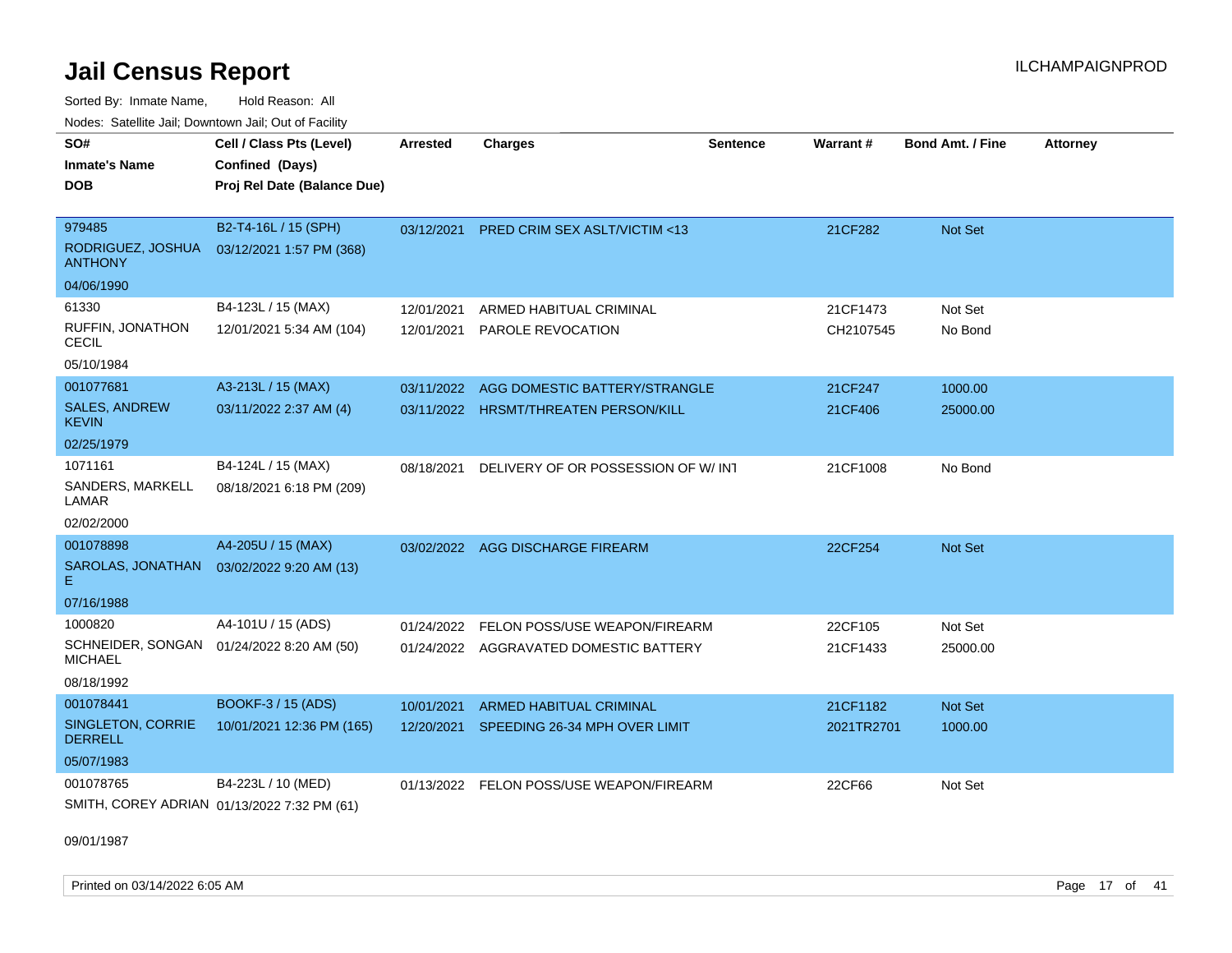| roaco. Catolino dall, Downtown dall, Out of Fability |                                             |                 |                                          |                 |            |                         |                 |
|------------------------------------------------------|---------------------------------------------|-----------------|------------------------------------------|-----------------|------------|-------------------------|-----------------|
| SO#                                                  | Cell / Class Pts (Level)                    | <b>Arrested</b> | <b>Charges</b>                           | <b>Sentence</b> | Warrant#   | <b>Bond Amt. / Fine</b> | <b>Attorney</b> |
| <b>Inmate's Name</b>                                 | Confined (Days)                             |                 |                                          |                 |            |                         |                 |
| <b>DOB</b>                                           | Proj Rel Date (Balance Due)                 |                 |                                          |                 |            |                         |                 |
|                                                      |                                             |                 |                                          |                 |            |                         |                 |
| 62924                                                | A3-214U / 10 (MED)                          |                 | 03/11/2022 CRIM DMG TO PROP \$500-10K    |                 | 19CF63     | 3000.00                 |                 |
| <b>STARKS, JUSTIN</b><br><b>COURTNEY</b>             | 03/11/2022 2:29 AM (4)                      |                 | 03/11/2022 FELON POSS/USE WEAPON/FIREARM |                 | 22CF294    | Not Set                 |                 |
| 08/12/1984                                           |                                             |                 |                                          |                 |            |                         |                 |
| 001077770                                            | A1-226L / 5 (MIN)                           |                 | 01/06/2022 RESIDENTIAL BURGLARY          |                 | 21CF319    | Not Set                 |                 |
|                                                      | STOFFLE, KELLY ANNE 01/06/2022 3:14 PM (68) |                 |                                          |                 |            |                         |                 |
| 04/12/1989                                           |                                             |                 |                                          |                 |            |                         |                 |
| 38305                                                | B2-T2-06L / 10 (SPH)                        | 03/18/2020      | <b>CRIMINAL SEXUAL ABUSE</b>             |                 | 20CF-343   | 500000.00               |                 |
| STOVER, JOSH                                         | 03/18/2020 10:24 AM (727)                   |                 |                                          |                 |            |                         |                 |
| <b>ANDREW</b>                                        |                                             |                 |                                          |                 |            |                         |                 |
| 08/18/1973                                           |                                             |                 |                                          |                 |            |                         |                 |
| 968852                                               | <b>BOOKH-3 / 5 (MIN)</b>                    |                 | 03/14/2022 CIVIL FTA WARRANT             |                 | 2018-D-371 | 5000.00                 |                 |
| STREET, JASON<br><b>BARTHOLMEW</b>                   | 03/14/2022 12:34 AM (1)                     |                 |                                          |                 |            |                         |                 |
| 08/12/1983                                           |                                             |                 |                                          |                 |            |                         |                 |
| 001078182                                            | B3-W2-06L / 5 (MIN)                         | 12/20/2021      | DRIVING ON REVOKED LICENSE               |                 | 2021CF800  | No Bond                 |                 |
| STRONG, KEVIN<br><b>GARDNER</b>                      | 12/20/2021 4:34 PM (85)                     |                 |                                          |                 |            |                         |                 |
| 02/12/1963                                           | 3/19/2022 (0.00)                            |                 |                                          |                 |            |                         |                 |
| 1062701                                              | A4-201U / 15 (MAX)                          |                 | 01/20/2022 UNLAWFUL USE OF A WEAPON      | 10y (DOC)       | 2021CF114  | No Bond                 |                 |
| TAYLOR, CODY EARL                                    | 01/20/2022 11:31 AM (54)                    |                 |                                          |                 |            |                         |                 |
|                                                      |                                             |                 |                                          |                 |            |                         |                 |
| 10/22/1997                                           |                                             |                 |                                          |                 |            |                         |                 |
| 1036650                                              | B4-225U / 10 (MED)                          |                 | 02/16/2022 ARMED VIOLENCE/CATEGORY I     |                 | 21CF845    | 250000.00               |                 |
| <b>TAYLOR, KORRION</b><br><b>VELEZ</b>               | 02/16/2022 4:33 PM (27)                     |                 |                                          |                 |            |                         |                 |
| 03/18/1997                                           |                                             |                 |                                          |                 |            |                         |                 |
| 001078471                                            | B4-221U / 10 (MED)                          |                 | 10/11/2021 AGG UUW/VEHICLE/<21           |                 | 21CF1210   | 100.00                  |                 |
| THATCH, OMARION                                      | 10/11/2021 1:26 AM (155)                    |                 |                                          |                 |            |                         |                 |
| <b>DIAMONTE</b>                                      |                                             |                 |                                          |                 |            |                         |                 |
| 09/05/2003                                           |                                             |                 |                                          |                 |            |                         |                 |
|                                                      |                                             |                 |                                          |                 |            |                         |                 |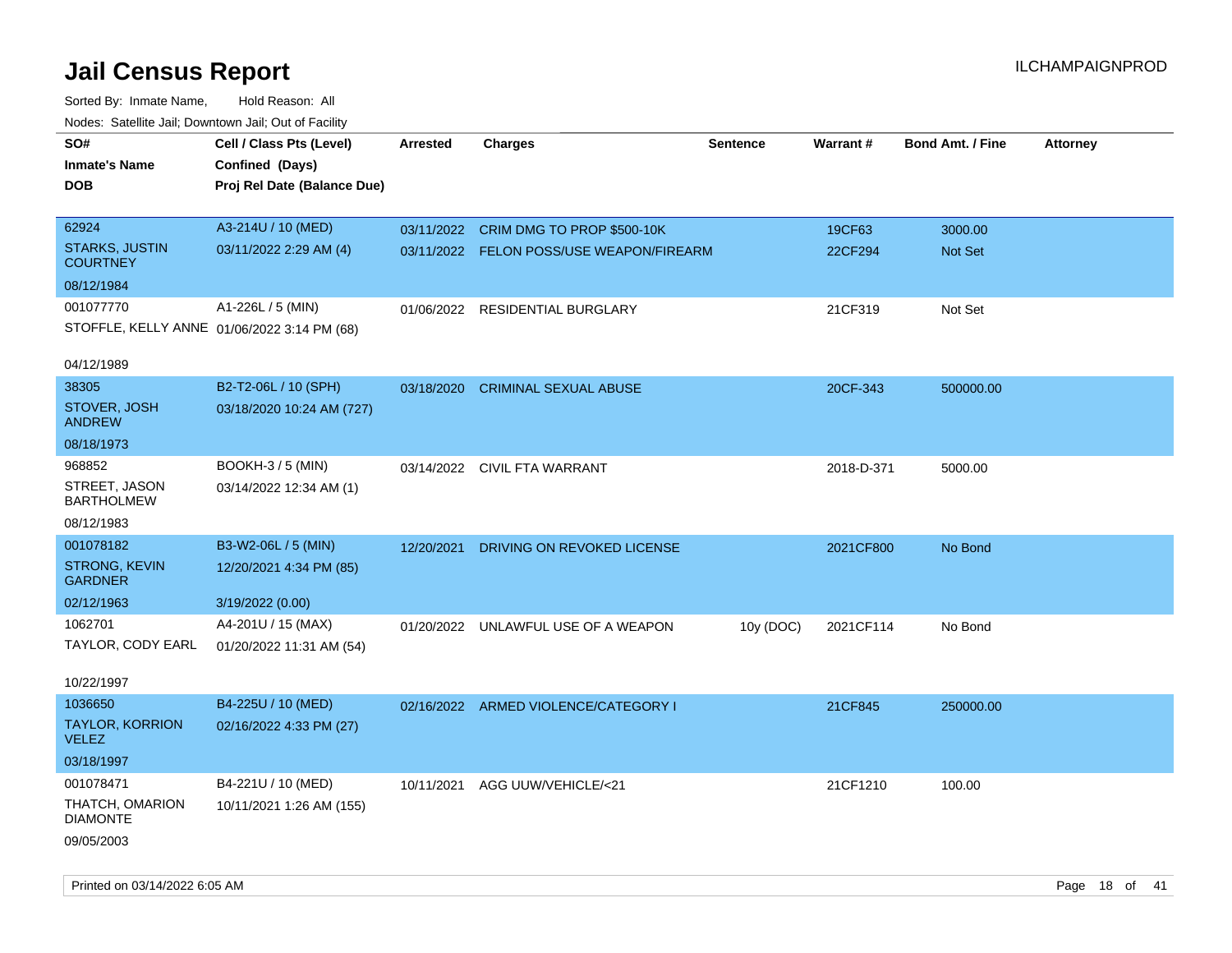| Todoo. Catolino can, Bowritown can, Oat or I domt |                                                                            |                 |                                          |                 |            |                         |                 |
|---------------------------------------------------|----------------------------------------------------------------------------|-----------------|------------------------------------------|-----------------|------------|-------------------------|-----------------|
| SO#<br><b>Inmate's Name</b><br><b>DOB</b>         | Cell / Class Pts (Level)<br>Confined (Days)<br>Proj Rel Date (Balance Due) | <b>Arrested</b> | <b>Charges</b>                           | <b>Sentence</b> | Warrant#   | <b>Bond Amt. / Fine</b> | <b>Attorney</b> |
| 001078943                                         | <b>BOOKH-3</b>                                                             | 03/14/2022      | <b>DOMESTIC BATTERY</b>                  |                 | 2022CMAWOW | No Bond                 |                 |
| <b>THOMAS, ADRIAN</b><br><b>DEMETRIOUS</b>        | 03/14/2022 2:22 AM (1)                                                     |                 | 03/14/2022 INTERF REPT DOMESTIC VIOLENCE |                 | 2022CMAWOW | No Bond                 |                 |
| 09/25/1982                                        |                                                                            |                 |                                          |                 |            |                         |                 |
| 001078945                                         | BOOKF-2 / 5 (MIN)                                                          | 03/14/2022      | DOMESTIC BATTERY                         |                 | 2022CMAWOW | No Bond                 |                 |
| THOMASON, NICOLE<br><b>PAIGE</b>                  | 03/14/2022 3:27 AM (1)                                                     |                 |                                          |                 |            |                         |                 |
| 12/15/1997                                        |                                                                            |                 |                                          |                 |            |                         |                 |
| 32058                                             | B4-123U / 15 (MAX)                                                         | 06/14/2021      | <b>AGG DISCH FIREARM</b>                 |                 | 21CF690    | <b>Not Set</b>          |                 |
| THOMPSON, STEVEN<br><b>ONEAL</b>                  | 06/14/2021 6:44 AM (274)                                                   |                 |                                          |                 |            |                         |                 |
| 03/14/1969                                        |                                                                            |                 |                                          |                 |            |                         |                 |
| 001078792                                         | A4-104L / 15 (ADS)                                                         | 01/24/2022      | <b>FUGITIVE FROM JUSTICE</b>             |                 | 22CF99     | Not Set                 |                 |
| TRAMBLE, TOM                                      | 01/24/2022 10:24 AM (50)                                                   | 01/24/2022      | <b>FUGITIVE FROM JUSTICE</b>             |                 | 22CF100    | Not Set                 |                 |
| <b>MARCUS</b>                                     |                                                                            |                 | 01/24/2022 ARMED VIOLENCE/CATEGORY I     |                 | 22CF101    | Not Set                 |                 |
| 02/28/1985                                        |                                                                            |                 |                                          |                 |            |                         |                 |
| 32910                                             | B3-W1-02L / 10 (MED)                                                       | 10/04/2021      | DOM BTRY/HARM/1-2 PRECONV                |                 | 21CF1189   | <b>Not Set</b>          |                 |
| TULL, CHRISTOPHER<br><b>MICHAEL</b>               | 10/04/2021 10:53 PM (162)                                                  |                 |                                          |                 |            |                         |                 |
| 04/02/1971                                        |                                                                            |                 |                                          |                 |            |                         |                 |
| 512160                                            | A3-112U / 15 (MAX)                                                         | 03/10/2022      | ARMED HABITUAL CRIMINAL                  |                 | 22CF296    | Not Set                 |                 |
| TURNER, CHARLES<br><b>EDWARD</b>                  | 03/10/2022 12:00 PM (5)                                                    |                 | 03/11/2022 PAROLE REVOCATION             |                 | CH2201422  | No Bond                 |                 |
| 09/05/1986                                        |                                                                            |                 |                                          |                 |            |                         |                 |
| 1070737                                           | A1-126L / 15 (MAX)                                                         | 10/14/2021      | AGG KIDNAPG/<13/INTEL DISABL             | (DHS)           | 2020CF418  | 250000.00               |                 |
| <b>WASHINGTON,</b><br><b>JASTINA VIRGINIA</b>     | 10/14/2021 12:02 PM (152)                                                  |                 |                                          |                 |            |                         |                 |
| 04/11/2000                                        |                                                                            |                 |                                          |                 |            |                         |                 |
| 977140                                            | B1-203L / 10 (MED)                                                         | 10/24/2021      | ARMED HABITUAL CRIMINAL                  |                 | 21CF1289   | Not Set                 |                 |
| <b>WEBSTER, DERRIAL</b><br><b>DEVON</b>           | 10/24/2021 2:46 AM (142)                                                   |                 |                                          |                 |            |                         |                 |
| 01/14/1990                                        |                                                                            |                 |                                          |                 |            |                         |                 |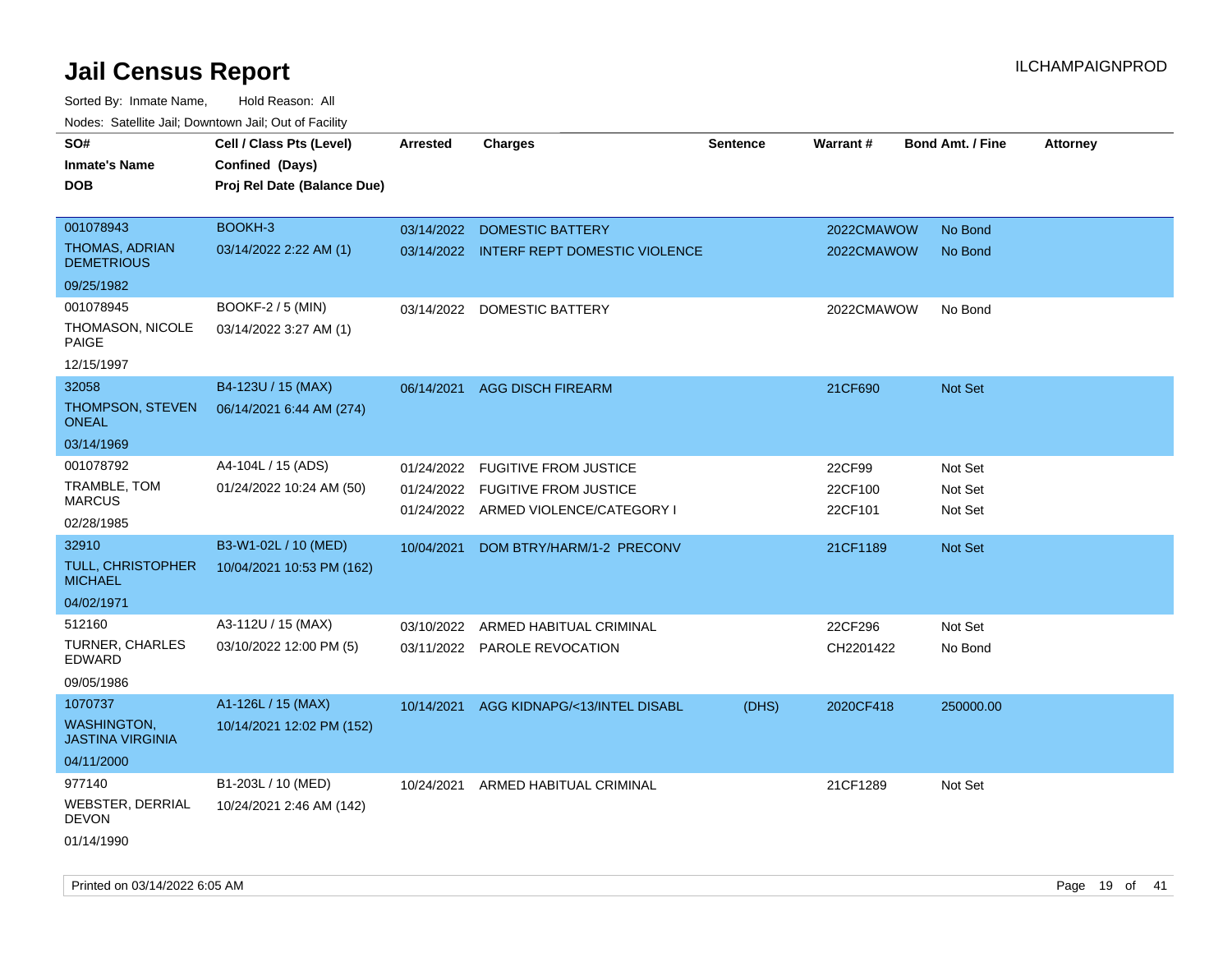| SO#<br><b>Inmate's Name</b><br><b>DOB</b>                           | Cell / Class Pts (Level)<br>Confined (Days)<br>Proj Rel Date (Balance Due) | <b>Arrested</b>                                                                  | <b>Charges</b>                                                                                                                                                              | <b>Sentence</b> | Warrant#                                                                       | <b>Bond Amt. / Fine</b>                                          | <b>Attorney</b> |
|---------------------------------------------------------------------|----------------------------------------------------------------------------|----------------------------------------------------------------------------------|-----------------------------------------------------------------------------------------------------------------------------------------------------------------------------|-----------------|--------------------------------------------------------------------------------|------------------------------------------------------------------|-----------------|
| 001078328<br><b>WHITE, JUSTIN</b><br><b>STEVEN</b><br>10/25/1995    | B1-105L / 15 (MAX)<br>08/30/2021 10:48 AM (197)                            | 08/30/2021                                                                       | FELON POSS/USE WEAPON/FIREARM                                                                                                                                               |                 | 21CF1045                                                                       | Not Set                                                          |                 |
| 1075313<br><b>WILLIAMS, EARDIS</b><br>ANTONIO, Junior<br>01/21/1999 | A4-207U / 15 (ADS)<br>01/29/2022 1:23 AM (45)                              | 01/29/2022<br>01/29/2022                                                         | POSSESSION OF STOLEN FIREARM<br>MFG/DEL CANNABIS/30-500 GRAMS<br>01/29/2022 POSSESSION OF STOLEN FIREARM                                                                    |                 | 22CF132<br>20CF51<br>20CF1048                                                  | Not Set<br>5000.00<br>500000.00                                  |                 |
| 638552<br><b>WILLIAMS, MICHAEL</b><br><b>JAMES</b><br>03/29/1964    | B2-T2-08L / 5 (SPH)<br>10/07/2021 12:20 PM (159)                           | 10/07/2021                                                                       | CHILD PORNOGRAPHY/PHOTOGRAPH                                                                                                                                                |                 | 2021CF1207                                                                     | No Bond                                                          |                 |
| 1066370<br><b>WILLIAMS, REONTE</b><br><b>REMIR</b><br>05/14/1999    | B1-101L / 15 (MAX)<br>07/28/2021 5:40 AM (230)                             | 07/28/2021                                                                       | ARMED VIOLENCE/CATEGORY III                                                                                                                                                 |                 | 2021 CF 882                                                                    | Not Set                                                          |                 |
| 1020914<br><b>WILSON, BRANDON</b><br><b>LARON</b><br>07/05/1994     | A3-113L / 10 (ADS)<br>03/06/2022 11:46 AM (9)                              |                                                                                  | 03/06/2022 FELON POSS/USE WEAPON/FIREARM                                                                                                                                    |                 | 21CF1337                                                                       | 250000.00                                                        |                 |
| 001078935<br>WILSON, DEVONJ<br>LANCE<br>03/30/1986                  | BOOKH-3 / 10 (MED)<br>03/12/2022 3:25 AM (3)                               | 03/12/2022<br>03/12/2022<br>03/12/2022<br>03/12/2022<br>03/12/2022<br>03/12/2022 | DRIVING ON REVOKED LICENSE<br>KNOW POSS FIC/ALT LIC/PERMIT<br>OBSTRCT JUSTICE/LEAVE STATE<br>DRIVING ON REVOKED LICENSE<br>UNLWFL POSS FIREARM<br>FELON POSSESS WEAPON/2ND+ |                 | 2022TRAWOW<br>2022CFAWOW<br>2022CFAWOW<br>2021TR8765<br>2021CF131<br>2020CF169 | Not Set<br>No Bond<br>No Bond<br>1500.00<br>30000.00<br>10000.00 |                 |
| 1051953<br><b>WINSTON, ALYSSIA</b><br><b>LETEECE</b><br>03/17/1996  | A1-124U / 10 (ADS)<br>02/02/2022 4:29 AM (41)                              | 02/02/2022                                                                       | DOMESTIC BATTERY/OTHER PRIOR                                                                                                                                                |                 | 22CF144                                                                        | Not Set                                                          |                 |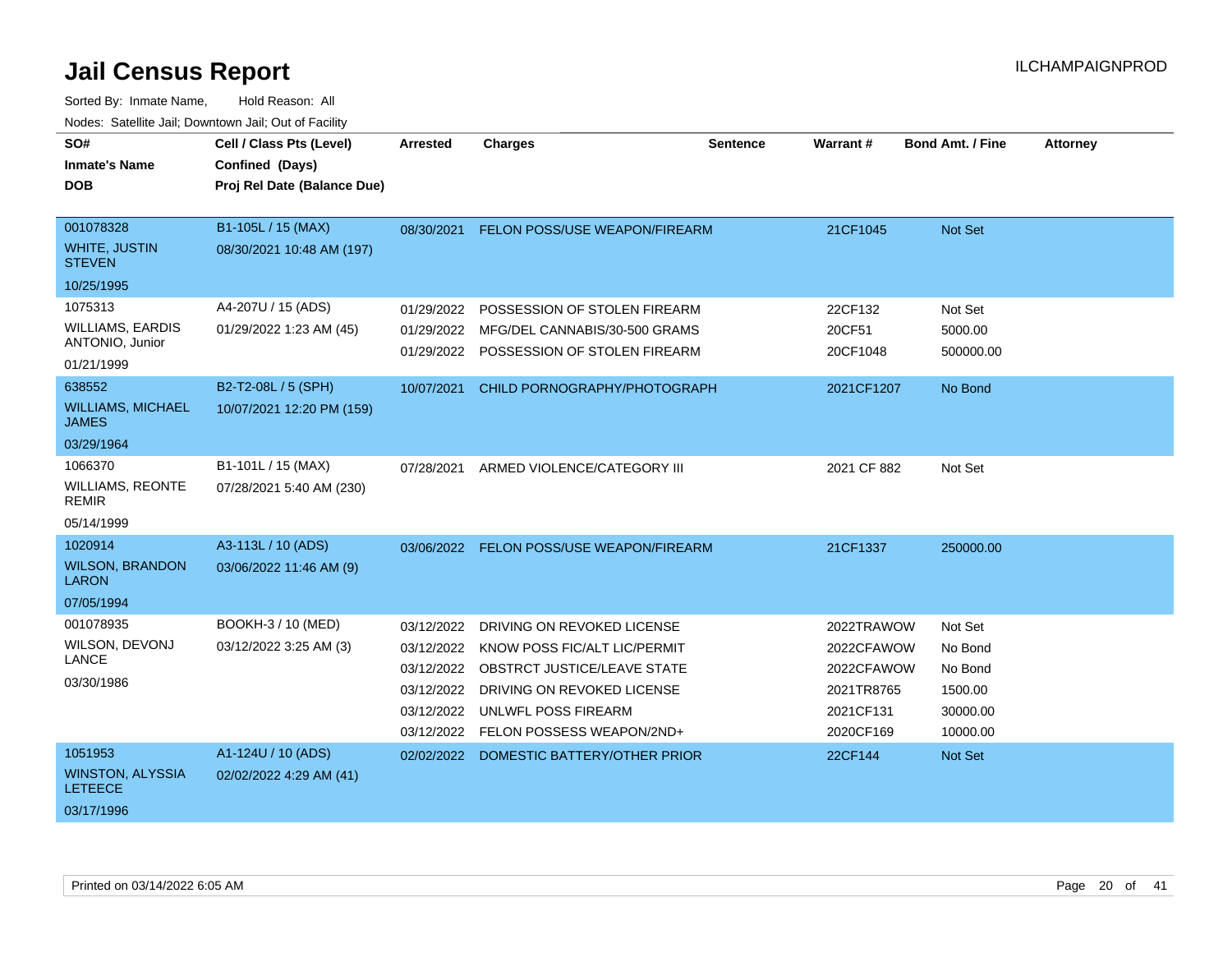| SO#                              | Cell / Class Pts (Level)    | <b>Arrested</b> | Charges                                |            | <b>Sentence</b> | Warrant # | <b>Bond Amt. / Fine</b> | Attorney |
|----------------------------------|-----------------------------|-----------------|----------------------------------------|------------|-----------------|-----------|-------------------------|----------|
| <b>Inmate's Name</b>             | Confined (Days)             |                 |                                        |            |                 |           |                         |          |
| <b>DOB</b>                       | Proj Rel Date (Balance Due) |                 |                                        |            |                 |           |                         |          |
|                                  |                             |                 |                                        |            |                 |           |                         |          |
| 001077794                        | BOOKF-2                     |                 | 03/11/2022 POSSESSION OF METH< 5 GRAMS |            |                 | 2021CF824 | 7500.00                 |          |
| ZORN, KATIE LYNN                 | 03/11/2022 6:50 PM (4)      |                 |                                        |            |                 |           |                         |          |
| 04/13/1992                       |                             |                 |                                        |            |                 |           |                         |          |
| <b>Total Satellite Jail: 157</b> |                             | Males: 135      | Females: 22                            | Unknown: 0 |                 |           |                         |          |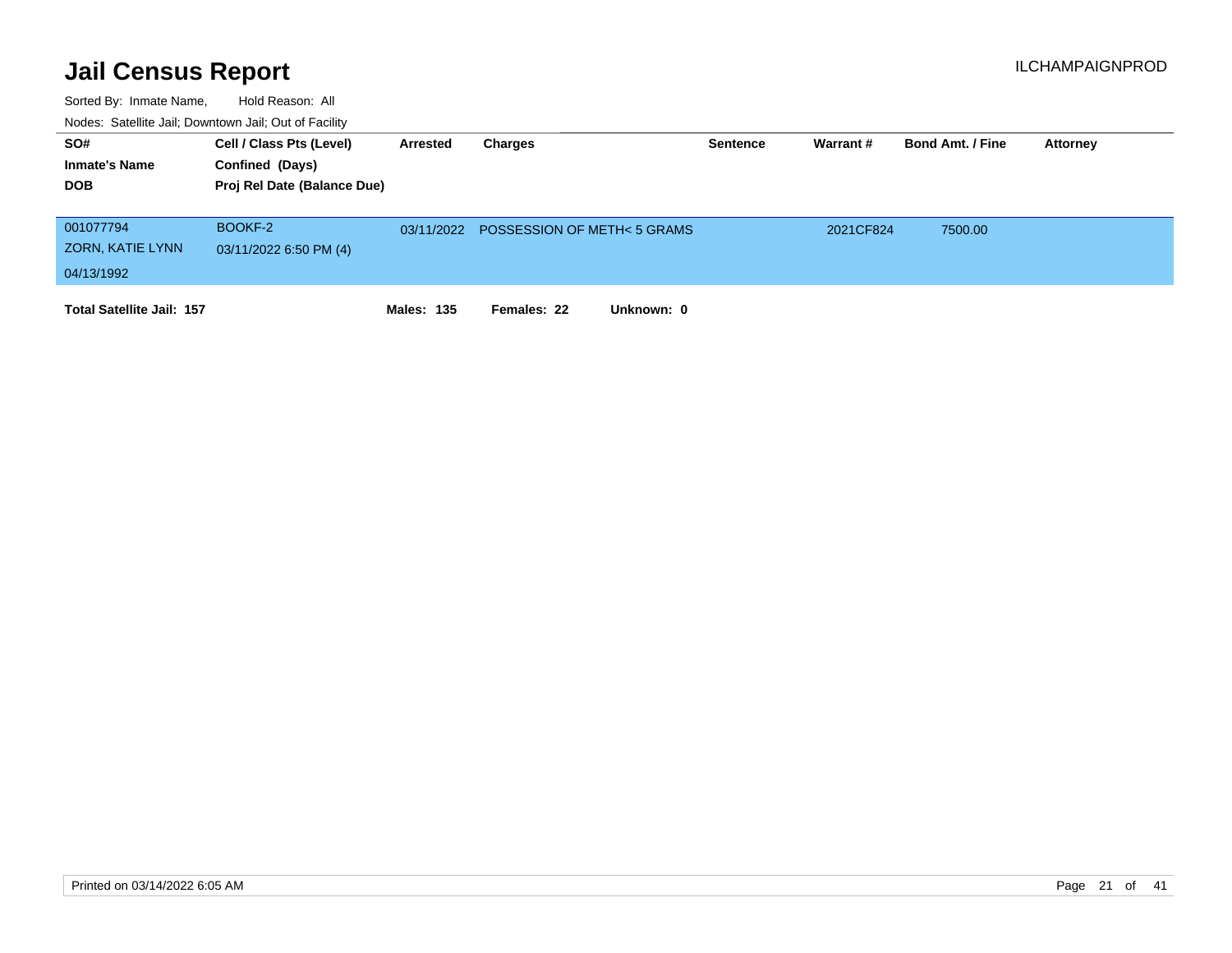| <b>Downtown Jail</b>                            |                                           |            |                                 |                 |           |                         |                 |
|-------------------------------------------------|-------------------------------------------|------------|---------------------------------|-----------------|-----------|-------------------------|-----------------|
| SO#                                             | Cell / Class Pts (Level)                  | Arrested   | <b>Charges</b>                  | <b>Sentence</b> | Warrant#  | <b>Bond Amt. / Fine</b> | <b>Attorney</b> |
| <b>Inmate's Name</b>                            | Confined (Days)                           |            |                                 |                 |           |                         |                 |
| <b>DOB</b>                                      | Proj Rel Date (Balance Due)               |            |                                 |                 |           |                         |                 |
|                                                 |                                           |            |                                 |                 |           |                         |                 |
| 1073165                                         | G4L / 5 (MIN)                             | 04/30/2021 | <b>BURGLARY</b>                 | 9y (DOC)        | 21CF516   | Not Set                 |                 |
| <b>ACKERMAN, CODY</b>                           | 04/30/2021 4:48 PM (319)                  | 04/30/2021 | FORGERY/ISSUE/DELIVER DOCUMENT  |                 | 19CF143   | 75000.00                |                 |
| <b>JAMES</b>                                    |                                           | 05/03/2021 | FORGERY/ISSUE/DELIVER DOCUMENT  |                 | 2018CF689 | 2500.00 / 75.00         |                 |
| 02/01/1989                                      |                                           |            |                                 |                 |           |                         |                 |
| 47897                                           | J5L / 15 (ADS)                            | 01/19/2022 | <b>VIOLATE ORDER PROTECTION</b> |                 | 22CF85    | Not Set                 |                 |
| BRANAMAN,<br><b>CLIFFORD EARL</b>               | 01/19/2022 9:21 PM (55)                   | 01/19/2022 | DRVG REVOKED/2+/PERS INJ/DEATH  |                 | 22CF84    | Not Set                 |                 |
| 03/09/1975                                      |                                           | 01/19/2022 | PAROLE REVOCATION               |                 | VA2201139 | No Bond                 |                 |
|                                                 |                                           | 02/08/2022 | DRIVE REVOKED/RECK HOMIC/3      |                 | 21CF1280  | Not Set                 |                 |
|                                                 |                                           | 02/08/2022 | DRIVING ON REVOKED LICENSE      |                 | 21TR8305  | Not Set                 |                 |
| 990633                                          | G7L / 5 (MIN)                             | 02/15/2022 | POSS AMT CON SUB EXCEPT(A)/(D)  | 5y (DOC)        | 2017CF598 | No Bond                 |                 |
| <b>BRIFFORD, WILLIE</b><br>Junior               | 02/15/2022 8:56 AM (28)                   |            | 02/15/2022 CIVIL FTA WARRANT    |                 | 019F154   | 2500.00                 |                 |
| 09/13/1987                                      |                                           |            |                                 |                 |           |                         |                 |
| 1027929                                         | F6L / 15 (MAX)                            | 12/18/2021 | HOME INVASION/CAUSE INJURY      |                 | 21CF1560  | No Bond                 |                 |
| <b>BROUGHTON, MARK</b><br>ANTHONY, Junior       | 12/18/2021 2:55 AM (87)                   |            |                                 |                 |           |                         |                 |
| 02/15/1990                                      |                                           |            |                                 |                 |           |                         |                 |
| 1067476                                         | F7U / 10 (MED)                            | 11/13/2021 | AGG DOMESTIC BATTERY/STRANGLE   |                 | 20CF575   | 5000.00                 |                 |
| <b>BROWN, JAMES</b><br><b>BRONELL</b>           | 11/13/2021 2:35 AM (122)                  | 11/13/2021 | <b>RESIDENTIAL BURGLARY</b>     |                 | 21CF385   | 25000.00                |                 |
| 01/08/1996                                      |                                           |            |                                 |                 |           |                         |                 |
| 995432<br><b>BROWN, JAVON</b><br><b>SHANTEZ</b> | H5L / 10 (ADS)<br>12/20/2021 2:06 AM (85) | 12/20/2021 | FAIL TO RPT WKLY/NO FIXED ADDR  |                 | 21CF1559  | Not Set                 |                 |
| 10/14/1991                                      |                                           |            |                                 |                 |           |                         |                 |
| 1075941                                         | G2L / 5 (MIN)                             | 10/08/2021 | AGG UNLAWFUL USE OF WEAPON/VEH  | 2y (DOC)        | 20CF360   | No Bond                 |                 |
| <b>BROWN, LIONEL</b><br><b>TERRELL</b>          | 10/08/2021 5:16 PM (158)                  |            |                                 |                 |           |                         |                 |
| 10/19/1981                                      |                                           |            |                                 |                 |           |                         |                 |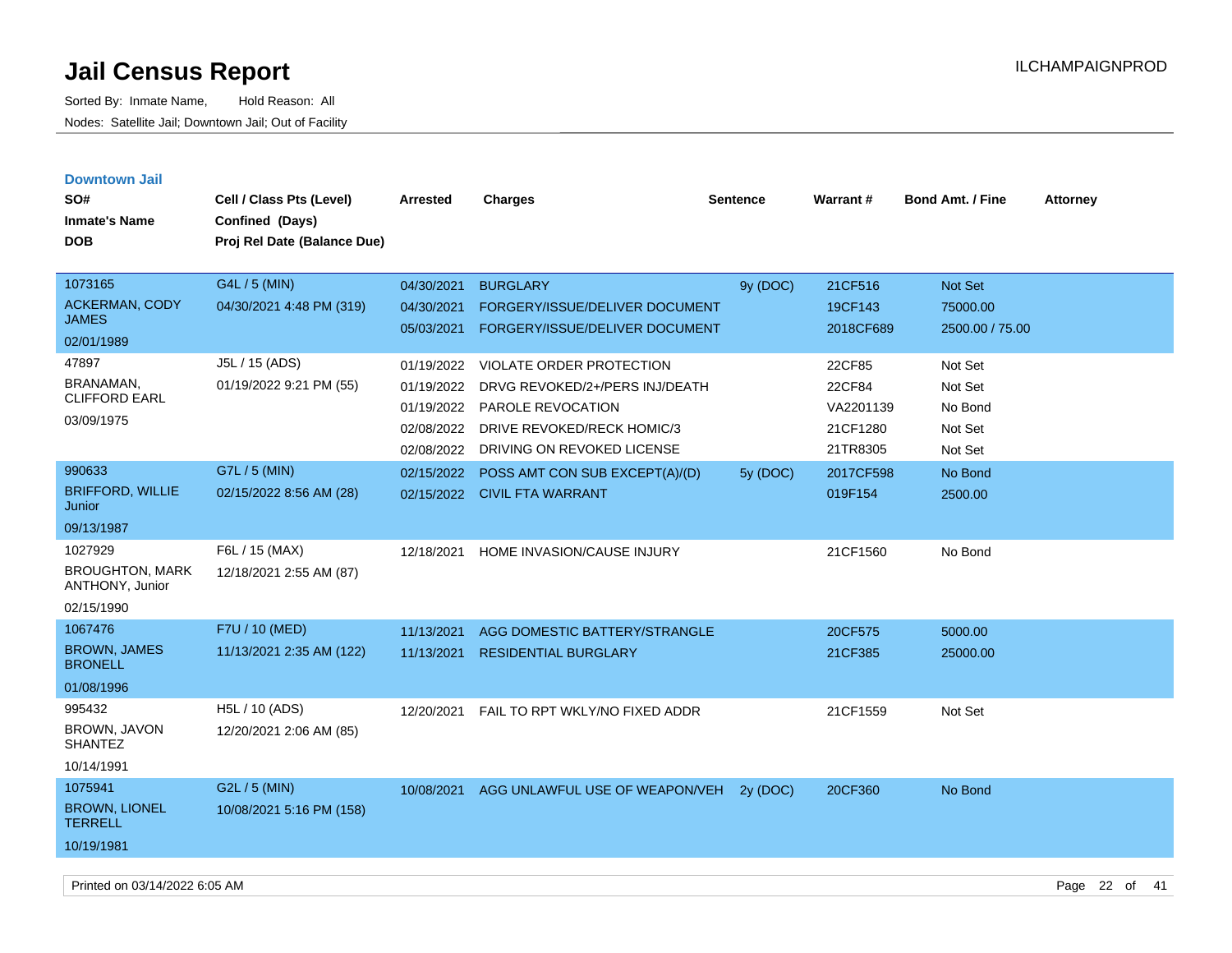| rouco. Calcillo Jali, Downtown Jali, Out of Facility |                                             |                 |                                         |                 |            |                         |                 |
|------------------------------------------------------|---------------------------------------------|-----------------|-----------------------------------------|-----------------|------------|-------------------------|-----------------|
| SO#<br>Inmate's Name                                 | Cell / Class Pts (Level)<br>Confined (Days) | <b>Arrested</b> | <b>Charges</b>                          | <b>Sentence</b> | Warrant#   | <b>Bond Amt. / Fine</b> | <b>Attorney</b> |
| DOB                                                  | Proj Rel Date (Balance Due)                 |                 |                                         |                 |            |                         |                 |
|                                                      |                                             |                 |                                         |                 |            |                         |                 |
| 001078900                                            | C9L / 15 (ADS)                              |                 | 03/02/2022 MURDER/INTENT TO KILL/INJURE |                 | 22CF252    | <b>Not Set</b>          |                 |
| <b>BYRD, ANDREW</b><br><b>DARNELL</b>                | 03/02/2022 11:59 PM (13)                    |                 |                                         |                 |            |                         |                 |
| 12/30/2003                                           |                                             |                 |                                         |                 |            |                         |                 |
| 001078092                                            | H2U / 10 (ADS)                              | 12/27/2021      | AGG BATTERY/PUBLIC PLACE                |                 | 2021CF1042 | 5000.00                 |                 |
| WILLIAM                                              | CHOUNARD, STANLEY 12/27/2021 10:47 PM (78)  |                 |                                         |                 |            |                         |                 |
| 06/25/1986                                           |                                             |                 |                                         |                 |            |                         |                 |
| 56241                                                | E1L / 5 (MIN)                               |                 | 01/13/2022 VIOLATE ORDER/PRIOR DOM BTRY |                 | 22CF59     | <b>Not Set</b>          |                 |
| <b>CLARK, DAMON</b><br><b>GILLMORE</b>               | 01/13/2022 4:36 AM (61)                     |                 |                                         |                 |            |                         |                 |
| 12/21/1976                                           |                                             |                 |                                         |                 |            |                         |                 |
| 001078838                                            | K <sub>2</sub> / 15 (ADS)                   | 02/12/2022      | PRED CRIM SEX ASLT/BODILY HARM          |                 | 21CF30     | 150000.00               |                 |
| CLAYTON, KAREEM<br>JAMAL                             | 02/12/2022 8:55 AM (31)                     |                 |                                         |                 |            |                         |                 |
| 02/03/1974                                           |                                             |                 |                                         |                 |            |                         |                 |
| 1075361                                              | J6L / 5 (ADS)                               | 04/16/2021      | <b>BURGLARY</b>                         |                 | 21CF414    | <b>Not Set</b>          |                 |
| <b>COWART, TORREY</b><br><b>BENJAMEN, Junior</b>     | 04/16/2021 9:17 PM (333)                    |                 |                                         |                 |            |                         |                 |
| 11/22/1987                                           |                                             |                 |                                         |                 |            |                         |                 |
| 1067370                                              | E6L / 15 (ADS)                              | 11/05/2021      | FIREARM/FOID INVALID/NOT ELIG           |                 | 21CF1370   | Not Set                 |                 |
| DAVIS, AUSTIN<br>CHRISTOPHER                         | 11/06/2021 12:23 AM (129)                   |                 |                                         |                 |            |                         |                 |
| 08/11/1997                                           |                                             |                 |                                         |                 |            |                         |                 |
| 001077214                                            | 15 / 15 (ADS)                               | 12/20/2021      | <b>MURDER</b>                           |                 | 21CF1572   | <b>Not Set</b>          |                 |
| DAVIS-MURDOCK,<br><b>ERION VASSHAD</b>               | 12/21/2021 10:13 AM (84)                    | 12/22/2021      | <b>PAROLE REVOCATION</b>                |                 | CH2107977  | <b>Not Set</b>          |                 |
| 06/22/1998                                           |                                             |                 |                                         |                 |            |                         |                 |
| 001078223                                            | G6L / 5 (MIN)                               | 11/09/2021      | AGG DUI/NO VALID DL                     |                 | 21CF1382   | Not Set                 |                 |
| DIEGO-MATEO,<br>JOAQUIN                              | 11/09/2021 10:52 PM (126)                   |                 |                                         |                 |            |                         |                 |
| 01/23/2002                                           |                                             |                 |                                         |                 |            |                         |                 |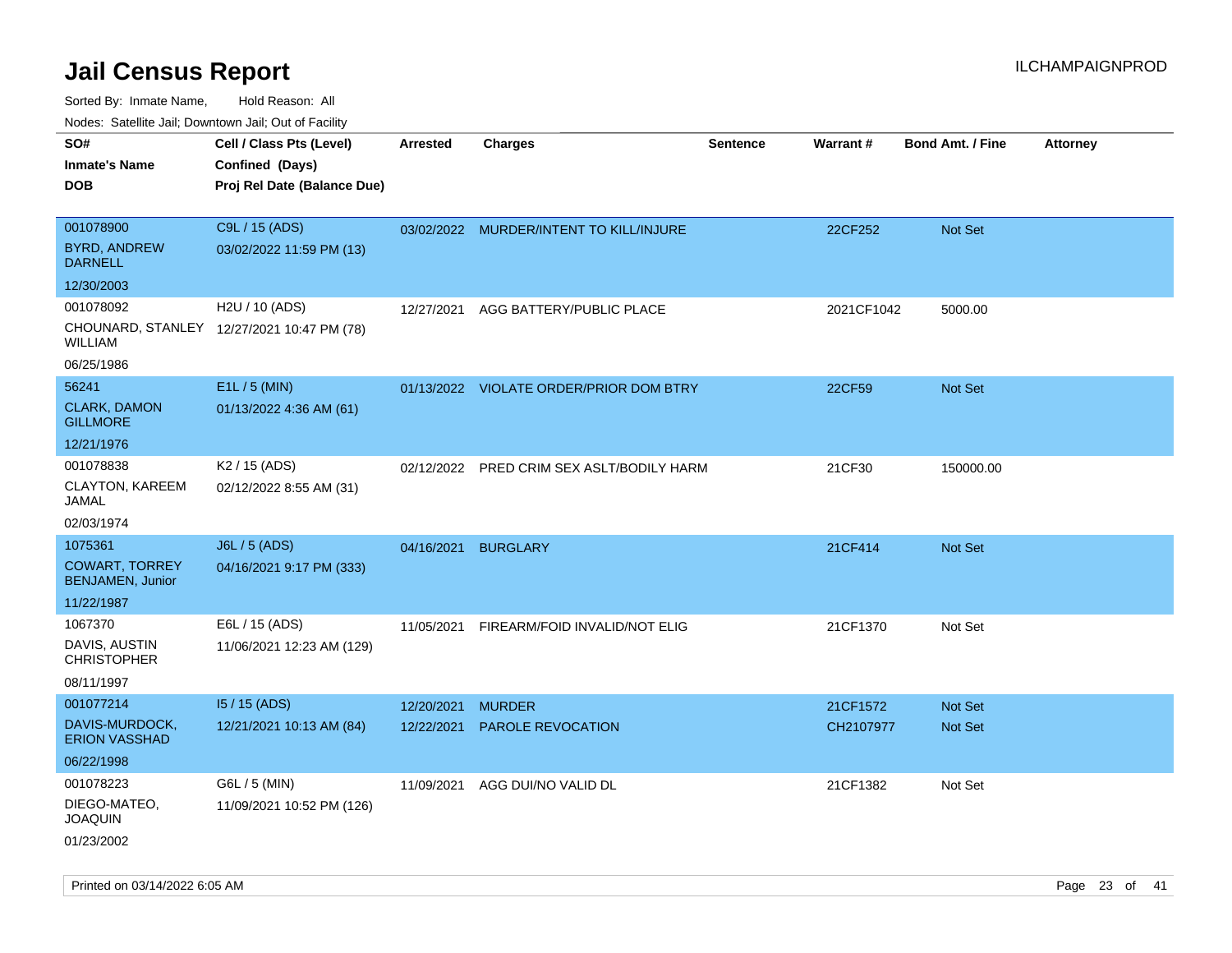Sorted By: Inmate Name, Hold Reason: All Nodes: Satellite Jail; Downtown Jail; Out of Facility

| roaco. Calcinio dan, Downtown dan, Out or Fability |                             |                   |                                           |                 |            |                         |                 |
|----------------------------------------------------|-----------------------------|-------------------|-------------------------------------------|-----------------|------------|-------------------------|-----------------|
| SO#                                                | Cell / Class Pts (Level)    | <b>Arrested</b>   | <b>Charges</b>                            | <b>Sentence</b> | Warrant#   | <b>Bond Amt. / Fine</b> | <b>Attorney</b> |
| <b>Inmate's Name</b>                               | Confined (Days)             |                   |                                           |                 |            |                         |                 |
| <b>DOB</b>                                         | Proj Rel Date (Balance Due) |                   |                                           |                 |            |                         |                 |
|                                                    |                             |                   |                                           |                 |            |                         |                 |
| 571307                                             | J3L / 15 (ADS)              | 09/14/2020        | <b>CRIM SEXUAL ABUSE/CONSENT</b>          |                 | 2020CF1026 | <b>Not Set</b>          |                 |
| <b>DOMINGO-</b><br>CASTANEDA,                      | 09/14/2020 11:19 PM (547)   |                   | 09/14/2020 PRED CRIM SEX ASLT/VICTIM <13  |                 | 2020CF1025 | Not Set                 |                 |
| 09/29/1989                                         |                             |                   |                                           |                 |            |                         |                 |
| 527379                                             | D6 / 15 (ADS)               | 10/25/2021        | ARMED HABITUAL CRIMINAL                   |                 | 21CF1297   | Not Set                 |                 |
| DRAKE, MARCELL<br><b>DEON</b>                      | 10/25/2021 5:05 PM (141)    | 10/27/2021        | AGG DOMESTIC BATTERY/STRANGLE             |                 | 21CF1245   | Not Set                 |                 |
| 04/20/1987                                         |                             |                   |                                           |                 |            |                         |                 |
| 959292                                             | K1 / 15 (ADS)               | 04/01/2021        | ATTEMPT (FIRST DEGREE MURDER)             |                 | 2020CF565  | 2000000.00              |                 |
| DUNCAN, COREYON<br><b>ANTHONY</b>                  | 04/01/2021 8:46 PM (348)    | 12/17/2021 MURDER |                                           |                 | 21CF1542   | <b>Not Set</b>          |                 |
| 01/17/1989                                         |                             |                   |                                           |                 |            |                         |                 |
| 1053207                                            | K3 / 15 (SPH)               | 06/06/2019        | MURDER/INTENT TO KILL/INJURE              |                 | 2019-CF849 | 2000000.00              |                 |
| FAUST, JAQUAVEON<br>LAVELL                         | 06/06/2019 2:24 PM (1,013)  |                   |                                           |                 |            |                         |                 |
| 07/25/1996                                         |                             |                   |                                           |                 |            |                         |                 |
| 524764                                             | G3L / 5 (MIN)               | 09/18/2021        | METH DELIVERY/15<100 GRAMS                |                 | 21CF627    | 50000.00                |                 |
| <b>FISCUS, ROBERT</b><br><b>LOWELL</b>             | 09/18/2021 10:50 AM (178)   |                   |                                           |                 |            |                         |                 |
| 02/17/1986                                         |                             |                   |                                           |                 |            |                         |                 |
| 1063104                                            | G1U / 5 (MIN)               | 01/10/2022        | VIOLATE ORDER PROTECTION                  |                 | 21CF1258   | 25000.00                |                 |
| FUSON, KEITH<br>EDWARD                             | 01/10/2022 9:14 PM (64)     |                   | 01/10/2022 VIOLATE ORDER PROTECTION       |                 | 21CF1259   | 25000.00                |                 |
| 05/07/1987                                         |                             |                   |                                           |                 |            |                         |                 |
| 1069726                                            | G1L / 5 (MIN)               |                   | 02/21/2022 POSS AMT CON SUB EXCEPT(A)/(D) | 18m (DOC)       | 2021CF472  | No Bond                 |                 |
| <b>GREER, CONNOR JAY</b>                           | 02/21/2022 1:41 PM (22)     |                   |                                           |                 |            |                         |                 |
|                                                    |                             |                   |                                           |                 |            |                         |                 |
| 02/22/1994                                         |                             |                   |                                           |                 |            |                         |                 |
| 32913                                              | $11 / 15$ (ADS)             |                   | 12/03/2021 PRED CRIM SEX ASLT/VICTIM <13  |                 | 21CF1481   | Not Set                 |                 |
| GROB, WARREN A,<br>Junior                          | 12/03/2021 4:24 PM (102)    |                   |                                           |                 |            |                         |                 |
| 12/07/1950                                         |                             |                   |                                           |                 |            |                         |                 |

Printed on 03/14/2022 6:05 AM Page 24 of 41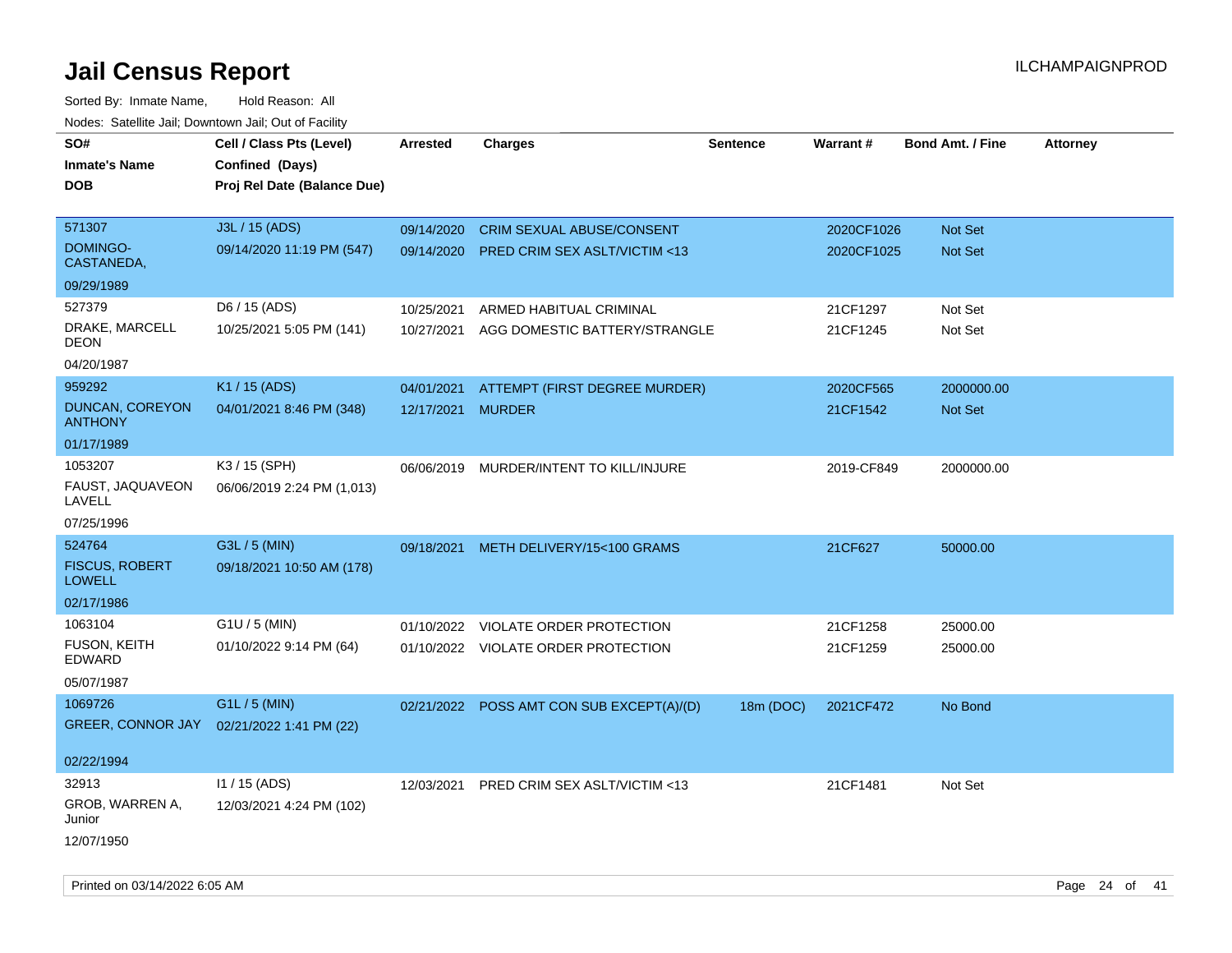| SO#                                       | Cell / Class Pts (Level)                   | <b>Arrested</b>  | <b>Charges</b>                                           | <b>Sentence</b> | <b>Warrant#</b> | <b>Bond Amt. / Fine</b> | <b>Attorney</b> |
|-------------------------------------------|--------------------------------------------|------------------|----------------------------------------------------------|-----------------|-----------------|-------------------------|-----------------|
| <b>Inmate's Name</b>                      | Confined (Days)                            |                  |                                                          |                 |                 |                         |                 |
| <b>DOB</b>                                | Proj Rel Date (Balance Due)                |                  |                                                          |                 |                 |                         |                 |
|                                           |                                            |                  |                                                          |                 |                 |                         |                 |
| 001078871                                 | G9U / 5 (ADS)                              |                  | 02/22/2022 RETAIL THEFT/DISP MERCH/<\$300                |                 | 2018JD182       | No Bond                 |                 |
| <b>HARRIS, MARTELL</b>                    | 02/22/2022 3:44 PM (21)                    |                  | 02/22/2022 RESIDENTIAL BURGLARY                          |                 | 2020JD14        | No Bond                 |                 |
| <b>TE'SHAWN</b>                           |                                            |                  | 02/22/2022 INDIRECT CRIMINAL CONTEMPT                    |                 | 2020CC9         | 20000.00                |                 |
| 07/02/2003                                |                                            |                  |                                                          |                 |                 |                         |                 |
| 1073611                                   | G3U / 5 (MIN)                              | 02/09/2021       | DELIVERY OF OR POSSESSION OF W/ INT                      |                 | 21CF160         | Not Set                 |                 |
| HAYES, CAMERON<br><b>TAYLOR MALEEK</b>    | 02/09/2021 3:10 PM (399)                   | 02/09/2021       | MFG 15>100 GR ECSTASY/ANALOG                             |                 | 21CF121         | 500000.00               |                 |
| 08/10/1998                                |                                            |                  |                                                          |                 |                 |                         |                 |
| 953555                                    | C4U / 15 (MAX)                             | 03/10/2021       | <b>CRIM TRESPASS TO RESIDENCE</b>                        |                 | 21CF272         | Not Set                 |                 |
| HUNT, TAVARIS EARL                        | 03/10/2021 4:58 AM (370)                   |                  | 04/14/2021 AGG FLEEING POLICE/21 MPH OVER                | 3y (DOC)        | 2020CF94        | 10000.00                |                 |
|                                           |                                            |                  |                                                          |                 |                 |                         |                 |
| 12/29/1987                                |                                            |                  |                                                          |                 |                 |                         |                 |
| 518711                                    | G5L / 5 (MIN)                              | 01/30/2022 THEFT |                                                          |                 | 22CF133         | Not Set                 |                 |
| INGERSON, LUCUS<br><b>JAMES</b>           | 01/30/2022 4:57 PM (44)                    |                  |                                                          |                 |                 |                         |                 |
| 09/16/1979                                |                                            |                  |                                                          |                 |                 |                         |                 |
| 001077864                                 | C6L / 15 (MAX)                             | 04/18/2021       | FELON POSS/USE WEAPON/FIREARM                            |                 | 21CF428         | Not Set                 |                 |
| D                                         | JAMERSON, ANTHONY 04/18/2021 7:21 PM (331) |                  |                                                          |                 |                 |                         |                 |
| 01/26/1990                                |                                            |                  |                                                          |                 |                 |                         |                 |
| 63110                                     | C7L / 10 (ADS)                             |                  | 02/16/2022 CRIM DAMAGE TO PROPERTY <\$500                | 2y (DOC)        | 21CF1548        | No Bond                 |                 |
| JAMES, DOMINIQUE<br><b>JULIUS</b>         | 02/16/2022 5:24 PM (27)                    |                  |                                                          |                 |                 |                         |                 |
| 03/04/1983                                |                                            |                  |                                                          |                 |                 |                         |                 |
| 53058                                     | G4U / 5 (MIN)                              |                  | 01/31/2022 DELIVERY OF OR POSSESSION OF W/IN15y/6m (DOC) |                 |                 | <b>Not Set</b>          |                 |
| <b>JOHNSON, DEMARIO</b><br><b>LACONTE</b> | 01/31/2022 11:12 AM (43)                   |                  |                                                          |                 |                 |                         |                 |
| 06/14/1981                                |                                            |                  |                                                          |                 |                 |                         |                 |
| 001078766                                 | $13/5$ (ADS)                               | 02/08/2022       | <b>AGGRAVATED BATTERY</b>                                |                 | 22CF160         | Not Set                 |                 |
| JOHNSON, IYONZI                           | 02/08/2022 11:56 AM (35)                   | 02/08/2022       | <b>BURGLARY</b>                                          |                 | 22CF63          | 3000.00                 |                 |
| 07/16/1994                                |                                            |                  |                                                          |                 |                 |                         |                 |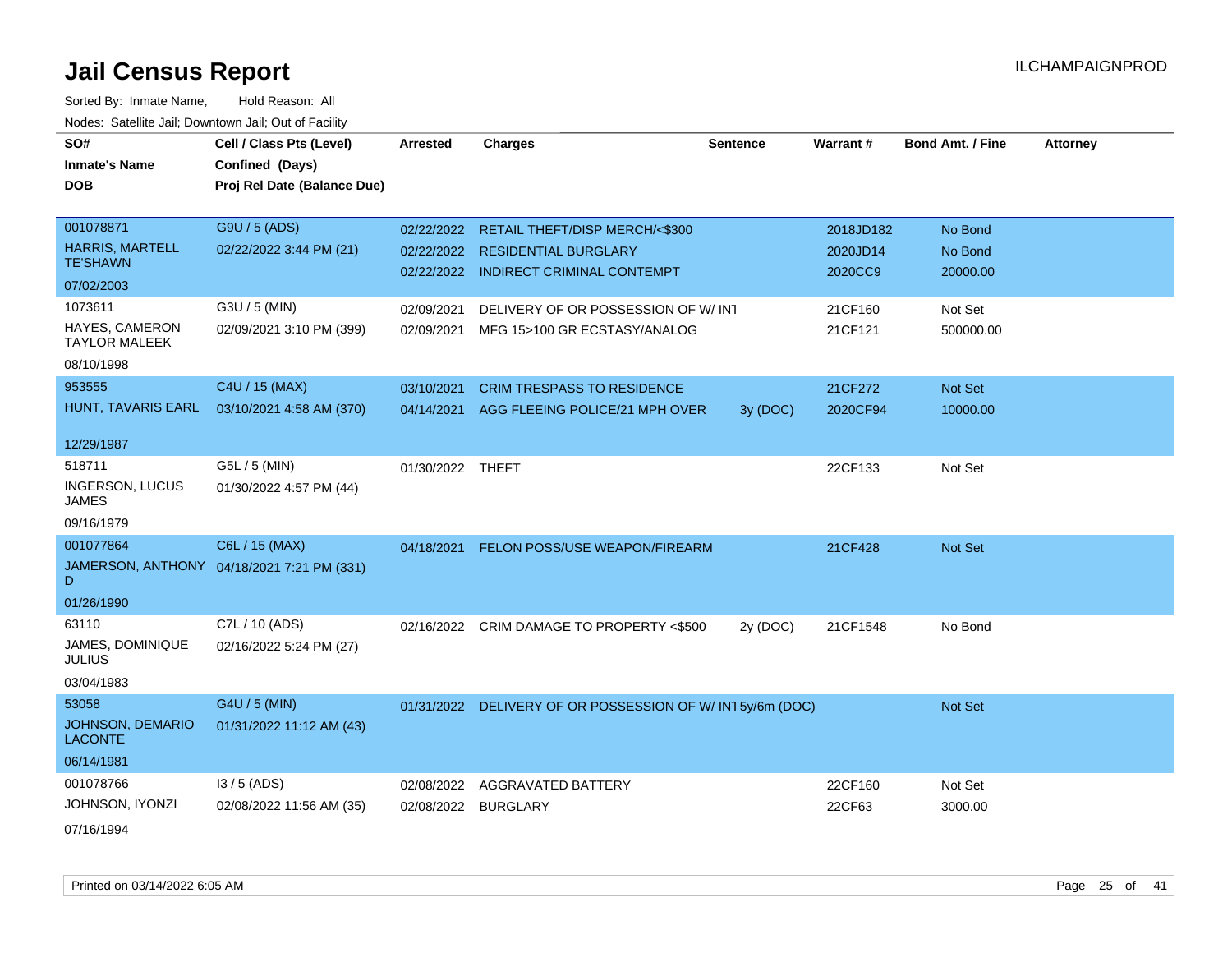Sorted By: Inmate Name, Hold Reason: All Nodes: Satellite Jail; Downtown Jail; Out of Facility

| SO#<br><b>Inmate's Name</b><br><b>DOB</b>                           | Cell / Class Pts (Level)<br>Confined (Days)<br>Proj Rel Date (Balance Due) | <b>Arrested</b>          | <b>Charges</b>                                                          | <b>Sentence</b> | Warrant#                      | <b>Bond Amt. / Fine</b>              | <b>Attorney</b> |
|---------------------------------------------------------------------|----------------------------------------------------------------------------|--------------------------|-------------------------------------------------------------------------|-----------------|-------------------------------|--------------------------------------|-----------------|
| 1068501<br>KING, JULIUS<br><b>EMANUEL</b><br>04/08/1985             | G7U / 5 (MIN)<br>02/07/2022 7:06 PM (36)                                   |                          | 02/07/2022 VIO ORDER/NOTICE/PRIOR VIO O/P                               |                 | 22CF156                       | No Bond                              |                 |
| 001078818<br>KINSEL, EVERAL<br><b>MICHAEL WILLIAM</b><br>10/16/1985 | C5L / 10 (MED)<br>02/04/2022 7:37 PM (39)                                  | 02/04/2022               | DOMESTIC BATTERY/OTHER PRIOR                                            |                 | 22CF148                       | Not Set                              |                 |
| 527447<br>KIRKWOOD, TYLER<br>JAMES<br>10/04/1985                    | C2L / 10 (ADS)<br>02/22/2022 10:47 AM (21)                                 | 02/22/2022<br>02/22/2022 | <b>BURGLARY</b><br>AGG BATTERY/GREAT BODILY HARM<br>02/23/2022 BURGLARY |                 | 22CF224<br>22CF223<br>22CF152 | <b>Not Set</b><br>Not Set<br>Not Set |                 |
| 24308<br><b>KWIATKOWSKI,</b><br>ROBERT JOHN<br>08/08/1963           | D <sub>2</sub> / 15 (MAX)<br>06/03/2021 10:40 PM (285)                     | 06/03/2021               | <b>ROBBERY</b>                                                          |                 | 21CF625                       | No Bond                              |                 |
| 29681<br>LENOIR, JOHN<br><b>CHRISTOPHER</b><br>04/20/1966           | J2L / 15 (ADS)<br>07/14/2020 12:51 PM (609)                                |                          | 07/14/2020 PREDATORY CRIMINAL SEX ASSLT/CHILD                           |                 | 20CF-781                      | 250000.00                            |                 |
| 001077524<br>LEWIS, TREVOR<br><b>DANIEL</b><br>06/03/2002           | D1 / 10 (SPH)<br>12/14/2020 5:16 PM (456)                                  | 12/14/2020               | <b>RESIDENTIAL ARSON</b>                                                | 6y (DOC)        | 2020-CF-1388                  | 150000.00                            |                 |
| 45113<br>MARTIN, JEREMIAH<br><b>FRANCIS</b><br>01/18/1977           | E2L / 15 (MAX)<br>11/20/2021 1:18 AM (115)                                 | 11/20/2021               | ARMED HABITUAL CRIMINAL                                                 |                 | 21CF1424                      | No Bond                              |                 |
| 1063030                                                             | H4L / 15 (ADS)<br>MASON, RYAN ONEIAL 12/21/2021 9:30 AM (84)               | 12/20/2021<br>12/22/2021 | <b>MURDER</b><br>PAROLE REVOCATION                                      |                 | 21CF1571<br>CH2107979         | Not Set<br>Not Set                   |                 |

02/22/1991

Printed on 03/14/2022 6:05 AM Page 26 of 41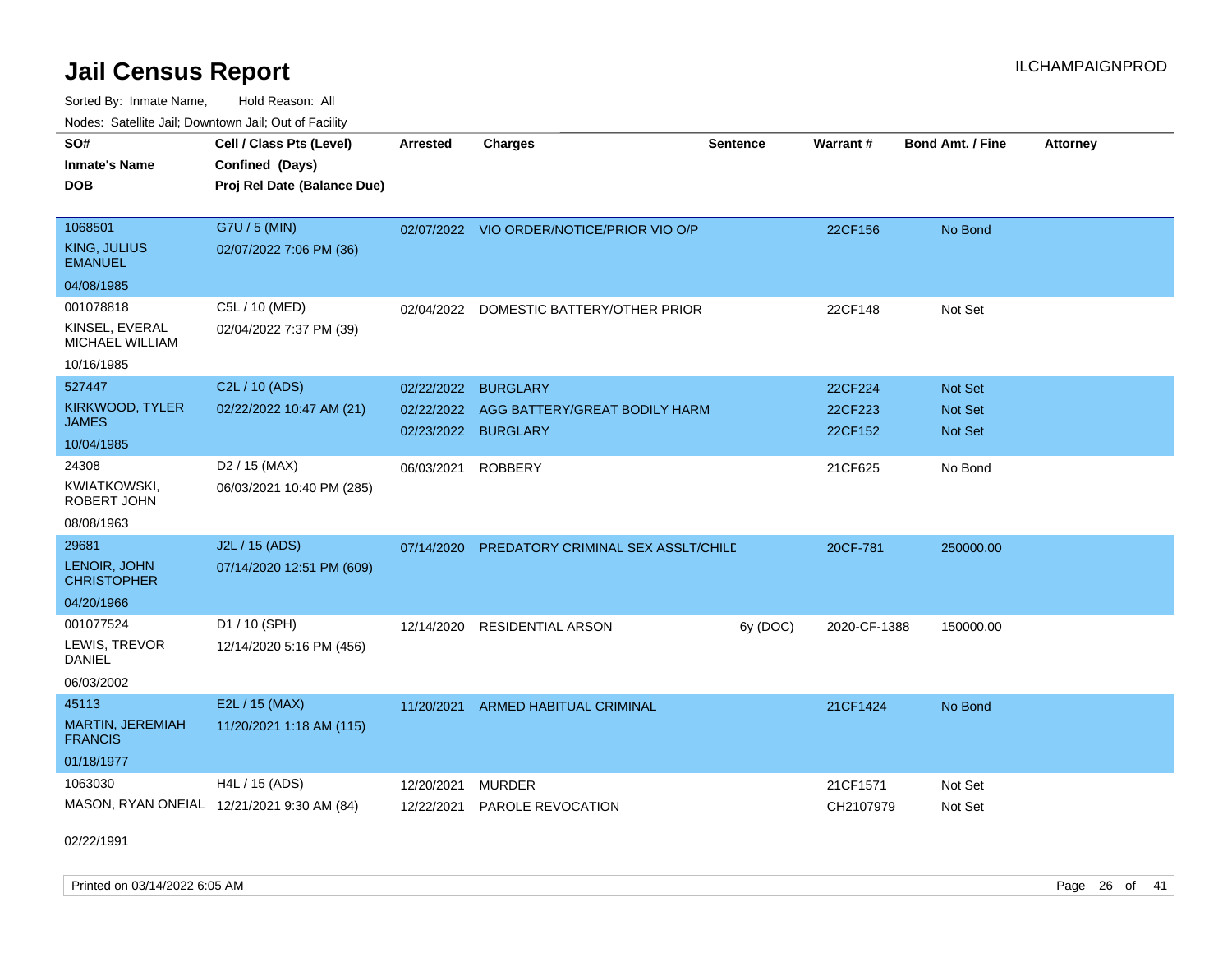| SO#                                   | Cell / Class Pts (Level)    | <b>Arrested</b>      | <b>Charges</b>                          | <b>Sentence</b> | Warrant#   | <b>Bond Amt. / Fine</b> | <b>Attorney</b> |
|---------------------------------------|-----------------------------|----------------------|-----------------------------------------|-----------------|------------|-------------------------|-----------------|
| <b>Inmate's Name</b>                  | Confined (Days)             |                      |                                         |                 |            |                         |                 |
| DOB                                   | Proj Rel Date (Balance Due) |                      |                                         |                 |            |                         |                 |
|                                       |                             |                      |                                         |                 |            |                         |                 |
| 1066623                               | G6U / 5 (MIN)               | 11/17/2021           | MFG/DEL 15<100 GR COCA/ANALOG           |                 | 17CF1093   | 75000.00                |                 |
| MATA-OROZCO,<br><b>OLEGARIO</b>       | 11/17/2021 5:08 PM (118)    |                      |                                         |                 |            |                         |                 |
| 03/06/1995                            |                             |                      |                                         |                 |            |                         |                 |
| 1076591                               | G8U / 5 (MIN)               | 02/22/2022           | DELIVERY OF OR POSSESSION OF W/INT      |                 | 20CF961    | 500000.00               |                 |
| MATTHEWS,<br><b>CHRISTIAN ANTHONY</b> | 02/22/2022 7:42 PM (21)     |                      | 02/23/2022 MAIL FRAUD                   |                 | 2:21CR173  | No Bond                 |                 |
| 03/15/1989                            |                             |                      |                                         |                 |            |                         |                 |
| 001078249                             | B3 / 10 (MED)               | 08/07/2021           | FELON POSS/USE WEAPON/FIREARM           | 4y (DOC)        | 21CF947    | Not Set                 |                 |
| MCCLENDON, CALVIN<br>M                | 08/07/2021 8:56 AM (220)    |                      |                                         |                 |            |                         |                 |
| 04/29/1990                            |                             |                      |                                         |                 |            |                         |                 |
| 40235                                 | G9L / 5 (MIN)               | 10/04/2021           | AGG DUI/4                               |                 | 2021CF1145 | 35000.00                |                 |
| MERRIWEATHER,<br><b>MARCUS TODD</b>   | 10/04/2021 4:41 PM (162)    |                      |                                         |                 |            |                         |                 |
| 11/28/1967                            |                             |                      |                                         |                 |            |                         |                 |
| 1040273                               | E5U / 15 (ADS)              | 09/30/2021           | <b>PRED CRIM SEX ASLT/VICTIM &lt;13</b> |                 | 21CF329    | 500000.00               |                 |
| METCALFE, LANELL<br><b>JARON</b>      | 09/30/2021 11:32 PM (166)   |                      |                                         |                 |            |                         |                 |
| 09/22/1988                            |                             |                      |                                         |                 |            |                         |                 |
| 1075635                               | B2 / 10 (ADS)               | 05/11/2021           | AGG DISCHARGE FIREARM/OCC VEH           |                 | 21CF538    | Not Set                 |                 |
| MILES, DEVLON VON,                    | 05/11/2021 10:39 PM (308)   | 05/11/2021           | MFG/DEL CANNABIS/30-500 GRAMS           |                 | 20CF1402   | 100000.00               |                 |
| Junior                                |                             | 02/23/2022           | <b>MURDER</b>                           |                 | 22CF219    | Not Set                 |                 |
| 11/04/2000                            |                             |                      |                                         |                 |            |                         |                 |
| 1042168                               | G5U / 5 (MIN)               | 02/26/2022 AGG DUI/4 |                                         |                 | 22CF238    | <b>Not Set</b>          |                 |
| MONTALVO, ANTONIO                     | 02/26/2022 6:14 AM (17)     |                      |                                         |                 |            |                         |                 |
| 05/03/1976                            |                             |                      |                                         |                 |            |                         |                 |
| 1007239                               | J1L / 10 (ADS)              | 12/29/2021           | <b>DOMESTIC BATTERY</b>                 | 3y(DOC)         | 21CF1607   | Not Set                 |                 |
| MOORE, ANDREW<br><b>VIRGIL</b>        | 12/29/2021 8:40 PM (76)     |                      |                                         |                 |            |                         |                 |
| 08/20/1972                            |                             |                      |                                         |                 |            |                         |                 |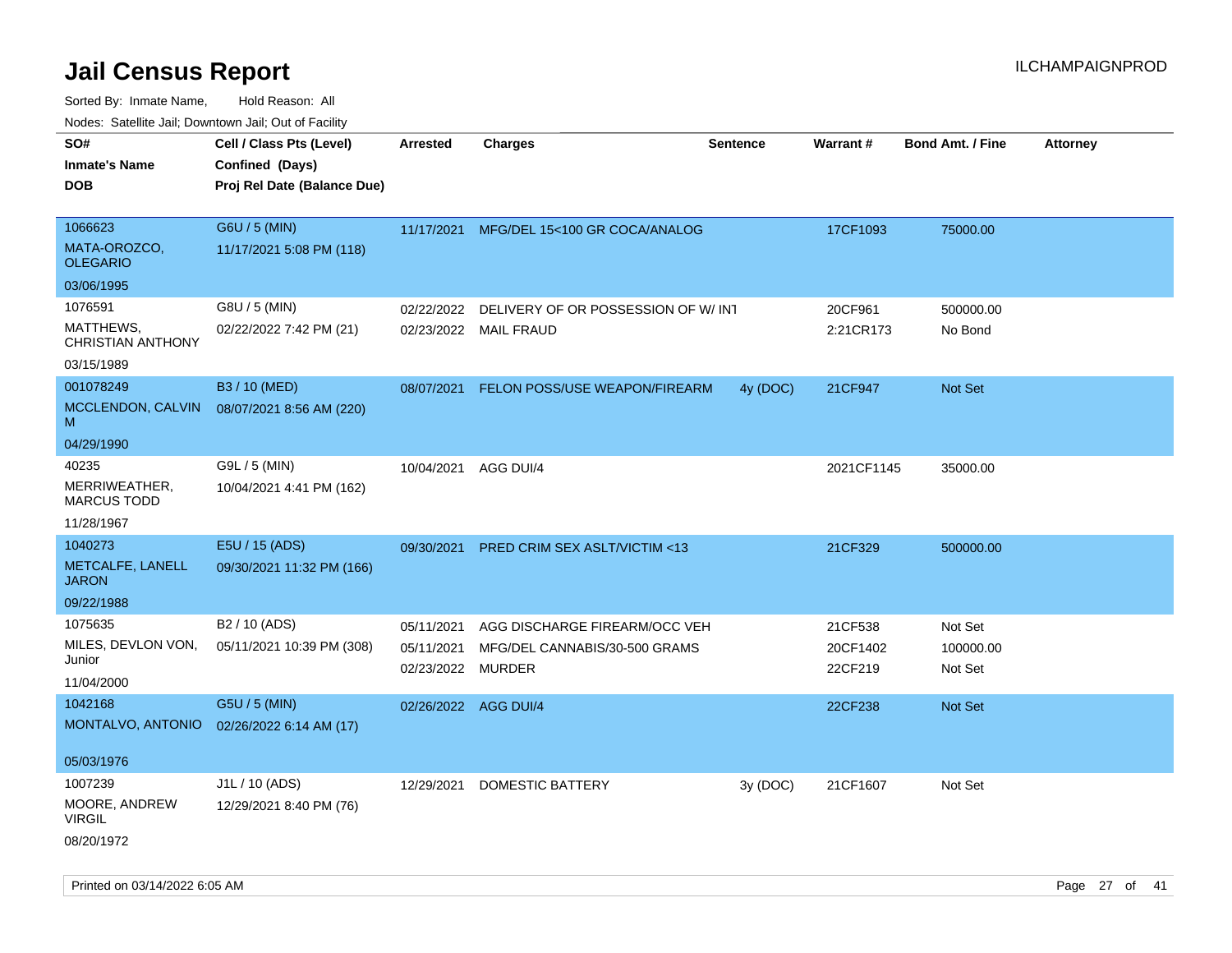Sorted By: Inmate Name, Hold Reason: All Nodes: Satellite Jail; Downtown Jail; Out of Facility

| roaco. Calcinio dan, Domnomi dan, Cal or Fability |                                                   |                          |                                                                |                 |                      |                                  |                 |
|---------------------------------------------------|---------------------------------------------------|--------------------------|----------------------------------------------------------------|-----------------|----------------------|----------------------------------|-----------------|
| SO#<br><b>Inmate's Name</b>                       | Cell / Class Pts (Level)<br>Confined (Days)       | <b>Arrested</b>          | <b>Charges</b>                                                 | <b>Sentence</b> | Warrant#             | <b>Bond Amt. / Fine</b>          | <b>Attorney</b> |
| DOB                                               | Proj Rel Date (Balance Due)                       |                          |                                                                |                 |                      |                                  |                 |
| 1069209<br>MOORE, DEVONTE                         | <b>H1L / 10 (ADS)</b><br>04/07/2021 6:25 PM (342) | 04/07/2021               | AGG BATTERY/GREAT BODILY HARM                                  |                 | 21CF376              | Not Set                          |                 |
| JAMAL                                             |                                                   |                          |                                                                |                 |                      |                                  |                 |
| 09/24/1995                                        |                                                   |                          |                                                                |                 |                      |                                  |                 |
| 61251                                             | E4L / 15 (ADS)                                    | 12/27/2021               | PRED CRIM SEX ASLT/VICTIM <13                                  |                 | 21CF651              | No Bond                          |                 |
| PETMECKY, JOHN<br>ROBERT                          | 12/27/2021 1:52 PM (78)                           |                          |                                                                |                 |                      |                                  |                 |
| 03/09/1983                                        |                                                   |                          |                                                                |                 |                      |                                  |                 |
| 001078357                                         | A2L / 15 (SPH)                                    | 09/17/2021               | ARMED ROBBERY/ARMED W/FIREARM                                  |                 | 21CF1230             | <b>Not Set</b>                   |                 |
| PETTIGREW, CAREY<br><b>CORNITRIAS DEOBLO</b>      | 09/17/2021 9:56 AM (179)                          | 09/17/2021<br>09/17/2021 | ARMED ROBBERY/ARMED W/FIREARM<br>ARMED ROBBERY/ARMED W/FIREARM |                 | 21CF1128<br>21CF1129 | <b>Not Set</b><br><b>Not Set</b> |                 |
| 08/31/1986                                        |                                                   |                          |                                                                |                 |                      |                                  |                 |
| 1008308                                           | F2U / 10 (MED)                                    | 01/30/2022               | ASSAULT                                                        |                 | 19CM364              | 4000.00                          |                 |
| PETTIGREW, MARIO<br>TRAVINIO                      | 01/30/2022 6:15 AM (44)                           |                          | 01/30/2022 AGG BTRY/GREAT BOD HARM/60+                         |                 | 22CF131              | No Bond                          |                 |
| 08/11/1992                                        |                                                   |                          |                                                                |                 |                      |                                  |                 |
| 1070610                                           | C8L / 10 (ADS)                                    | 03/03/2022               | AGG BATTERY/PUBLIC PLACE                                       |                 | 21CF930              | <b>Not Set</b>                   |                 |
| PHILLIS, AARON<br><b>MONTRELL</b>                 | 03/03/2022 2:49 PM (12)                           | 03/03/2022               | AGG BATTERY/GREAT BODILY HARM                                  |                 | 21CF482              | 5000.00                          |                 |
| 03/26/1999                                        |                                                   |                          |                                                                |                 |                      |                                  |                 |
| 1022441                                           | C3L / 10 (ADS)                                    | 10/27/2021               | AGG BATTERY/PEACE OFFICER                                      |                 | 2021 CF 12           | No Bond                          |                 |
| PICKENS, DONTRELL<br>DEMAR                        | 10/27/2021 1:39 PM (139)                          | 10/27/2021               | AGG BATTERY/PEACE OFFICER                                      |                 | 2020 CF 1488         | No Bond                          |                 |
| 12/10/1993                                        |                                                   |                          |                                                                |                 |                      |                                  |                 |
| 001077783                                         | H6L / 10 (ADS)                                    | 01/05/2022               | <b>AGGRAVATED BATTERY</b>                                      |                 | 21CF325              | <b>Not Set</b>                   |                 |
| RIVERA, DARYL<br><b>ANTONIO</b>                   | 01/05/2022 4:20 PM (69)                           |                          |                                                                |                 |                      |                                  |                 |
| 11/14/1981                                        |                                                   |                          |                                                                |                 |                      |                                  |                 |
| 1072114                                           | A1U / 15 (SPH)                                    | 01/17/2021               | ATTEMPT (FIRST DEGREE MURDER)                                  |                 | 2021CF65             | Not Set                          |                 |
| LEVON                                             | ROBINSON, DONNELL 01/17/2021 2:40 PM (422)        | 01/17/2021<br>02/17/2021 | ARMED ROBBERY/NO FIREARM<br>AGGRAVATED BATTERY                 | 4y (DOC)        | 2020CF824            | 75000.00<br>250000.00            |                 |
| 10/23/2000                                        |                                                   |                          |                                                                |                 |                      |                                  |                 |

Printed on 03/14/2022 6:05 AM Page 28 of 41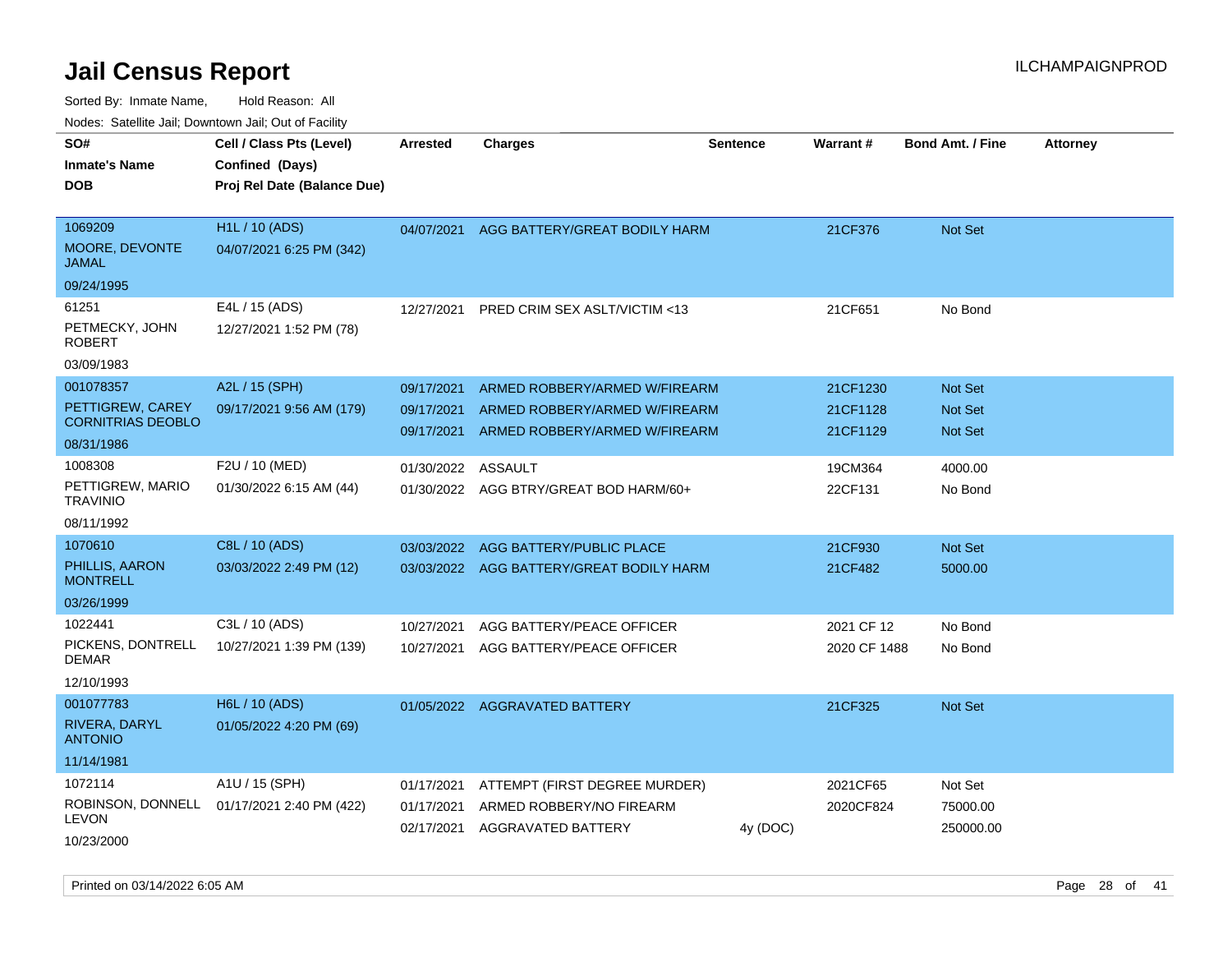|                                                                      | ivouss. Satellite Jali, Downtown Jali, Out of Facility                     |                          |                                                           |                 |                          |                                  |                 |
|----------------------------------------------------------------------|----------------------------------------------------------------------------|--------------------------|-----------------------------------------------------------|-----------------|--------------------------|----------------------------------|-----------------|
| SO#<br>Inmate's Name<br><b>DOB</b>                                   | Cell / Class Pts (Level)<br>Confined (Days)<br>Proj Rel Date (Balance Due) | Arrested                 | <b>Charges</b>                                            | <b>Sentence</b> | <b>Warrant#</b>          | <b>Bond Amt. / Fine</b>          | <b>Attorney</b> |
| 1068592<br>ROSS, TEVONTAE<br><b>TERRANCE</b>                         | J7L / 15 (ADS)<br>11/12/2021 8:41 AM (123)                                 | 11/12/2021               | <b>BURGLARY</b>                                           | 2y (DOC)        | 21CF1393                 | Not Set                          |                 |
| 12/15/1998<br>47195<br>SIMMONS, JAMES<br><b>ROBERT</b><br>03/13/1975 | G8L / 5 (MIN)<br>12/27/2021 8:42 AM (78)                                   | 12/27/2021<br>12/28/2021 | RESIDENTIAL BURGLARY<br><b>RESIDENTIAL BURGLARY</b>       |                 | 2020CF1222<br>2021CF1596 | 10000.00<br>Not Set              |                 |
| 1064798<br><b>STENNIS, BRUCE</b><br><b>DEONTAY</b><br>08/12/1998     | B1 / 15 (ADS)<br>01/17/2022 1:29 PM (57)                                   | 01/17/2022 MURDER        | 01/17/2022 MFG/DEL 1<15 GR COCAINE/ANLG                   |                 | 2021CF695<br>21CF520     | 1500000.00<br>50000.00           |                 |
| 1068839<br>TAYLOR, LONDON<br>JAVON<br>08/16/1999                     | F4L / 15 (MAX)<br>08/07/2020 10:30 AM (585)                                | 08/07/2020               | <b>HOMICIDE</b>                                           | 28y (DOC)       | 2020-CF851               | 1000000.00                       |                 |
| 1056971<br>TRAVIS, DENZEL<br><b>DANTRELL</b><br>03/21/1993           | D <sub>4</sub> / 10 (ADS)<br>08/07/2021 7:36 AM (220)                      | 08/07/2021<br>08/08/2021 | FELON POSS/USE WEAPON/FIREARM<br>AGG BATTERY/PUBLIC PLACE |                 | 21CF948<br>2020CF647     | No Bond<br>25000.00              |                 |
| 001078250<br>TRAVIS, JORDAN<br>TESHAUN<br>03/03/1996                 | F2L / 10 (MED)<br>08/07/2021 10:27 AM (220)                                | 08/07/2021               | FELON POSS WEAPON/BODY ARMOR                              |                 | 21CF950                  | Not Set                          |                 |
| 56994<br>TURNER, ROBERT<br>EARL, Junior<br>09/07/1982                | A1L / 15 (SPH)<br>12/09/2021 9:23 PM (96)                                  | 12/09/2021<br>12/13/2021 | STALKING/CAUSE FEAR FOR SAFETY<br>PAROLE REVOCATION       |                 | 21CF1514<br>CH2107735    | <b>Not Set</b><br><b>Not Set</b> |                 |
| 30108<br>VANDYKE, DARYL<br><b>ANTHONY</b><br>10/04/1965              | J4L / 15 (ADS)<br>07/30/2021 8:29 PM (228)                                 | 07/30/2021               | <b>MURDER</b>                                             |                 | 21CF902                  | 2000000.00                       |                 |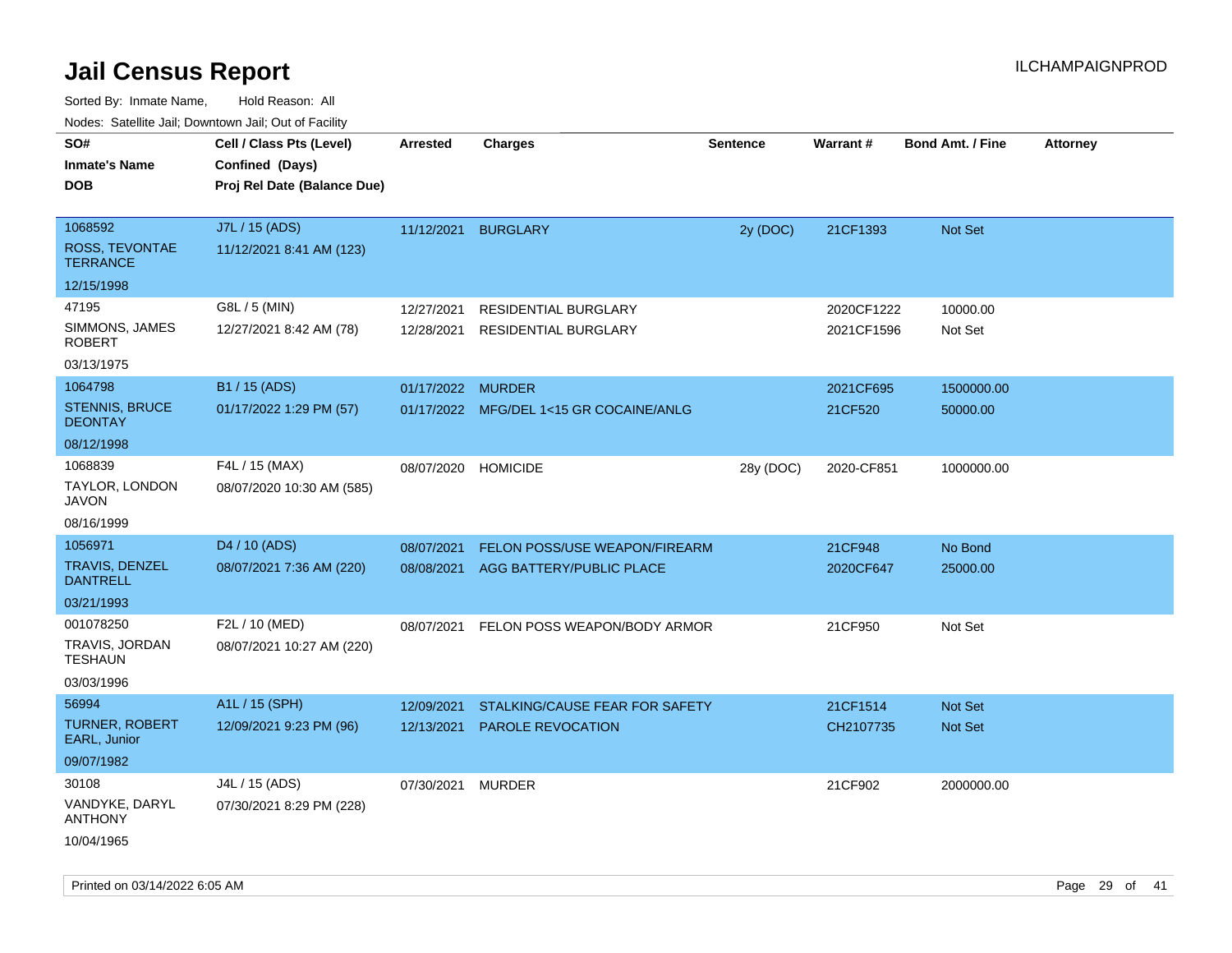| SO#<br><b>Inmate's Name</b>            | Cell / Class Pts (Level)<br>Confined (Days) | Arrested   | <b>Charges</b>                      | <b>Sentence</b> | Warrant#    | <b>Bond Amt. / Fine</b> | Attorney |
|----------------------------------------|---------------------------------------------|------------|-------------------------------------|-----------------|-------------|-------------------------|----------|
| <b>DOB</b>                             | Proj Rel Date (Balance Due)                 |            |                                     |                 |             |                         |          |
|                                        |                                             |            |                                     |                 |             |                         |          |
| 968681                                 | D5 / 15 (ADS)                               | 08/27/2021 | AGG CRIM SX AB/VIC 13<18/TRUST      |                 | 2020CF499   | 250000.00               |          |
| <b>WADE, DEMETRIUS</b><br><b>DARYL</b> | 08/27/2021 2:25 AM (200)                    | 08/27/2021 | <b>INDIRECT CRIMINAL CONTEMPT</b>   | 3y (DOC)        | 2021CC16    | No Bond                 |          |
| 01/07/1987                             |                                             |            |                                     |                 |             |                         |          |
| 1070971                                | $H3L / 5$ (ADS)                             | 12/07/2021 | <b>IDENTITY THEFT/&lt;\$300</b>     |                 | 20CF922     | Not Set                 |          |
| <b>WEIR, CLINTON</b><br><b>HOWARD</b>  | 12/08/2021 3:45 AM (97)                     | 12/07/2021 | <b>RECKLESS DRIVING</b>             |                 | 19TR2348    | Not Set                 |          |
| 03/15/1983                             |                                             |            |                                     |                 |             |                         |          |
| 54212                                  | E3U / 10 (ADS)                              | 12/21/2021 | ARMED VIOLENCE/CATEGORY I           |                 | 21CF1576    | <b>Not Set</b>          |          |
| <b>WHITLOCK, GEORGE</b>                | 12/21/2021 1:20 PM (84)                     | 12/21/2021 | <b>RECEIVE/POSS/SELL STOLEN VEH</b> |                 | 2021CF669   | 10000.00                |          |
| <b>ABRAM</b>                           |                                             | 12/21/2021 | <b>VIOLATE ORDER PROTECTION</b>     |                 | 2021CM391   | 1000.00                 |          |
| 11/10/1978                             |                                             |            |                                     |                 |             |                         |          |
| 1058072                                | A2U / 15 (SPH)                              | 02/25/2021 | ARMED HABITUAL CRIMINAL             |                 |             | Not Set                 |          |
| WILLIAMS, KENNETH<br><b>BERNARD</b>    | 02/25/2021 3:24 PM (383)                    |            |                                     |                 |             |                         |          |
| 10/04/1985                             |                                             |            |                                     |                 |             |                         |          |
| 9326                                   | $12/5$ (ADS)                                | 06/14/2021 | <b>BURGLARY</b>                     |                 | 2020-CF-625 | <b>Not Set</b>          |          |
| YOUNG, ANTHONY<br><b>PAUL</b>          | 06/14/2021 12:07 PM (274)                   |            |                                     |                 |             |                         |          |
| 03/13/1954                             |                                             |            |                                     |                 |             |                         |          |
| <b>Total Downtown Jail: 68</b>         |                                             | Males: 68  | Females: 0<br>Unknown: 0            |                 |             |                         |          |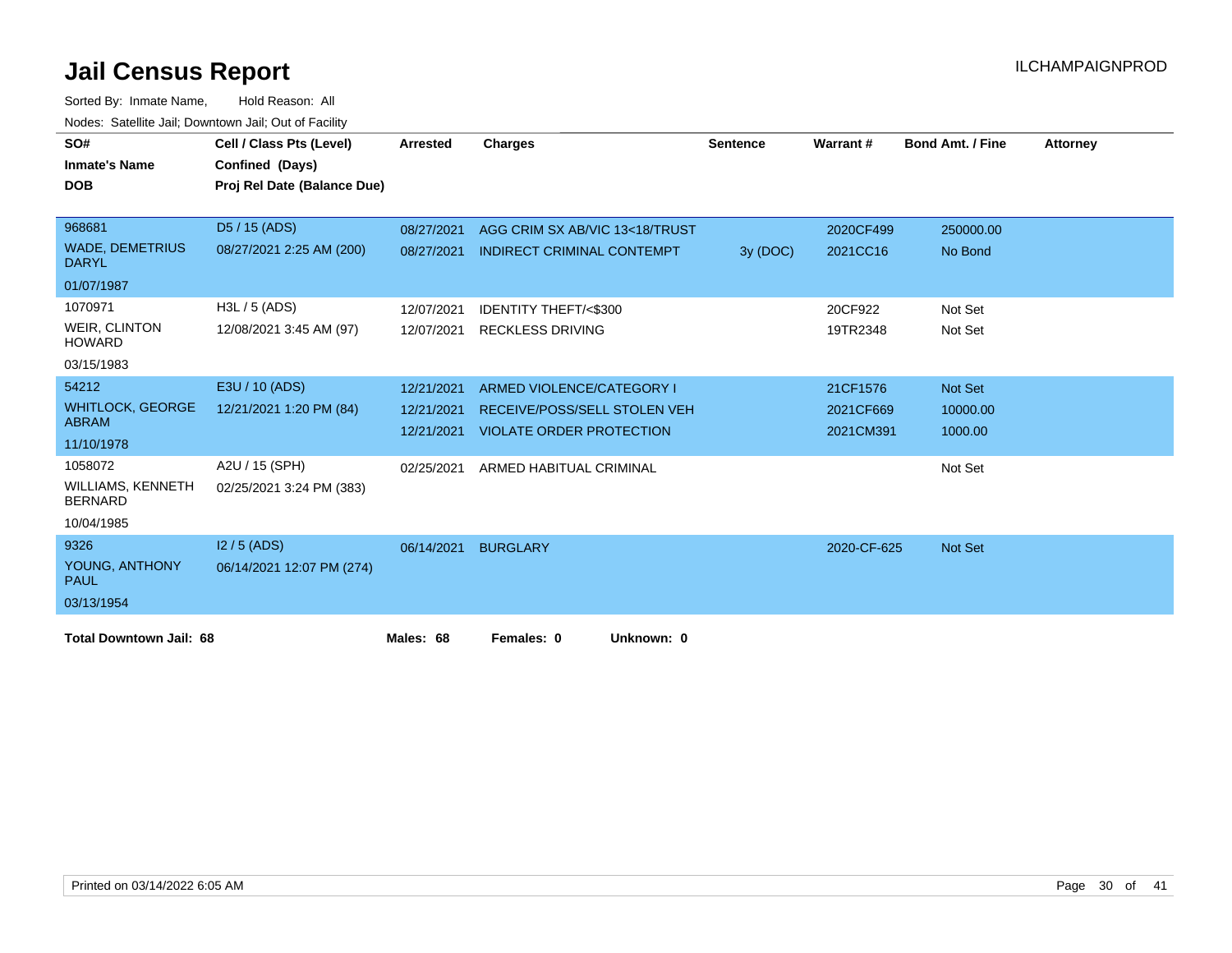|  | <b>Out of Facility</b> |  |
|--|------------------------|--|
|  |                        |  |

| SO#<br><b>Inmate's Name</b>              | Cell / Class Pts (Level)<br>Confined (Days)  | <b>Arrested</b> | <b>Charges</b>                     | <b>Sentence</b> | <b>Warrant#</b> | <b>Bond Amt. / Fine</b> | <b>Attorney</b> |
|------------------------------------------|----------------------------------------------|-----------------|------------------------------------|-----------------|-----------------|-------------------------|-----------------|
| <b>DOB</b>                               | Proj Rel Date (Balance Due)                  |                 |                                    |                 |                 |                         |                 |
|                                          |                                              |                 |                                    |                 |                 |                         |                 |
| 61095                                    | <b>KAN / 10 (ADS)</b>                        | 05/02/2021      | HOME INVASION/CAUSE INJURY         |                 | 2021CF323       | 100000.00               |                 |
| AMOS, DERRICK<br><b>JAMES</b>            | 05/02/2021 9:02 PM (317)                     |                 |                                    |                 |                 |                         |                 |
| 06/12/1985                               |                                              |                 |                                    |                 |                 |                         |                 |
| 001078621                                | KAN / 10 (MED)                               | 12/23/2021      | <b>RESIDENTIAL BURGLARY</b>        |                 | 21CF1582        | Not Set                 |                 |
|                                          | BAILEY, DANIEL SCOTT 12/23/2021 9:44 AM (82) | 01/14/2022      | PROBATION VIOLATION                |                 | 21CF1445        | Not Set                 |                 |
| 05/09/1999                               |                                              |                 |                                    |                 |                 |                         |                 |
| 19971                                    | <b>EHD</b>                                   | 11/09/2021      | DRIVING RVK/SUSP DUI/SSS 4-9       |                 | 2021CF968       | Not Set                 |                 |
| <b>LYNN</b>                              | BARNESKE, RAYMOND 11/09/2021 9:32 AM (126)   |                 |                                    |                 |                 |                         |                 |
| 08/17/1961                               | 5/6/2022 (0.00)                              |                 |                                    |                 |                 |                         |                 |
| 516062                                   | KAN / 15 (MAX)                               | 02/22/2021      | PHONE HARASSMENT/2+                |                 | 20CF194         | 5000.00                 |                 |
| <b>BENNETT, JOHN</b><br><b>MICHAEL</b>   | 02/22/2021 10:47 AM (386)                    | 02/22/2021      | AGG DISCH FIR/VEH/PC OFF/FRMAN     |                 | 21CF210         | No Bond                 |                 |
| 04/30/1986                               |                                              |                 |                                    |                 |                 |                         |                 |
| 33993                                    | <b>KAN / 10 (MED)</b>                        | 06/14/2021      | <b>AGGRAVATED DOMESTIC BATTERY</b> |                 | 21CF688         | Not Set                 |                 |
| <b>BOOKER, STEPHON</b><br><b>MONTELL</b> | 06/14/2021 7:42 PM (274)                     | 06/14/2021      | POSSESSING A CONTROLLED SUBSTANC   |                 | 21CF657         | Not Set                 |                 |
| 06/11/1971                               |                                              | 06/14/2021      | PAROLE REVOCATION                  |                 | CH2103612       | No Bond                 |                 |
| 38273                                    | EHD                                          |                 | AGG DUI/NO VALID DL                |                 | 2020CF1371      | Not Set                 |                 |
| BRADLEY,                                 | 02/23/2022 9:14 AM (20)                      | 02/23/2022      |                                    |                 |                 |                         |                 |
| <b>CHRISTOPHER</b>                       |                                              |                 |                                    |                 |                 |                         |                 |
| 02/24/1974                               | 4/7/2022 (0.00)                              |                 |                                    |                 |                 |                         |                 |
| 1074315                                  | <b>KAN / 15 (MAX)</b>                        | 07/27/2021      | AGG DISCHARGE FIREARM/VEH/SCH      |                 | 21CF927         | Not Set                 |                 |
| <b>BRIGGS, PATRICK</b><br><b>MONTAY</b>  | 08/03/2021 4:56 PM (224)                     |                 |                                    |                 |                 |                         |                 |
| 08/05/2001                               |                                              |                 |                                    |                 |                 |                         |                 |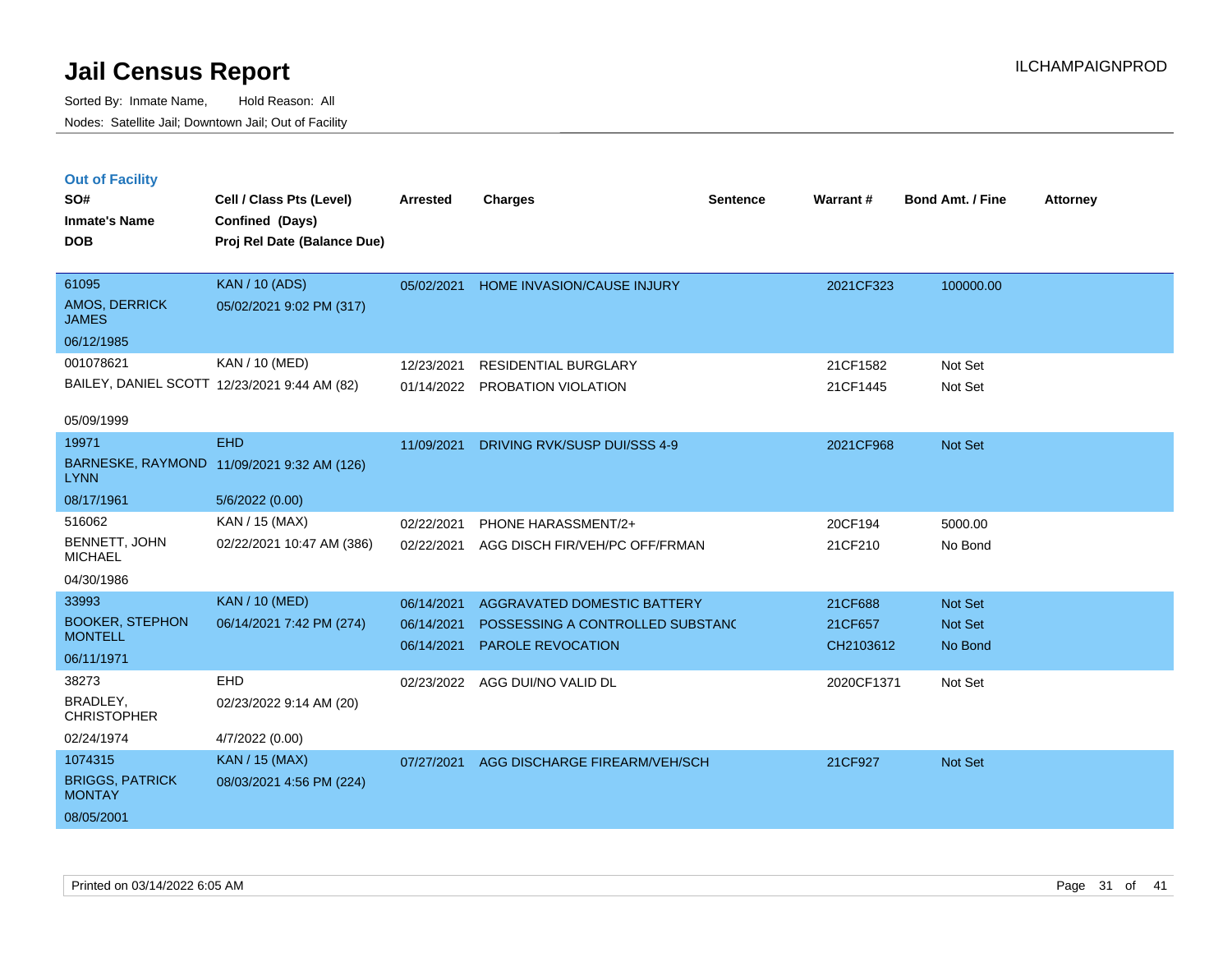| rouco. Calcinic Jan, Downtown Jan, Out of Facility |                                             |                 |                                          |                 |            |                         |                 |
|----------------------------------------------------|---------------------------------------------|-----------------|------------------------------------------|-----------------|------------|-------------------------|-----------------|
| SO#                                                | Cell / Class Pts (Level)                    | <b>Arrested</b> | <b>Charges</b>                           | <b>Sentence</b> | Warrant#   | <b>Bond Amt. / Fine</b> | <b>Attorney</b> |
| <b>Inmate's Name</b>                               | Confined (Days)                             |                 |                                          |                 |            |                         |                 |
| DOB                                                | Proj Rel Date (Balance Due)                 |                 |                                          |                 |            |                         |                 |
|                                                    |                                             |                 |                                          |                 |            |                         |                 |
| 001078065                                          | <b>KAN / 10 (ADS)</b>                       |                 | 06/17/2021 AGG BATTERY/DISCHARGE FIREARM |                 | 21CF704    | 1000000.00              |                 |
| <b>BROWN, CHARMAN</b><br>LAKEEF                    | 06/17/2021 12:32 PM (271)                   |                 |                                          |                 |            |                         |                 |
| 11/30/2002                                         |                                             |                 |                                          |                 |            |                         |                 |
| 1038554                                            | KAN / 15 (MAX)                              | 08/18/2021      | DELIVERY OF OR POSSESSION OF W/INT       |                 | 21CF1009   | No Bond                 |                 |
| <b>BROWN, CORRION</b><br>DEVONTAE                  | 08/18/2021 5:40 PM (209)                    | 08/18/2021      | ARMED HABITUAL CRIMINAL                  |                 | 21CF1162   | Not Set                 |                 |
| 04/19/1995                                         |                                             |                 |                                          |                 |            |                         |                 |
| 1038579                                            | <b>KAN / 15 (MAX)</b>                       | 08/18/2021      | FELON POSS/USE WEAPON/FIREARM            |                 | 21CF1010   | Not Set                 |                 |
| <b>BROWN, MARKEL</b><br>rikki                      | 08/18/2021 2:05 PM (209)                    |                 |                                          |                 |            |                         |                 |
| 01/06/1995                                         |                                             |                 |                                          |                 |            |                         |                 |
| 1003006                                            | KAN / 15 (MAX)                              | 08/19/2021      | FELON POSS/USE MACHINE GUN               |                 | 21CF1011   | No Bond                 |                 |
| BROWN, ROCKEITH<br>JAVONTE                         | 08/19/2021 12:55 AM (208)                   |                 |                                          |                 |            |                         |                 |
| 07/23/1991                                         |                                             |                 |                                          |                 |            |                         |                 |
| 1068812                                            | <b>KAN / 15 (MAX)</b>                       | 12/21/2021      | AGG DISCHARGE FIREARM/OCC VEH            |                 | 21CF741    | <b>Not Set</b>          |                 |
| BRYANT, DANNY<br><b>EUGENE</b>                     | 12/21/2021 1:50 PM (84)                     | 12/21/2021      | <b>FELON POSS/USE FIREARM PRIOR</b>      |                 | 21CF1568   | Not Set                 |                 |
| 11/22/1989                                         |                                             |                 |                                          |                 |            |                         |                 |
| 995894                                             | KAN / 10 (ADS)                              | 12/28/2021      | FELON POSSESS WEAPON/2ND+                | 5y (DOC)        | 2020CF709  | No Bond                 |                 |
|                                                    | BUTLER, JAMES LYNN 12/28/2021 11:05 AM (77) |                 |                                          |                 |            |                         |                 |
|                                                    |                                             |                 |                                          |                 |            |                         |                 |
| 12/04/1991                                         |                                             |                 |                                          |                 |            |                         |                 |
| 987334                                             | <b>KAN / 15 (MAX)</b>                       |                 | 03/10/2021 ATTEMPT (FIRST DEGREE MURDER) |                 | 19CF689    | Not Set                 |                 |
| <b>CAIN, ISAIAH</b><br><b>DEPRIEST</b>             | 03/10/2021 2:22 PM (370)                    |                 |                                          |                 |            |                         |                 |
| 12/23/1990                                         |                                             |                 |                                          |                 |            |                         |                 |
| 992962                                             | KAN / 15 (ADS)                              | 05/25/2021      | MURDER/INTENT TO KILL/INJURE             |                 | 2018CF1045 | 1000000.00              |                 |
| CAMPBELL, KEITH<br>KNAQEEB                         | 05/25/2021 1:19 PM (294)                    |                 |                                          |                 |            |                         |                 |
| 07/22/1991                                         |                                             |                 |                                          |                 |            |                         |                 |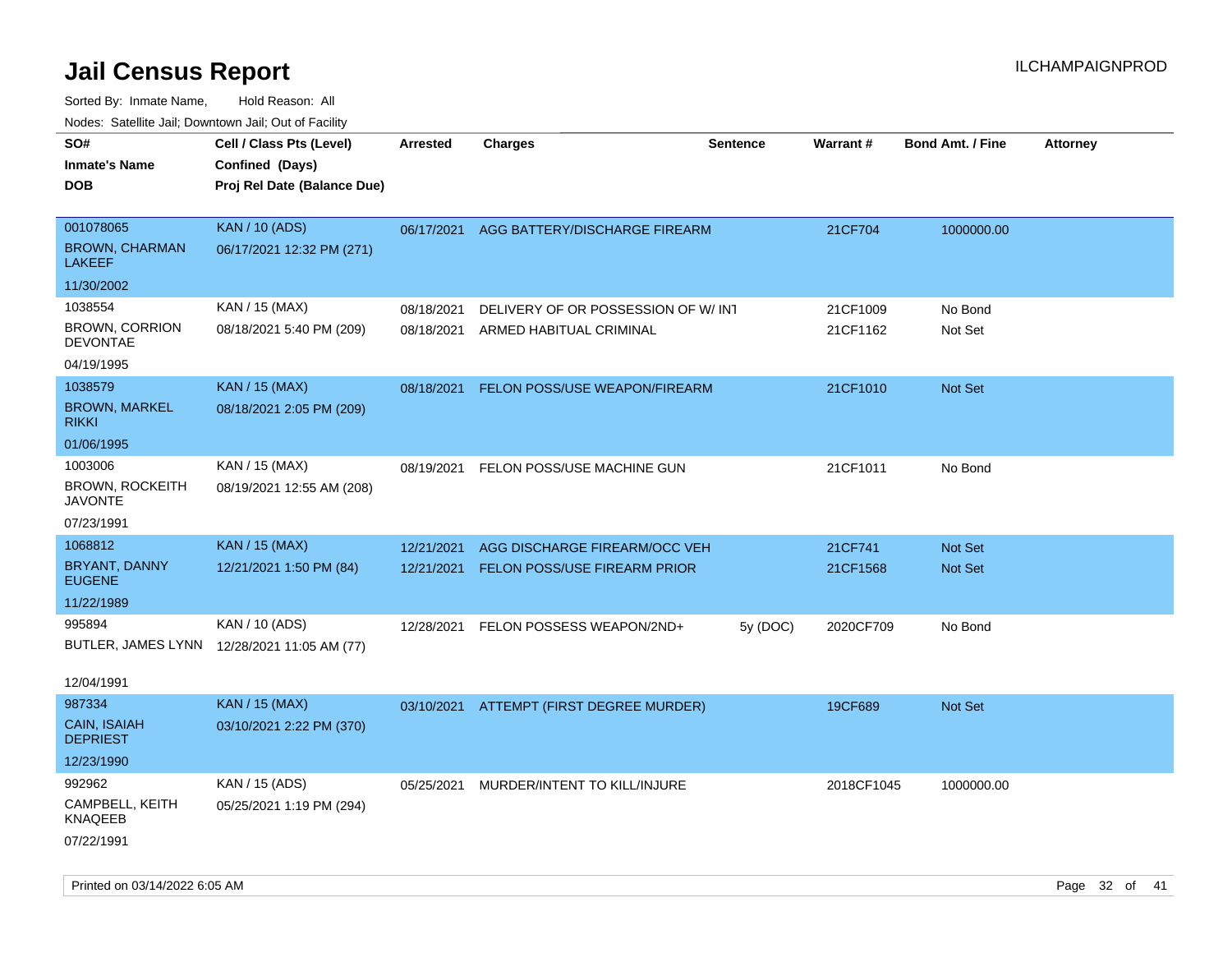Sorted By: Inmate Name, Hold Reason: All

Nodes: Satellite Jail; Downtown Jail; Out of Facility

| SO#                                       | Cell / Class Pts (Level)    | <b>Arrested</b> | <b>Charges</b>                       | <b>Sentence</b> | Warrant#   | <b>Bond Amt. / Fine</b> | <b>Attorney</b> |
|-------------------------------------------|-----------------------------|-----------------|--------------------------------------|-----------------|------------|-------------------------|-----------------|
| <b>Inmate's Name</b>                      | Confined (Days)             |                 |                                      |                 |            |                         |                 |
| <b>DOB</b>                                | Proj Rel Date (Balance Due) |                 |                                      |                 |            |                         |                 |
|                                           |                             |                 |                                      |                 |            |                         |                 |
| 001078576                                 | <b>KAN / 15 (MAX)</b>       | 11/09/2021      | UNLAWFUL USE OF A WEAPON             |                 | 21CF1383   | Not Set                 |                 |
| CARTER, DEMONDRE<br><b>DAVON</b>          | 11/09/2021 6:01 PM (126)    |                 |                                      |                 |            |                         |                 |
| 05/27/2001                                |                             |                 |                                      |                 |            |                         |                 |
| 1064992                                   | KAN / 15 (MAX)              | 09/20/2021      | ARMED VIOLENCE/CATEGORY I            |                 | 21CF1137   | Not Set                 |                 |
| CARTER, KEJUAN<br><b>JAVONTE</b>          | 09/20/2021 11:42 PM (176)   |                 |                                      |                 |            |                         |                 |
| 06/27/1998                                |                             |                 |                                      |                 |            |                         |                 |
| 001078729                                 | <b>KAN / 15 (ADS)</b>       | 01/02/2022      | MURDER/INTENT TO KILL/INJURE         |                 | 20CF396    | 1000000.00              |                 |
| <b>CARTER, TROY</b><br><b>DEMON</b>       | 01/02/2022 10:29 AM (72)    |                 |                                      |                 |            |                         |                 |
| 01/02/2004                                |                             |                 |                                      |                 |            |                         |                 |
| 001078461                                 | KAN / 10 (MED)              | 10/07/2021      | AGG UNLAWFUL USE WEAPON/PERSON       |                 | 2021CF1209 | No Bond                 |                 |
| COLE, ERIC JOSE                           | 10/08/2021 12:25 AM (158)   | 10/07/2021      | AGG DOMESTIC BATTERY/STRANGLE        |                 | 2021CF1208 | Not Set                 |                 |
| 01/24/2002                                |                             |                 |                                      |                 |            |                         |                 |
| 1048488                                   | <b>KAN / 10 (ADS)</b>       | 12/30/2021      | ARMED VIOLENCE/CATEGORY I            |                 | 2022CF4    | Not Set                 |                 |
| COLSON, WAYNE<br><b>ARTHUR, Third</b>     | 12/30/2021 8:27 AM (75)     |                 |                                      |                 |            |                         |                 |
| 10/14/1995                                |                             |                 |                                      |                 |            |                         |                 |
| 57733                                     | KAN / 15 (SPH)              | 02/25/2020      | <b>HOMICIDE</b>                      |                 | 2020-CF250 | 2000000.00              |                 |
| CRAIG, ANTOINE<br><b>DARRELL</b>          | 02/25/2020 4:08 PM (749)    | 02/25/2020      | FELON POSS/USE WEAPON/FIREARM        |                 | 19CF-1827  | 80000.00                |                 |
| 10/09/1982                                |                             |                 |                                      |                 |            |                         |                 |
| 001077939                                 | <b>KAN / 10 (MED)</b>       | 05/10/2021      | <b>FIREARM/FOID INVALID/NOT ELIG</b> |                 | 21CF526    | No Bond                 |                 |
| <b>CROSS, PATRICK</b><br><b>DONTRELLE</b> | 05/10/2021 7:31 PM (309)    | 06/02/2021      | POSS STOLEN VEHICLE > \$25,000       |                 | 21CF612    | Not Set                 |                 |
| 11/07/2001                                |                             |                 |                                      |                 |            |                         |                 |
| 25022                                     | EHD / 10 (MED)              |                 | 02/17/2022 AGG DUI/2/PASS<16         |                 | 2021CF560  | No Bond                 |                 |
| CRUMP, ROBERT<br><b>ANTHONY</b>           | 02/17/2022 11:48 AM (26)    |                 |                                      |                 |            |                         |                 |
| 02/06/1966                                | 5/14/2022 (0.00)            |                 |                                      |                 |            |                         |                 |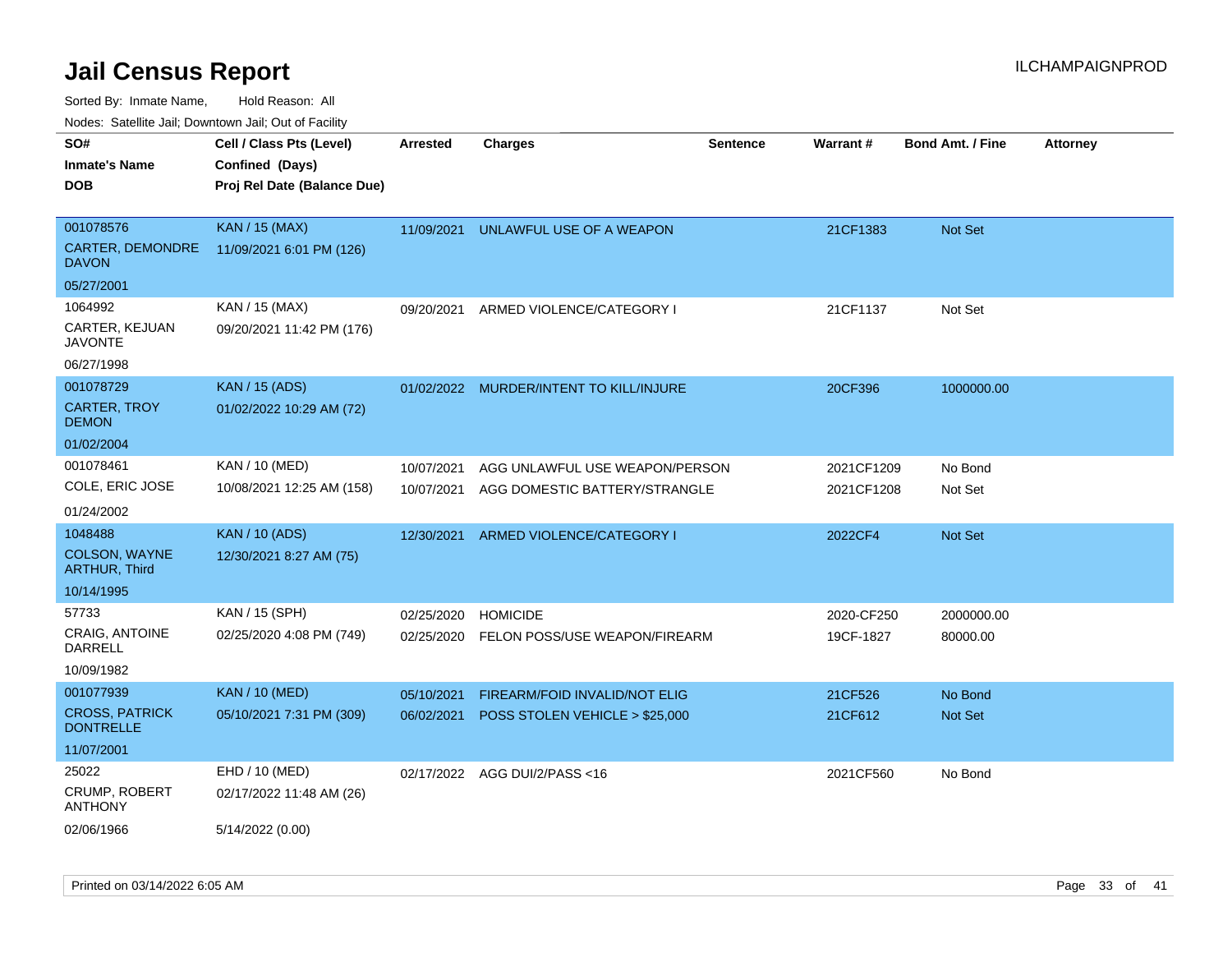| SO#<br><b>Inmate's Name</b><br><b>DOB</b>  | Cell / Class Pts (Level)<br>Confined (Days)<br>Proj Rel Date (Balance Due) | <b>Arrested</b>          | <b>Charges</b>                                                 | <b>Sentence</b> | Warrant#             | <b>Bond Amt. / Fine</b> | <b>Attorney</b>  |
|--------------------------------------------|----------------------------------------------------------------------------|--------------------------|----------------------------------------------------------------|-----------------|----------------------|-------------------------|------------------|
| 1061304                                    | <b>KAN / 15 (MAX)</b>                                                      | 10/11/2021               | <b>ARMED HABITUAL CRIMINAL</b>                                 |                 | 21CF1226             | No Bond                 |                  |
| <b>DORRIS, KEMION</b><br><b>DAETOCE</b>    | 10/11/2021 7:30 PM (155)                                                   | 10/11/2021<br>10/11/2021 | <b>ARMED HABITUAL CRIMINAL</b><br><b>HOME INVASION/FIREARM</b> |                 | 21CF1227<br>21CF1228 | No Bond<br>No Bond      |                  |
| 11/19/1997                                 |                                                                            |                          |                                                                |                 |                      |                         |                  |
| 57266                                      | <b>EHD</b>                                                                 | 03/09/2022               | SPEEDING 35+ MPH OVER LIMIT                                    |                 | 2020TR6885           | Not Set                 |                  |
| FISCUS, DAKOTA VAN<br><b>MICHAEL</b>       | 03/09/2022 9:07 AM (6)                                                     |                          |                                                                |                 |                      |                         |                  |
| 03/16/1981                                 |                                                                            |                          |                                                                |                 |                      |                         |                  |
| 001077363                                  | <b>KAN / 25 (SPH)</b>                                                      | 10/30/2020               | <b>HOME INVASION/FIREARM</b>                                   | 10y (DOC)       | 20CF1202             | 500000.00               |                  |
| GARY, DAKOTA<br><b>TREVON</b>              | 10/30/2020 10:41 AM (501)                                                  |                          |                                                                |                 |                      |                         |                  |
| 12/31/2001                                 |                                                                            |                          |                                                                |                 |                      |                         |                  |
| 1013012                                    | KAN / 15 (MAX)                                                             | 07/08/2021               | ATTEMPT (FIRST DEGREE MURDER)                                  |                 | 2021CF790            | 1000000.00              |                  |
| GARY, XAVIER LAMAR                         | 07/08/2021 9:24 AM (250)                                                   | 07/08/2021               | FELON POSS/USE FIREARM PRIOR                                   |                 | 2020CF650            | 25000.00                |                  |
| 12/14/1991                                 |                                                                            | 07/08/2021               | FELON POSS/USE FIREARM PRIOR                                   |                 | 21CF798              | Not Set                 |                  |
| 1065946                                    | <b>KAN</b> / 10 (MED)                                                      | 09/04/2021               | AGG BATTERY/DISCHARGE FIREARM                                  |                 | 21CF1057             | 750000.00               |                  |
| <b>GODBOLT, DESMOND</b><br><b>DEVONTAE</b> | 09/04/2021 1:17 AM (192)                                                   | 09/04/2021               | RESIST/OBSTRUCTING A PEACE OFFICEI                             |                 | 21CM407              | <b>Not Set</b>          |                  |
| 11/15/1997                                 |                                                                            |                          |                                                                |                 |                      |                         |                  |
| 1070118                                    | KAN / 15 (MAX)                                                             | 08/31/2021               | AGGRAVATED DOMESTIC BATTERY                                    |                 | 21CF1049             | No Bond                 |                  |
| <b>GRAHAM, CORTEZ</b><br>LAMON             | 08/31/2021 9:32 PM (196)                                                   | 09/02/2021               | PROBATION VIOLATION                                            |                 | 21CF55               | Not Set                 |                  |
| 03/31/1976                                 |                                                                            |                          |                                                                |                 |                      |                         |                  |
| 1076506                                    | <b>KAN / 15 (MAX)</b>                                                      | 09/17/2021               | AGG UUW/PERSON/CM THREAT VIOL                                  |                 | 21CF1131             | <b>Not Set</b>          |                  |
|                                            | GRAY, JAMARH EMERE 09/17/2021 10:41 AM (179)                               | 09/20/2021               | <b>DOMESTIC BATTERY</b>                                        |                 | 21CM430              | Not Set                 |                  |
| 06/21/2003                                 |                                                                            |                          |                                                                |                 |                      |                         |                  |
| 1055117                                    | <b>EHD</b>                                                                 | 02/15/2022               | AGG BATTERY/PUBLIC PLACE                                       |                 | 2021CM47             | Not Set                 |                  |
| GREAM, JOHN<br>ROBERT LEE                  | 02/15/2022 10:44 AM (28)                                                   |                          |                                                                |                 |                      |                         |                  |
| 08/23/1996                                 | 6/13/2022 (0.00)                                                           |                          |                                                                |                 |                      |                         |                  |
| Printed on 03/14/2022 6:05 AM              |                                                                            |                          |                                                                |                 |                      |                         | Page 34 of<br>41 |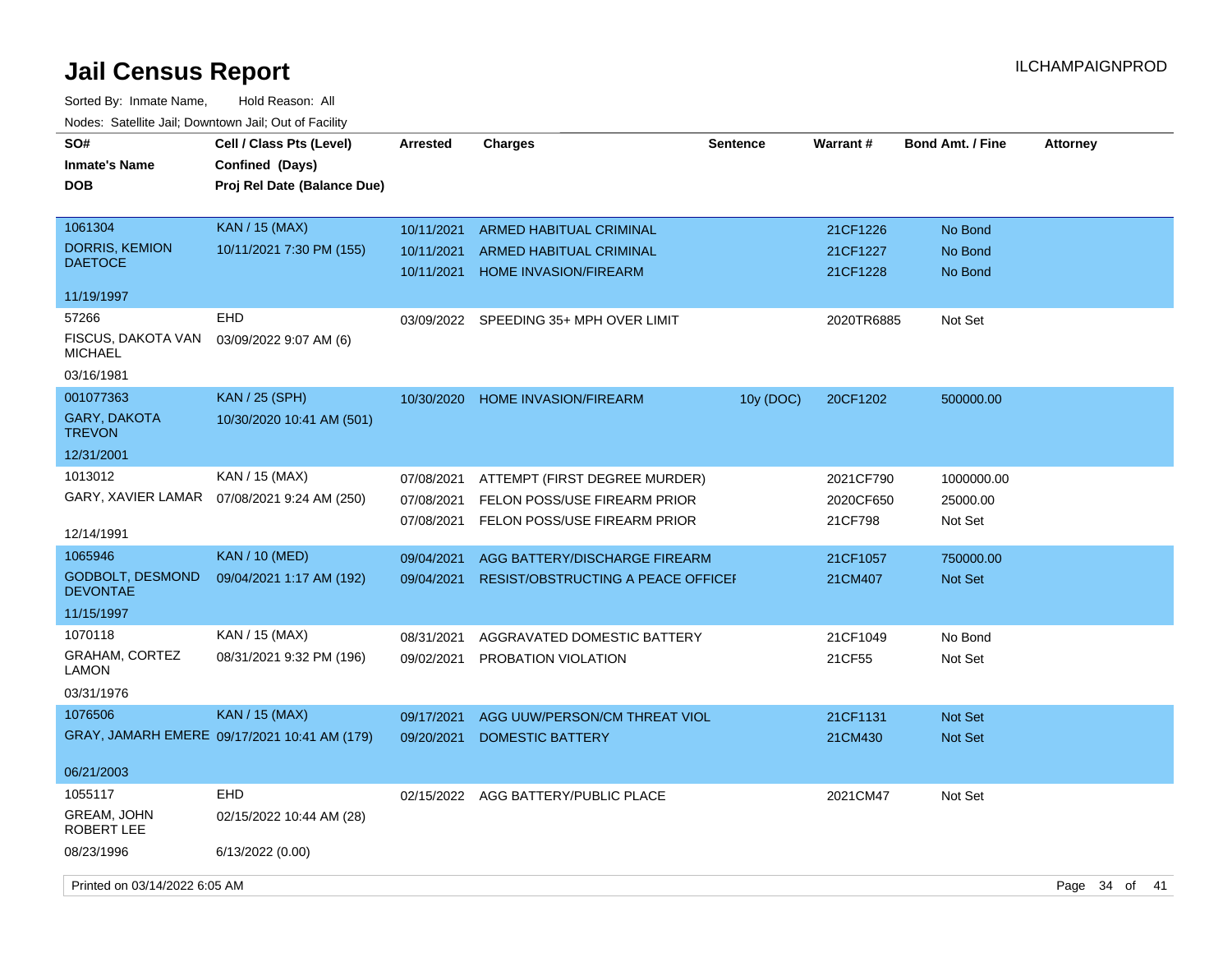| SO#                                   | Cell / Class Pts (Level)                   |                      | <b>Charges</b>                          | <b>Sentence</b>      | Warrant#   | <b>Bond Amt. / Fine</b> | <b>Attorney</b> |
|---------------------------------------|--------------------------------------------|----------------------|-----------------------------------------|----------------------|------------|-------------------------|-----------------|
|                                       |                                            | Arrested             |                                         |                      |            |                         |                 |
| <b>Inmate's Name</b>                  | Confined (Days)                            |                      |                                         |                      |            |                         |                 |
| <b>DOB</b>                            | Proj Rel Date (Balance Due)                |                      |                                         |                      |            |                         |                 |
| 1037683                               | <b>EHD</b>                                 |                      |                                         |                      |            |                         |                 |
|                                       |                                            |                      | 02/23/2022 AGG DUI/LIC SUSP OR REVOKED  |                      | 2020CF350  | Not Set                 |                 |
| <b>HARRISON, HAROLD</b><br><b>RAY</b> | 02/23/2022 10:01 AM (20)                   | 02/23/2022 AGG DUI/3 |                                         |                      | 2020CF1351 | Not Set                 |                 |
| 11/30/1963                            | 5/22/2022 (0.00)                           |                      |                                         |                      |            |                         |                 |
| 1045186                               | KAN / 15 (MAX)                             | 08/16/2021           | ARMED VIOLENCE/CATEGORY I               |                      | 21CF934    | 1000000.00              |                 |
| HOLBROOK, JOHNNIE                     | 08/16/2021 11:07 AM (211)                  | 08/16/2021           | FELON POSS/USE WEAPON/FIREARM           |                      | 19CF968    | Not Set                 |                 |
| <b>MATHIS</b>                         |                                            | 08/16/2021           | AGG FLEEING POLICE/21 MPH OVER          |                      | 21CF988    | Not Set                 |                 |
| 07/19/1996                            |                                            | 08/16/2021           | FELON POSS/USE WEAPON/FIREARM           |                      | 21CF989    | Not Set                 |                 |
| 972300                                | <b>KAN / 10 (MED)</b>                      | 12/22/2021           | <b>RESIDENTIAL BURGLARY</b>             |                      | 18CF1691   | 25000.00                |                 |
| HOLT, MICHAEL<br><b>TERRELL</b>       | 12/22/2021 8:36 AM (83)                    | 12/22/2021           | AGG CRIM SEX ABUSE/VICTIM <9            |                      | 19CF1277   | 250000.00               |                 |
| 12/25/1989                            |                                            |                      |                                         |                      |            |                         |                 |
| 001078146                             | KAN / 15 (MAX)                             | 07/09/2021           | AGG BATTERY/DISCHARGE FIREARM           |                      | 21CF795    | 1000000.00              |                 |
| HUNT, TEIGAN<br><b>JAZAIREO</b>       | 07/09/2021 12:41 PM (249)                  | 07/09/2021           | ARMED ROBBERY/ARMED W/FIREARM           |                      | 21CF806    | Not Set                 |                 |
| 05/14/2003                            |                                            |                      |                                         |                      |            |                         |                 |
| 989743                                | <b>KAN / 15 (ADS)</b>                      | 04/13/2021           | AGGRAVATED DOMESTIC BATTERY             |                      | 21CF399    | Not Set                 |                 |
| JACKSON, STEVE<br><b>ALLEN</b>        | 04/13/2021 2:45 AM (336)                   |                      |                                         |                      |            |                         |                 |
| 06/04/1991                            |                                            |                      |                                         |                      |            |                         |                 |
| 001078788                             | <b>KAN / 5 (ADS)</b>                       |                      | 01/21/2022 AGGRAVATED BATTERY           |                      | 22CF93     | Not Set                 |                 |
|                                       | JOHNSON, BRENTON Z 01/21/2022 8:33 PM (53) |                      |                                         |                      |            |                         |                 |
| 08/07/1987                            |                                            |                      |                                         |                      |            |                         |                 |
| 57271                                 | <b>EHD</b>                                 | 03/08/2022           | DRIVING RVK/SUSP DUI/SSS 4-9            |                      | 2021CF34   | Not Set                 |                 |
| <b>KEYS, CAPREE</b><br><b>REMONE</b>  | 03/08/2022 9:17 AM (7)                     |                      | 03/08/2022 DRIVING RVK/SUSP DUI/SSS 4-9 |                      | 2020CF1116 | Not Set                 |                 |
| 11/23/1982                            | 9/3/2022(0.00)                             |                      |                                         |                      |            |                         |                 |
| 001078401                             | KAN / 10 (ADS)                             | 09/19/2021           | UNLAWFUL VEHICULAR INVASION             | 3y/6m (DOC) 21CF1134 |            | Not Set                 |                 |
| KNIGHT, ERIC Junior                   | 09/19/2021 7:32 PM (177)                   |                      |                                         |                      |            |                         |                 |
| 07/11/1991                            |                                            |                      |                                         |                      |            |                         |                 |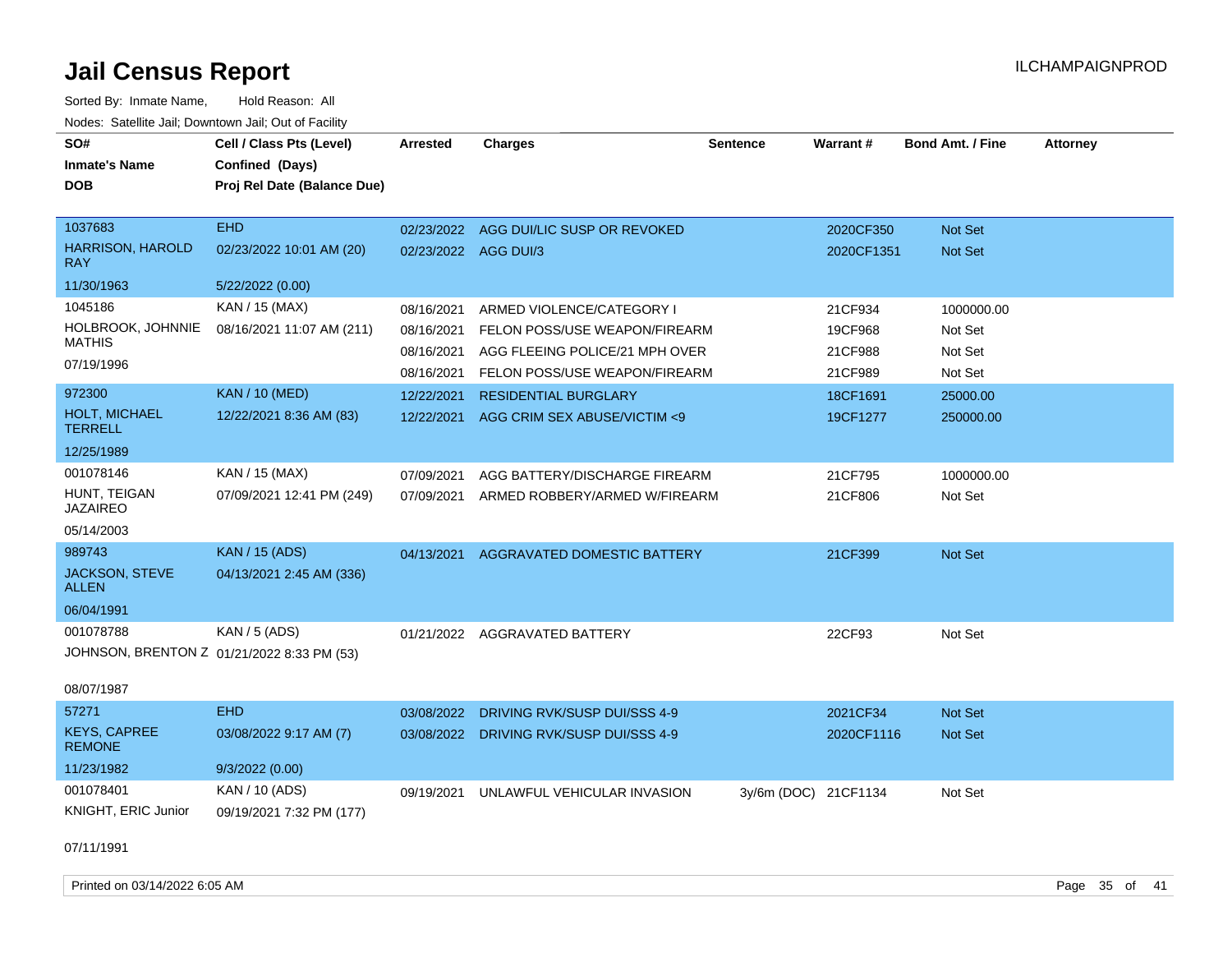| SO#                                             | Cell / Class Pts (Level)    | <b>Arrested</b>      | <b>Charges</b>                           | <b>Sentence</b> | Warrant#   | <b>Bond Amt. / Fine</b> | <b>Attorney</b> |
|-------------------------------------------------|-----------------------------|----------------------|------------------------------------------|-----------------|------------|-------------------------|-----------------|
| <b>Inmate's Name</b>                            | Confined (Days)             |                      |                                          |                 |            |                         |                 |
| <b>DOB</b>                                      | Proj Rel Date (Balance Due) |                      |                                          |                 |            |                         |                 |
|                                                 |                             |                      |                                          |                 |            |                         |                 |
| 1064445                                         | <b>KAN / 15 (MAX)</b>       | 04/23/2021           | AGG DISCHARGE FIREARM/OCC VEH            |                 | 2021CF295  | 500000.00               |                 |
| LARUE, TERENCE                                  | 04/23/2021 11:18 AM (326)   | 04/23/2021           | POSSESS 15<100 GRAMS COCAINE             |                 | 19CF1052   | 10000.00                |                 |
| <b>TRAMEL</b>                                   |                             | 04/23/2021           | FELON POSS/USE FIREARM/PAROLE            |                 | 21CF899    | Not Set                 |                 |
| 12/23/1998                                      |                             |                      |                                          |                 |            |                         |                 |
| 001078237                                       | KAN / 15 (ADS)              | 08/03/2021           | AGG DISCHARGE FIREARM/OCC VEH            |                 | 21CF928    | No Bond                 |                 |
| LAWS, TERON<br><b>RAMONTE</b>                   | 08/03/2021 6:29 PM (224)    |                      |                                          |                 |            |                         |                 |
| 04/03/2001                                      |                             |                      |                                          |                 |            |                         |                 |
| 001078470                                       | <b>KAN / 15 (MAX)</b>       | 10/10/2021           | MURDER/INTENT TO KILL/INJURE             |                 | 21CF1221   | Not Set                 |                 |
| LEE, AMAHRION<br><b>JA'MERE</b>                 | 10/10/2021 1:23 PM (156)    |                      |                                          |                 |            |                         |                 |
| 11/05/2002                                      |                             |                      |                                          |                 |            |                         |                 |
| 56792                                           | KAN / 10 (MED)              | 02/02/2021           | ARMED HABITUAL CRIMINAL                  |                 | 2021CF141  | 500000.00               |                 |
| LILLARD, LAWRENCE<br><b>TYRONE</b>              | 02/02/2021 2:11 PM (406)    | 02/22/2021           | DRIVING ON REVOKED LICENSE               |                 | 21TR426    | 5000.00                 |                 |
| 10/20/1982                                      |                             |                      |                                          |                 |            |                         |                 |
| 40877                                           | <b>EHD</b>                  | 02/01/2022 AGG DUI/3 |                                          |                 | 2020CF986  | Not Set                 |                 |
| MABRY-HALL,<br><b>REBECCA SUE</b>               | 02/01/2022 9:32 AM (42)     |                      |                                          |                 |            |                         |                 |
| 03/21/1971                                      | 5/1/2022(0.00)              |                      |                                          |                 |            |                         |                 |
| 001078575                                       | KAN / 10 (MED)              | 11/09/2021           | <b>GUNRUNNING</b>                        |                 | 21CF1330   | 750000.00               |                 |
| MCLAURIN, KEYON A                               | 11/09/2021 12:41 PM (126)   |                      |                                          |                 |            |                         |                 |
| 11/19/2002                                      |                             |                      |                                          |                 |            |                         |                 |
| 1011046                                         | <b>KAN</b> / 15 (ADS)       |                      | 04/10/2021 ATTEMPT (FIRST DEGREE MURDER) |                 | 21CF392    | Not Set                 |                 |
| <b>MILES, DARRION</b><br><b>ANTONIO KEVONTA</b> | 04/11/2021 12:46 AM (338)   |                      |                                          |                 |            |                         |                 |
| 03/18/1990                                      |                             |                      |                                          |                 |            |                         |                 |
| 001077278                                       | KAN / 15 (MAX)              | 10/06/2020           | MURDER/INTENT TO KILL/INJURE             |                 | 2020CF146  | 2000000.00              |                 |
| MILLER, D'ANDRE                                 | 10/06/2020 12:49 PM (525)   | 10/06/2020           | AGG FLEEING POLICE/21 MPH OVER           |                 | 2019CF1171 | 50000.00                |                 |
| 09/08/1986                                      |                             |                      |                                          |                 |            |                         |                 |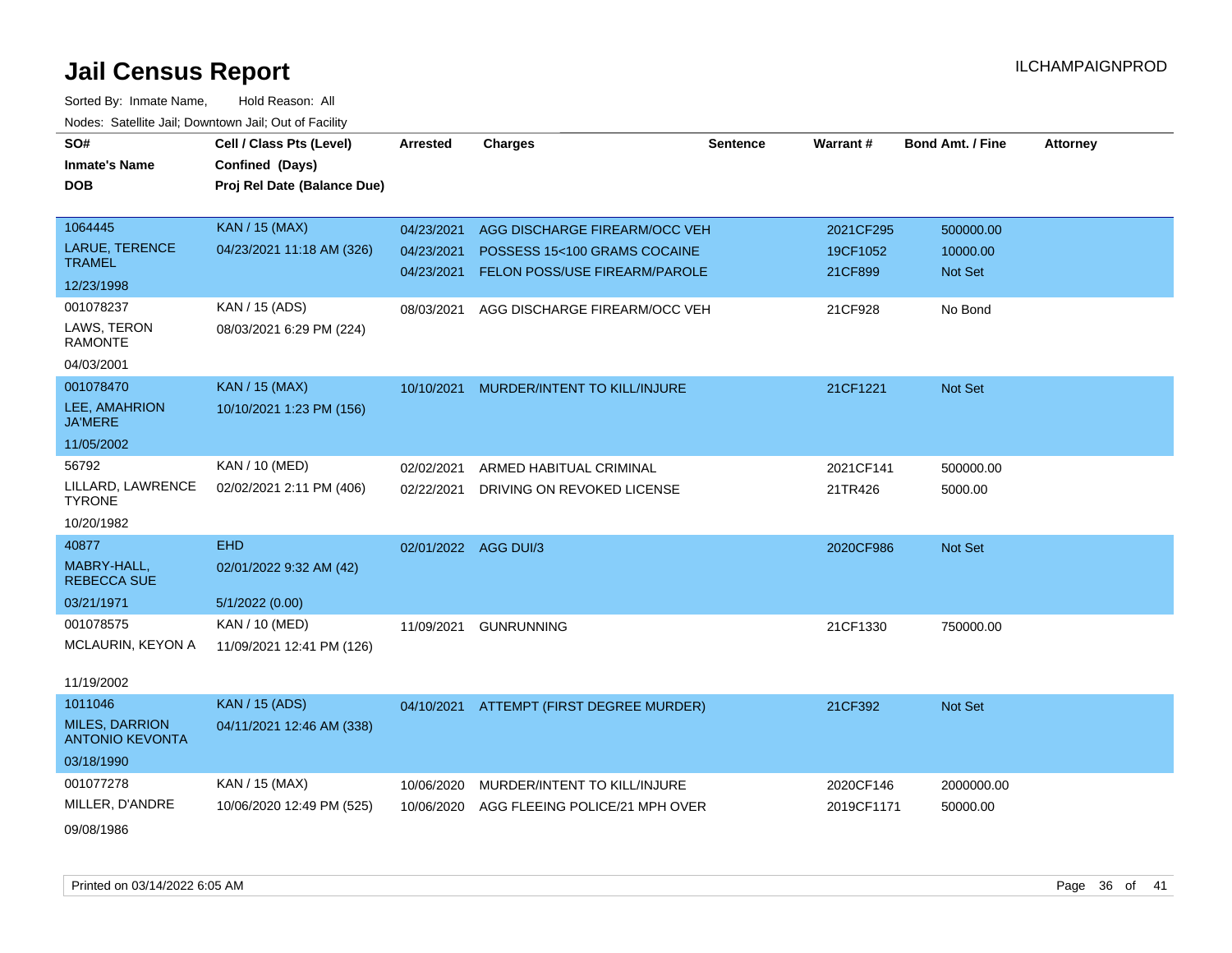| SO#<br><b>Inmate's Name</b><br><b>DOB</b>                   | Cell / Class Pts (Level)<br>Confined (Days)<br>Proj Rel Date (Balance Due) | Arrested                 | <b>Charges</b>                                                 | <b>Sentence</b> | <b>Warrant#</b>          | <b>Bond Amt. / Fine</b> | Attorney |
|-------------------------------------------------------------|----------------------------------------------------------------------------|--------------------------|----------------------------------------------------------------|-----------------|--------------------------|-------------------------|----------|
| 001078712<br>MONTGOMERY,<br><b>RASHARD MYKI</b>             | <b>KAN / 10 (MED)</b><br>12/23/2021 4:27 PM (82)                           | 12/23/2021               | AGG DISCH FIREARM/1ST AID PERS                                 |                 | 21CF1581                 | Not Set                 |          |
| 11/05/2001                                                  |                                                                            |                          |                                                                |                 |                          |                         |          |
| 1026477<br>NEWBILL, DEVONTRE<br><b>LAMONT</b><br>11/22/1993 | KAN / 15 (ADS)<br>09/21/2021 2:27 AM (175)                                 | 09/21/2021<br>09/22/2021 | AGG DISCHARGE FIREARM/OCC VEH<br>PROBATION VIOLATION           |                 | 21CF1138<br>20CF577      | Not Set<br>Not Set      |          |
| 1072907                                                     | <b>KAN</b>                                                                 |                          |                                                                |                 |                          |                         |          |
| NIKOLAEV, YEVGENIY                                          | 07/14/2021 10:10 PM (244)                                                  | 07/14/2021<br>07/14/2021 | ATTEMPT (FIRST DEGREE MURDER)<br>CRIMINAL DAMAGE <\$500/SCHOOL |                 | 2021-CF-832<br>2021CF840 | 2000000.00<br>5000.00   |          |
| 10/06/1983                                                  |                                                                            |                          |                                                                |                 |                          |                         |          |
| 001078558<br>PARRISH, DOMINIC<br>WALTER                     | KAN / 10 (MED)<br>11/03/2021 1:25 PM (132)                                 | 11/03/2021               | UNLAWFUL USE OF A WEAPON                                       |                 | 21CF1352                 | Not Set                 |          |
| 08/23/2001                                                  |                                                                            |                          |                                                                |                 |                          |                         |          |
| 001078063                                                   | <b>KAN / 15 (MAX)</b>                                                      | 06/15/2021               | AGG CRIM SEX ASSAULT/WEAPON                                    |                 | 2021CF678                | 1000000.00              |          |
|                                                             | PERRY, ROBERT Junior 06/15/2021 4:37 PM (273)                              | 06/15/2021               | <b>ROBBERY</b>                                                 |                 | 2021CF159                | 25000.00                |          |
| 12/21/1990                                                  |                                                                            |                          |                                                                |                 |                          |                         |          |
| 37559                                                       | <b>EHD</b>                                                                 |                          | 01/12/2022 DRIVING ON REVOKED LICENSE                          |                 | 2021TR2685               | Not Set                 |          |
| PICKENS, DAVID<br>EUGENE                                    | 01/12/2022 10:16 AM (62)                                                   |                          |                                                                |                 |                          |                         |          |
| 02/01/1973                                                  | 3/12/2022 (0.00)                                                           |                          |                                                                |                 |                          |                         |          |
| 001078799                                                   | <b>KAN / 10 (MED)</b>                                                      |                          | 01/27/2022 FIREARM/FOID INVALID/NOT ELIG                       |                 | 22CF116                  | <b>Not Set</b>          |          |
| PURNELL, MARKISE<br><b>MONROE</b>                           | 01/27/2022 9:50 AM (47)                                                    |                          |                                                                |                 |                          |                         |          |
| 07/13/2002                                                  |                                                                            |                          |                                                                |                 |                          |                         |          |
| 001077614<br>DEVON                                          | KAN / 15 (MAX)<br>ROBINSON, DONTRELL 01/17/2021 3:08 PM (422)              |                          | 01/17/2021 ATTEMPT (FIRST DEGREE MURDER)                       |                 | 21CF66                   | Not Set                 |          |
| 09/22/2002                                                  |                                                                            |                          |                                                                |                 |                          |                         |          |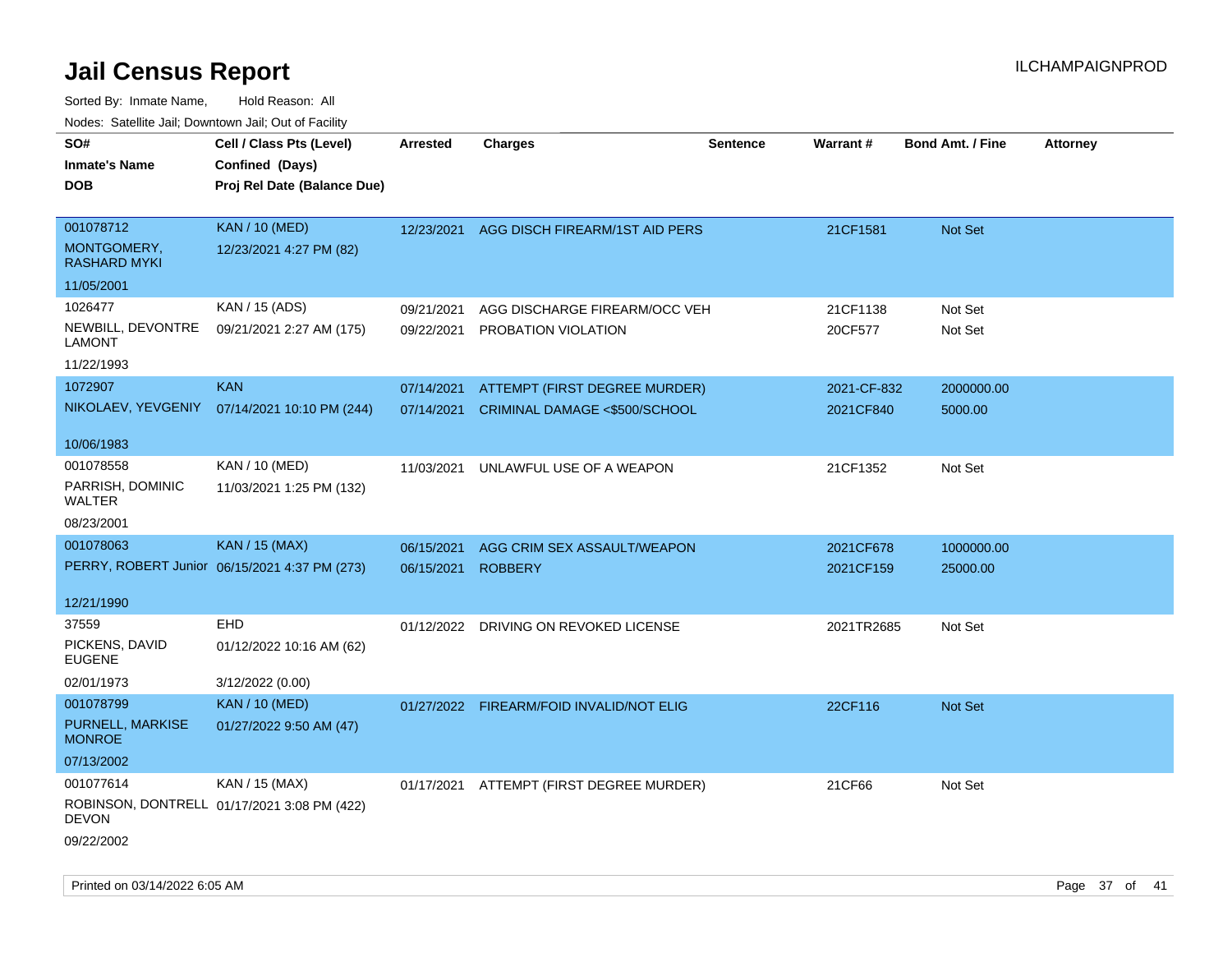| SO#<br><b>Inmate's Name</b><br><b>DOB</b>                      | Cell / Class Pts (Level)<br>Confined (Days)<br>Proj Rel Date (Balance Due) | <b>Arrested</b>                                                    | <b>Charges</b>                                                                                                                              | <b>Sentence</b> | Warrant#                                                            | <b>Bond Amt. / Fine</b>                                      | <b>Attorney</b> |
|----------------------------------------------------------------|----------------------------------------------------------------------------|--------------------------------------------------------------------|---------------------------------------------------------------------------------------------------------------------------------------------|-----------------|---------------------------------------------------------------------|--------------------------------------------------------------|-----------------|
| 1061216<br><b>RUNGE, ANDRE</b><br><b>MARSEAN</b><br>12/05/1997 | <b>KAN / 10 (MED)</b><br>06/22/2021 4:42 PM (266)                          | 06/22/2021                                                         | <b>HOME INVASION/FIREARM</b>                                                                                                                |                 | 21CF727                                                             | Not Set                                                      |                 |
| 650295<br>SANDAGE, JERALD<br><b>EUGENE</b><br>06/07/1971       | PIA / 50 (MAX)<br>04/22/2020 6:30 AM (692)                                 | 04/22/2020<br>04/22/2020<br>04/22/2020<br>04/22/2020<br>04/22/2020 | CRIMINAL SEXUAL ASSAULT<br><b>CRIMINAL SEXUAL ASSAULT</b><br><b>CRIMINAL SEXUAL ABUSE</b><br>CRIMINAL SEXUAL ASSAULT<br>OFFICIAL MISCONDUCT |                 | 2020-CF407<br>2020-CF408<br>2020-CF409<br>2020-CF410<br>2019-CF1811 | 750000.00<br>750000.00<br>750000.00<br>750000.00<br>25000.00 |                 |
| 59178<br><b>SANDERS, MICHAEL</b><br>JEAN<br>12/22/1967         | <b>KAN / 15 (MAX)</b><br>12/13/2021 4:17 PM (92)                           | 12/13/2021                                                         | AGG DISCHARGE FIREARM/OCC VEH                                                                                                               |                 | 21CF1274                                                            | 1500000.00                                                   |                 |
| 001078704<br>SHORTER, JAQUAN<br><b>MAURICE</b><br>10/08/1998   | KAN / 15 (MAX)<br>12/23/2021 1:23 AM (82)                                  | 12/21/2021                                                         | MURDER/INTENT TO KILL/INJURE                                                                                                                |                 | 21CF1575                                                            | Not Set                                                      |                 |
| 1062194<br>SIMMONS, MICHAEL<br><b>JAMAL</b><br>11/03/1997      | <b>KAN / 15 (MAX)</b><br>02/27/2020 1:11 PM (747)                          | 02/27/2020<br>09/23/2020                                           | MURDER/OTHER FORCIBLE FELONY<br>AGG BATTERY/DISCHARGE FIREARM                                                                               |                 | 20CF-247<br>20CF1061                                                | 1000000.00<br><b>Not Set</b>                                 |                 |
| 001078115<br>SMITH, JAMES<br>NASHAUN, Junior<br>09/18/2000     | KAN / 15 (MAX)<br>07/01/2021 2:44 PM (257)                                 | 07/01/2021                                                         | ARMED VIOLENCE/CATEGORY I                                                                                                                   | 5y (DOC)        | 21CF772                                                             | Not Set                                                      |                 |
| 1038158<br><b>SMITH, RASHAD</b><br><b>JARECE</b><br>09/16/1995 | <b>KAN / 10 (MED)</b><br>02/04/2022 11:42 PM (39)                          | 02/04/2022                                                         | <b>CRIMINAL SEX ASSAULT/CONSENT</b>                                                                                                         |                 | 22CF146                                                             | Not Set                                                      |                 |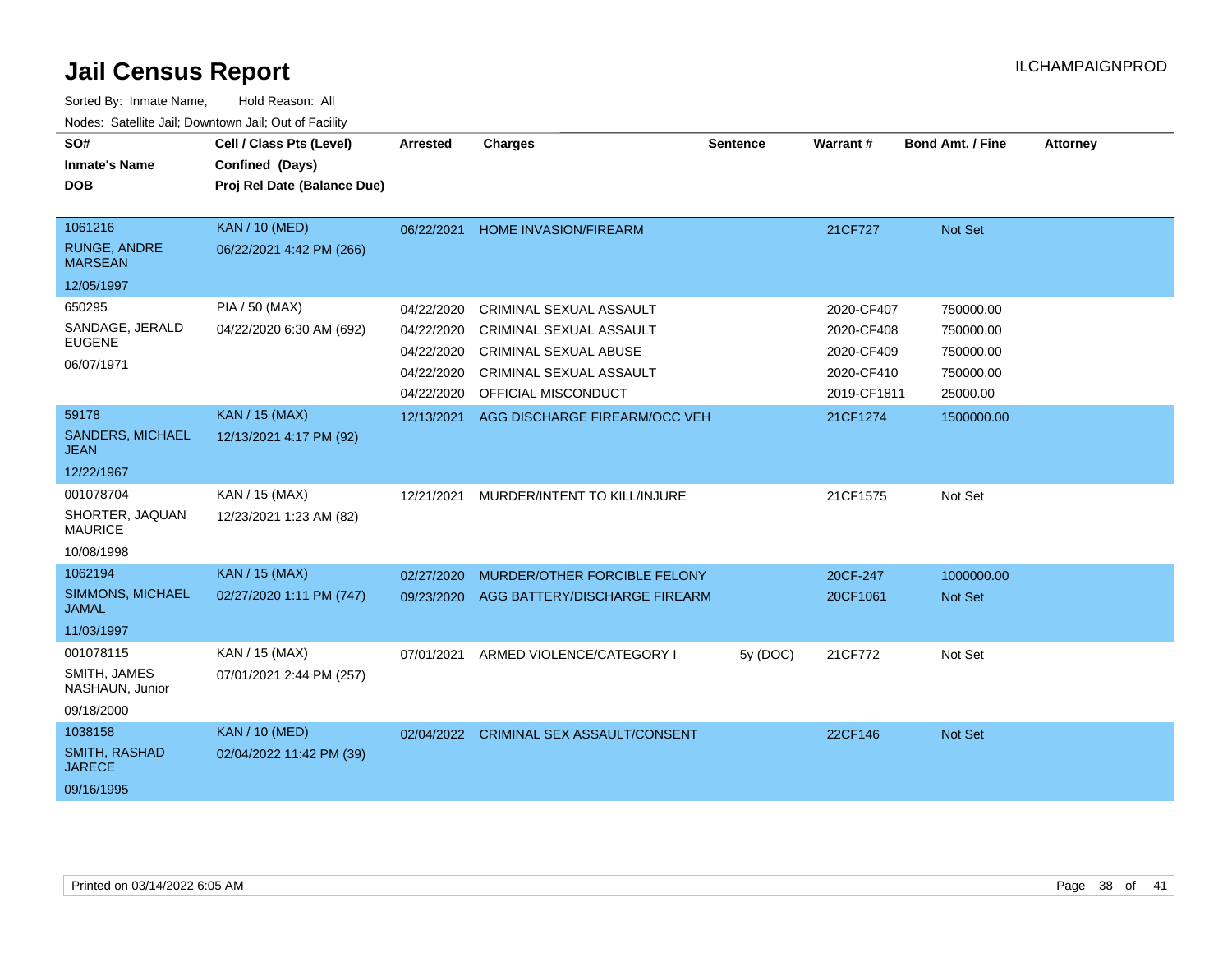| SO#                           | Cell / Class Pts (Level)                      | <b>Arrested</b> | <b>Charges</b>                            | <b>Sentence</b> | Warrant#   | <b>Bond Amt. / Fine</b> | <b>Attorney</b> |
|-------------------------------|-----------------------------------------------|-----------------|-------------------------------------------|-----------------|------------|-------------------------|-----------------|
| <b>Inmate's Name</b>          | Confined (Days)                               |                 |                                           |                 |            |                         |                 |
| <b>DOB</b>                    | Proj Rel Date (Balance Due)                   |                 |                                           |                 |            |                         |                 |
|                               |                                               |                 |                                           |                 |            |                         |                 |
| 001077868                     | <b>KAN / 15 (MAX)</b>                         | 04/21/2021      | ARMED ROBBERY/ARMED W/FIREARM             |                 | 21CF445    | Not Set                 |                 |
| SPEARMENT.<br><b>KENTRELL</b> | 04/21/2021 9:48 PM (328)                      |                 | 08/19/2021 FLEEING/ATTEMPT ELUDE OFFICER  |                 | 2021TR1053 | 1000.00                 |                 |
| 01/21/2002                    |                                               |                 |                                           |                 |            |                         |                 |
| 11979                         | <b>EHD</b>                                    |                 | 01/11/2022 AGG FLEEING POLICE/21 MPH OVER |                 | 2021CF629  | Not Set                 |                 |
| STARK, JACK LYNN              | 01/11/2022 10:13 AM (63)                      |                 |                                           |                 |            |                         |                 |
| 12/31/1955                    | 4/9/2022 (0.00)                               |                 |                                           |                 |            |                         |                 |
| 65920                         | <b>KAN / 15 (MAX)</b>                         | 12/21/2021      | ARMED ROBBERY/ARMED W/FIREARM             |                 | 21CF1543   | 100000.00               |                 |
| TAPSCOTT,<br><b>CORNELIUS</b> | 12/21/2021 10:57 PM (84)                      |                 |                                           |                 |            |                         |                 |
| 07/14/1985                    |                                               |                 |                                           |                 |            |                         |                 |
| 1046632                       | KAN / 15 (MAX)                                | 09/14/2021      | ARMED VIOLENCE/CATEGORY II                |                 | 21CF912    | 750000.00               |                 |
|                               | TATE, JAVON MARQUIS 09/14/2021 12:10 PM (182) |                 |                                           |                 |            |                         |                 |
| 08/10/1996                    |                                               |                 |                                           |                 |            |                         |                 |
| 1033031                       | <b>KAN / 15 (MAX)</b>                         |                 | 08/19/2020 *AGG BATTERY W/FIREARM/PERSON  |                 | 2020-CF923 | 500000.00               |                 |
| TOMS, ANDREW                  | 08/19/2020 5:59 PM (573)                      |                 |                                           |                 |            |                         |                 |
| <b>CHUCKY</b>                 |                                               |                 |                                           |                 |            |                         |                 |
| 09/28/1978                    |                                               |                 |                                           |                 |            |                         |                 |
| 1004142                       | KAN / 15 (MAX)                                | 10/27/2021      | POSSESSION OF METH/15<100GRAMS            |                 | 2021CF1298 | 1500000.00              |                 |
| TOY, KAYON LARENZ             | 10/22/2021 1:01 PM (144)                      |                 |                                           |                 |            |                         |                 |
| 09/12/1991                    |                                               |                 |                                           |                 |            |                         |                 |
| 001078386                     | <b>KAN / 10 (MED)</b>                         | 09/14/2021      | POSSESSION OF STOLEN FIREARM              | 3y (DOC)        | 2021CF1099 | No Bond                 |                 |
| <b>TURNER, AMARIO</b>         | 09/14/2021 11:42 PM (182)                     |                 |                                           |                 |            |                         |                 |
| 09/23/2002                    |                                               |                 |                                           |                 |            |                         |                 |
| 961786                        | KAN / 15 (ADS)                                |                 | 01/24/2022 ARMED HABITUAL CRIMINAL        |                 | 22CF104    | Not Set                 |                 |
| WARREN, DESIE<br>ARNEZ        | 01/24/2022 7:23 AM (50)                       |                 |                                           |                 |            |                         |                 |
| 04/28/1988                    |                                               |                 |                                           |                 |            |                         |                 |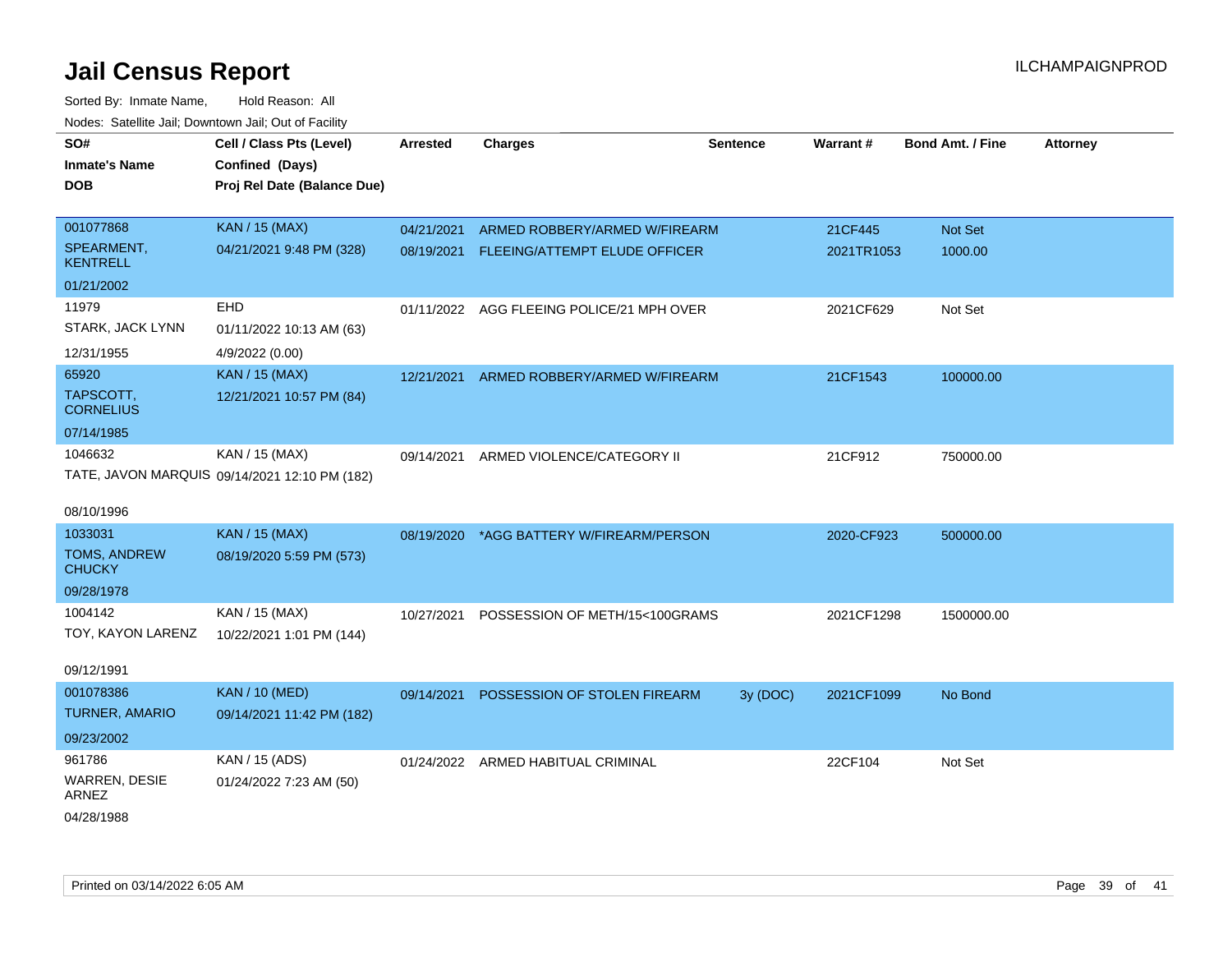| SO#                                        | Cell / Class Pts (Level)    | <b>Arrested</b> | <b>Charges</b>                 | <b>Sentence</b> | Warrant#      | <b>Bond Amt. / Fine</b> | <b>Attorney</b> |
|--------------------------------------------|-----------------------------|-----------------|--------------------------------|-----------------|---------------|-------------------------|-----------------|
| <b>Inmate's Name</b>                       | Confined (Days)             |                 |                                |                 |               |                         |                 |
| <b>DOB</b>                                 | Proj Rel Date (Balance Due) |                 |                                |                 |               |                         |                 |
|                                            |                             |                 |                                |                 |               |                         |                 |
| 1062558                                    | <b>KAN / 10 (MED)</b>       | 10/02/2021      | FELON POSS/USE WEAPON/FIREARM  |                 | 21CF1185      | <b>Not Set</b>          |                 |
| <b>WELLS, JIAMANTE</b><br><b>AMORE</b>     | 10/02/2021 8:29 PM (164)    |                 |                                |                 |               |                         |                 |
| 09/02/1995                                 |                             |                 |                                |                 |               |                         |                 |
| 1002033                                    | KAN / 15 (MAX)              | 09/08/2021      | DRIVING ON SUSPENDED LICENSE   |                 | 2019-TR-11944 | 5000.00                 |                 |
| <b>WEST, ANTONIO</b>                       | 09/08/2021 11:01 PM (188)   | 09/08/2021      | ARMED ROBBERY/ARMED W/FIREARM  |                 | 2020-CF-1406  | 500000.00               |                 |
| <b>DEONTA</b>                              |                             | 09/08/2021      | AGG UNLAWFUL USE OF WEAPON/VEH |                 | 2021-CF-AWOW  | Not Set                 |                 |
| 04/15/1992                                 |                             | 09/08/2021      | OBSTRCT JUSTICE/LEAVE STATE    |                 | 2021-CF-AWOW  | Not Set                 |                 |
|                                            |                             | 09/08/2021      | ARMED VIOLENCE/CATEGORY I      |                 | 2021-CF-AWOW  | Not Set                 |                 |
| 1022068                                    | <b>KAN / 15 (ADS)</b>       | 10/10/2021      | FELON POSS/USE WEAPON/FIREARM  |                 | 21CF1212      | Not Set                 |                 |
| <b>WILKINS, MICHAEL</b><br><b>CARL</b>     | 10/10/2021 5:07 AM (156)    |                 |                                |                 |               |                         |                 |
| 07/10/1992                                 |                             |                 |                                |                 |               |                         |                 |
| 001078709                                  | KAN / 15 (MAX)              | 12/22/2021      | ARMED VIOLENCE/CATEGORY I      |                 | 21CF1586      | Not Set                 |                 |
| WILLIAMS, DAVID LEE                        | 12/22/2021 11:00 AM (83)    |                 |                                |                 |               |                         |                 |
| 12/18/1989                                 |                             |                 |                                |                 |               |                         |                 |
| 539662                                     | <b>KAN / 10 (MED)</b>       | 08/14/2021      | <b>AGGRAVATED BATTERY</b>      |                 | 21CF979       | No Bond                 |                 |
| <b>WILLIAMS, JAVONTAE</b><br><b>DEMAR</b>  | 08/14/2021 1:28 AM (213)    | 08/14/2021      | AGGRAVATED DOMESTIC BATTERY    |                 | 2020CF1098    | 25000.00                |                 |
|                                            |                             | 08/14/2021      | DOM BTRY/CONTACT/1-2 PRECONV   |                 | 2021CF770     | 250000.00               |                 |
| 07/28/1991                                 |                             | 08/14/2021      | <b>CITY OV ARREST</b>          |                 | 2017OV893     | 1000.00                 |                 |
| 1049234                                    | KAN / 10 (MED)              | 01/22/2022      | AGGRAVATED DOMESTIC BATTERY    |                 | 22CF94        | Not Set                 |                 |
| <b>WILLIAMS, KHAMRON</b><br><b>MARCELL</b> | 01/22/2022 9:30 AM (52)     |                 |                                |                 |               |                         |                 |
| 08/15/1995                                 |                             |                 |                                |                 |               |                         |                 |
| 1037579                                    | <b>KAN / 10 (MED)</b>       | 08/17/2021      | FELON POSS/USE WEAPON/FIREARM  |                 | 2019CF73      | No Bond                 |                 |
| <b>WILLIAMS, STEVEN</b><br>PATRICK, Second | 08/17/2021 8:16 PM (210)    |                 |                                |                 |               |                         |                 |
| 11/25/1994                                 |                             |                 |                                |                 |               |                         |                 |